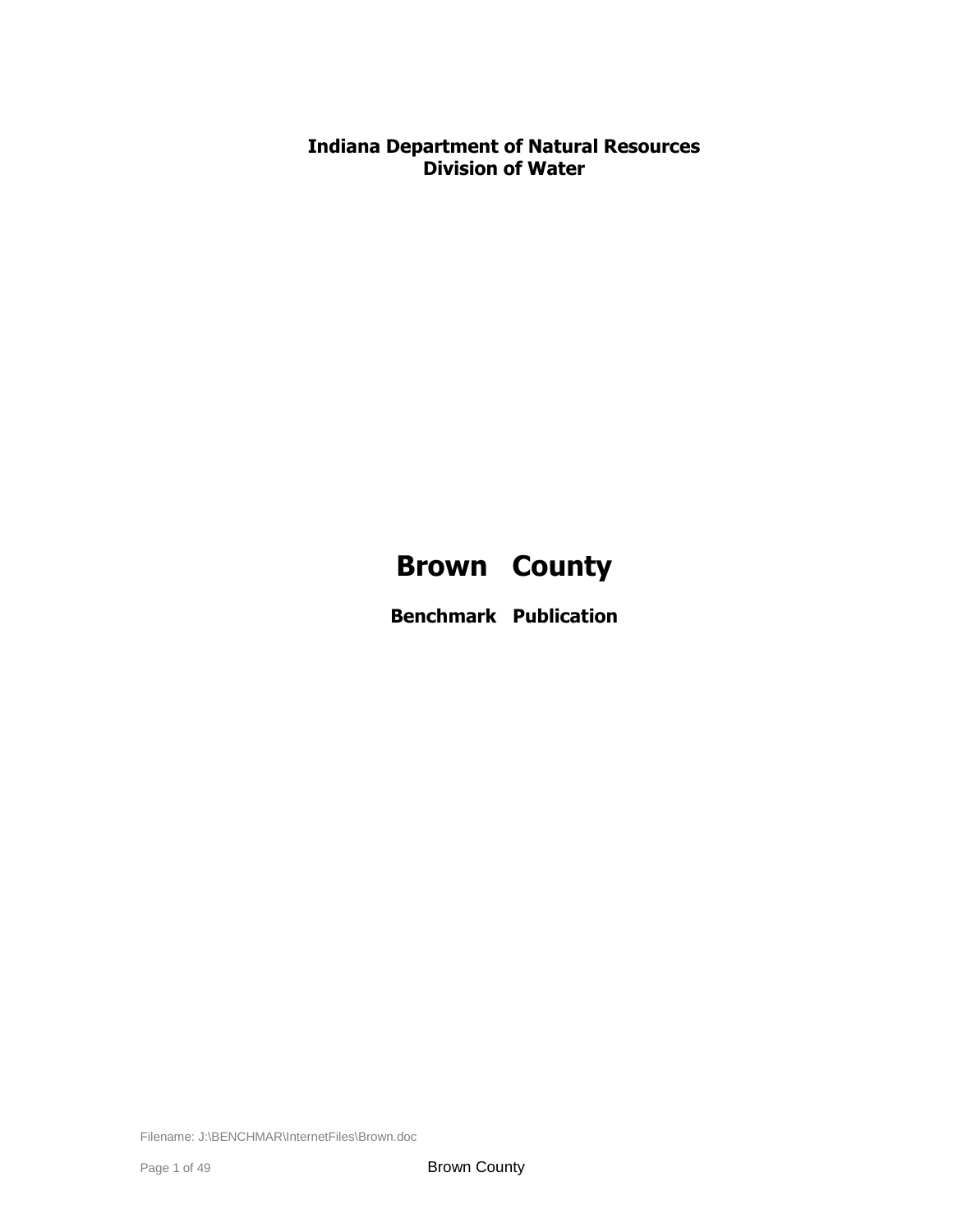# **BROWN COUNTY**

### USGS BM TT 26 SC 1942

In Brown County, Elkinsville Quad, in the NW  $\frac{1}{4}$  of Section 1, T. 7 N., R. 1 E., 2<sup>nd</sup> P.M.; about 5.5 miles west of Elkinsville; at the Chambers Bridge over Middle Fork Salt Creek, at the "T" road intersection of Paynetown Road and Knightsridge Road; set in the top of a 8-inch by 8-inch concrete post, 230 feet north and 50 feet east of the east end of the bridge, 120 feet south and 70 feet west of the center of the intersection, 30 feet west of the centerline of Paynetown Road, along an east-west fence line, 0.3 foot above the ground; a U.S. Geological Survey bronze tablet, stamped "TT 26 SC 1942 532".

3 rd ORDER

531.956 feet N.G.V.D. 1929

# IFC&WRC TBM SC 17, 1955

In Brown County, Elkinsville Quad, in the NW 1/4 of Section 1, T. 7 N., R. 1 E., 2<sup>nd</sup> P.M.; about 5.5 miles west of Elkinsville; at the Chambers Bridge over Middle Fork Salt Creek, at the "T" road intersection of Paynetown Road and Knightsridge Road; set in the top of the northeast wingwall, 25 feet from the centerline of the bridge, at the northeast corner of the northeast wingwall; a chiseled square.

3 rd ORDER

532.196 feet N.G.V.D. 1929

# IFC&WRC TBM SC 22, 1955

In Brown County, Elkinsville Quad, in Section 7, T. 7 N., R. 2 E., 2<sup>nd</sup> P.M.; about 4.5 miles west-southwest of Elkinsville; 1.6 miles south along a road from its junction with the Elkinsville Road, at a single span steel bridge over Middle Fork Salt Creek; 9 feet west of the centerline of the bridge, at the northwest corner of the bridge floor; a chiseled square.

3 rd ORDER

543.046 feet N.G.V.D. 1929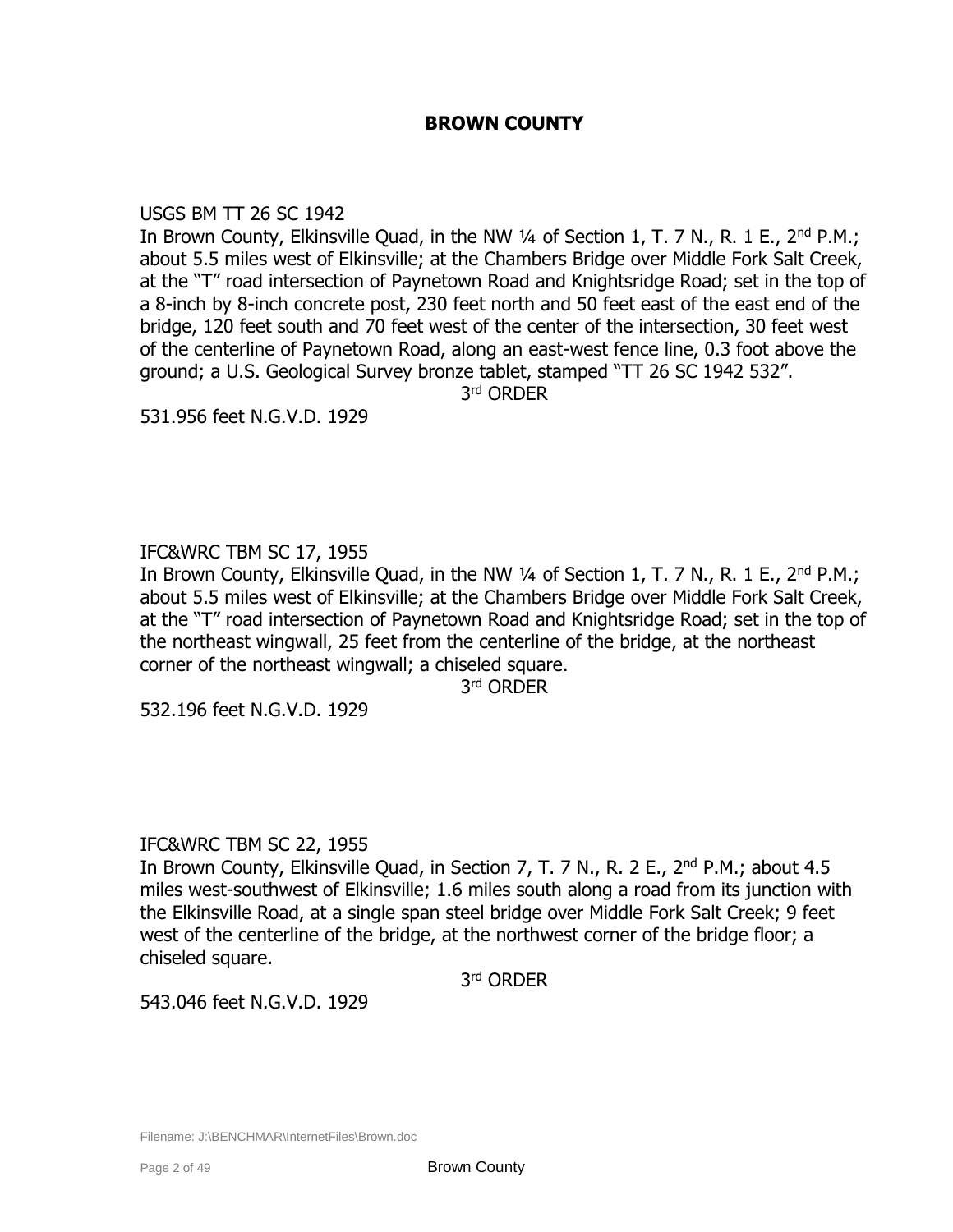# IFC&WRC TBM SC 21, 1955

In Brown County, Elkinsville Quad, near the north section line of Section 7, T. 7 N., R. 2 E.,  $2^{nd}$  P.M.; about 4.5 miles west-southwest of Elkinsville; 1.2 miles south along a road from its junction with the Elkinsville Road to a farm "T" road to the west; set in a power pole, 150 feet south of the farm "T" road west, 50 feet west of a small unfinished, unused shack, 30 feet north of the top of a hill, 12 feet west of the main road, 0.5 foot above the ground; a railroad spike driven through a brass plate, stamped "SC 21 1955". 3 rd ORDER

568.731 feet N.G.V.D. 1929

# IFC&WRC TBM SC 20

In Brown County, Elkinsville Quad, near the ½ section line between the north and south section lines of Section 6, T. 7 N., R. 2 E.,  $2<sup>nd</sup>$  PM.; about 4.5 miles west of Elkinsville; 0.6 mile south along a road from its junction with the Elkinsville Road, set in the south trunk of a triple trunked 26-inch tree, 120 feet south of a farm road east, 25 feet west of the center line of the road, in the east-west fence line, 10 feet west of a north-south fence line; 3.8 feet above the ground, a railroad spike driven through a brass plate, stamped "SC 20 1955".

3 rd ORDER

579.507 feet N.G.V.D. 1929

# IFC&WRC TBM SC 19

In Brown County, Elkinsville Quad, in the SE  $\frac{1}{4}$  of Sec. 31, T. 8 N., R. 2 E., 2<sup>nd</sup> PM.; about 0.6 mile southwest of Deckard Church; 0.4 mile east of Youno; at a "T"-road junction, 12 feet east and 60 feet south of the junction; set in a power pole, 0.3 foot above the ground, a railroad spike driven through a brass plate, stamped "SC 19 1955". 3 rd ORDER

611.973 feet N.G.V.D. 1929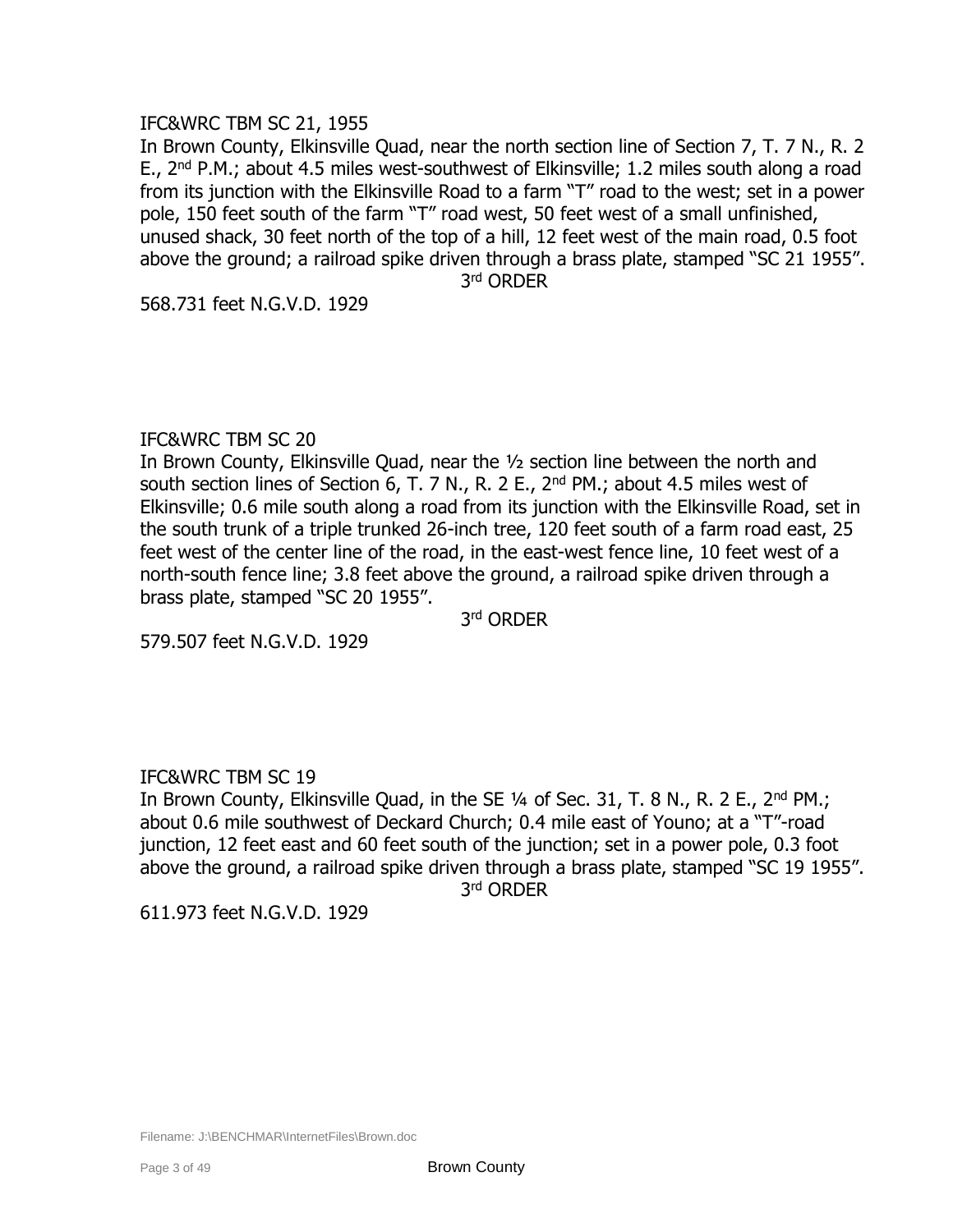## IFC&WRC TBM SC 18

In Brown County, Elkinsville Quad, in the SE  $1/4$  Sec. 31, T. 8 N., R. 2 E., 2<sup>nd</sup> PM.; 0.2 mile west and south along the road from Deckard Church, 0.2 mile west of a small bridge over Crooked Creek, at the T-road junction, in front of a white farmhouse, set in a power pole, 60 feet south and 12 feet west of the gravel road and driveway to the house; 0.5 foot above the ground, a railroad spike driven through a brass plate, stamped "SC 18 1955".

3 rd ORDER

546.771 feet N.G.V.D. 1929

USGS BM CH 69

In Brown County, Elkinsville Quad, in the center of Sec. 32, T. 8 N., R. 2 E., 2<sup>nd</sup> PM.; 4.8 miles west of Elkinsville; 2.3 miles east of the Chambers Bridge over Middle Fork of Salt Creek; at a "Y"-road junction; set in top of a concrete post, 20 feet south of and 20 feet west of the junction, 12 feet west of a large double Oak tree; a U.S. Geological Survey bronze tablet, stamped "CH 69 1943 535".

3 rd ORDER

535.351 feet N.G.V.D. 1929

U.S.G.S. TBM 563.8

In Brown County, Elkinsville Quad, in the NW  $\frac{1}{4}$  of Sec. 4, T. 7 N., R. 2 E.,  $2^{nd}$  PM.; about 2.8 miles west of Elkinsville; 3.8 miles west along the road from Elkinsville, 100 feet southeast of a residence, in the center of the south stone and concrete headwall of a culvert; a chiseled square.

3 rd ORDER

563.94 feet N.G.V.D. 1929

# IFC&WRC TBM SC 23

In Brown County, Elkinsville Quad, in SE 1/4 of Sec. 4, T. 7 N., R. 2 E., 2<sup>nd</sup> PM.; about 2.0 miles west-southwest of Elkinsville; at the  $1<sup>st</sup>$  Bridge over Middle Fork Salt Creek downstream of its confluence with South Fork of Salt Creek; set in the top of the northeast wingwall, 12 feet east of the centerline of the road, 3 feet from the end of the bridge; a chiseled square.

3 rd ORDER

546.815 feet N.G.V.D. 1929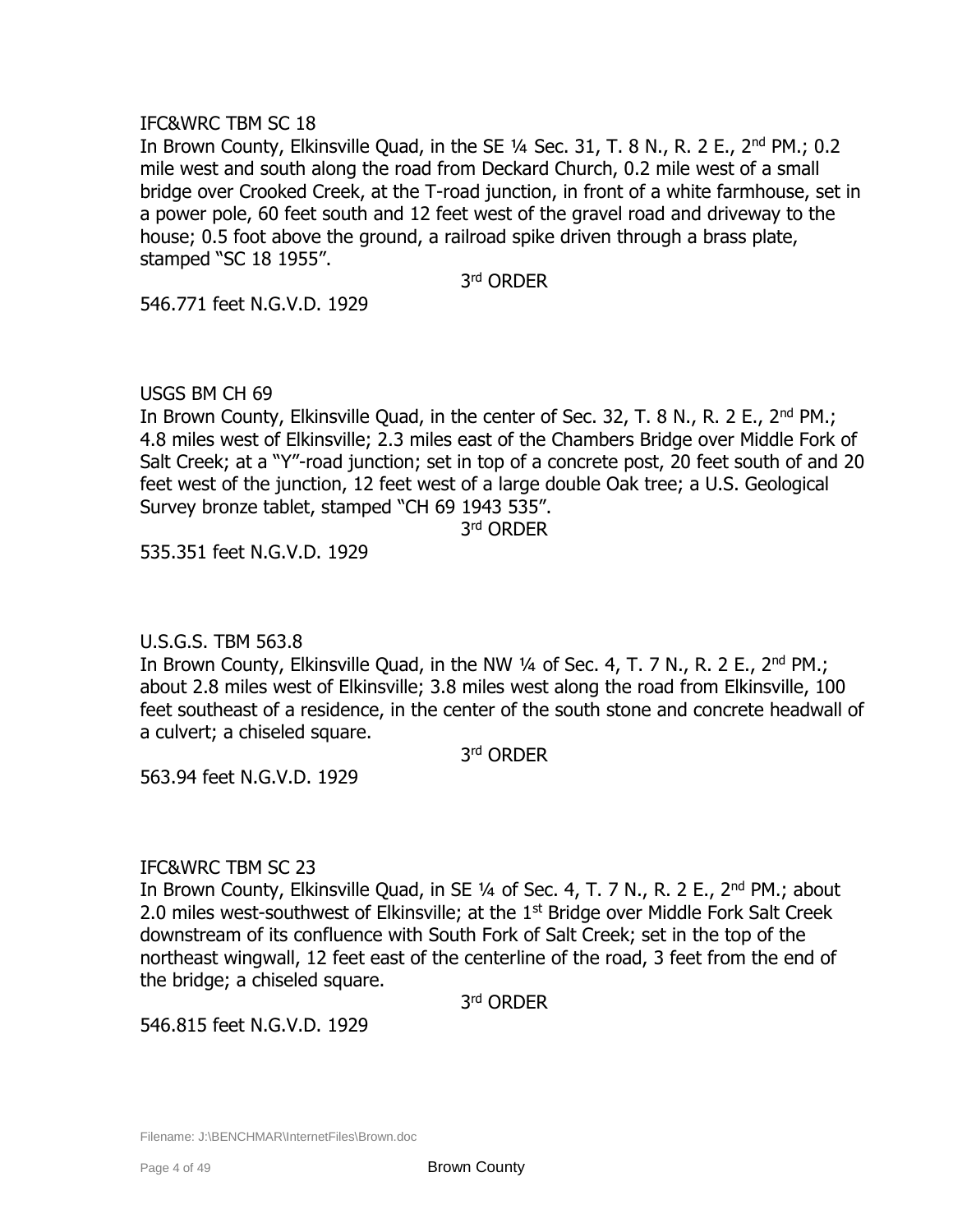# U.S.G.S. BM CH 68, 1943

In Brown County, Elkinsville Quad, in the NE 1/4 of Sec. 4, T. 7 N., R. 2 E., 2<sup>nd</sup> PM.; about 2.0 miles west-southwest of Elkinsville; 3.0 miles west along the road from Elkinsville, at a "T"-road junction, 45 feet north and 30 feet east of the junction with the "T"-road east; set in the top of a concrete post, a U.S. Geological Survey bronze tablet, stamped "CH 68 1943 543".

3 rd ORDER

543.153 feet N.G.V.D. 1929

# IFC&WRC TBM SC 24, 1955

In Brown County, Elkinsville Quad, near center Sec. 3, T. 7 N., R. 2 E., 2<sup>nd</sup> PM.; about 1.3 miles west-southwest of Elkinsville; 2.1 miles southwest along the road from Elkinsville, at the southwest corner of a barn lot; set in a power pole, 16 feet north of the center line of the road, 0.3 foot above the ground; a railroad spike driven through a brass plate, stamped "SC 24 1955".

3 rd ORDER

548.866 feet N.G.V.D. 1929

# U.S.G.S. TBM 550.0

In Brown County, Elkinsville Quad, in the SW 1/4 of Sec. 2, T. 7 N., R. 2 E., 2<sup>nd</sup> PM.; about 0.9 mile southwest of Elkinsville; 1.1 miles southwest along the road from Elkinsville, at a steel and concrete bridge over Middle Fork of Salt Creek; set in the top of the northeast concrete wingwall; a chiseled square.

3 rd ORDER

550.10 feet N.G.V.D. 1929

# IFC&WRC TBM SC 27, 1955

In Brown County, Elkinsville Quad, near the southern boundary line of Sec. 35, T. 8 N., R. 2 E.,  $2<sup>nd</sup>$  PM.; about 0.5 mile west of Elkinsville; 0.5 mile southwest of the bridge over Middle Fork of Salt Creek north of Elkinsville, at a "T"-road to the Albert Cross residence; set in a power pole, 30 feet east and 4.5 feet south of the junction, 0.5 foot above the ground; a railroad spike driven through a brass plate, stamped "SC 27 1955".

3 rd ORDER

548.296 feet N.G.V.D. 1929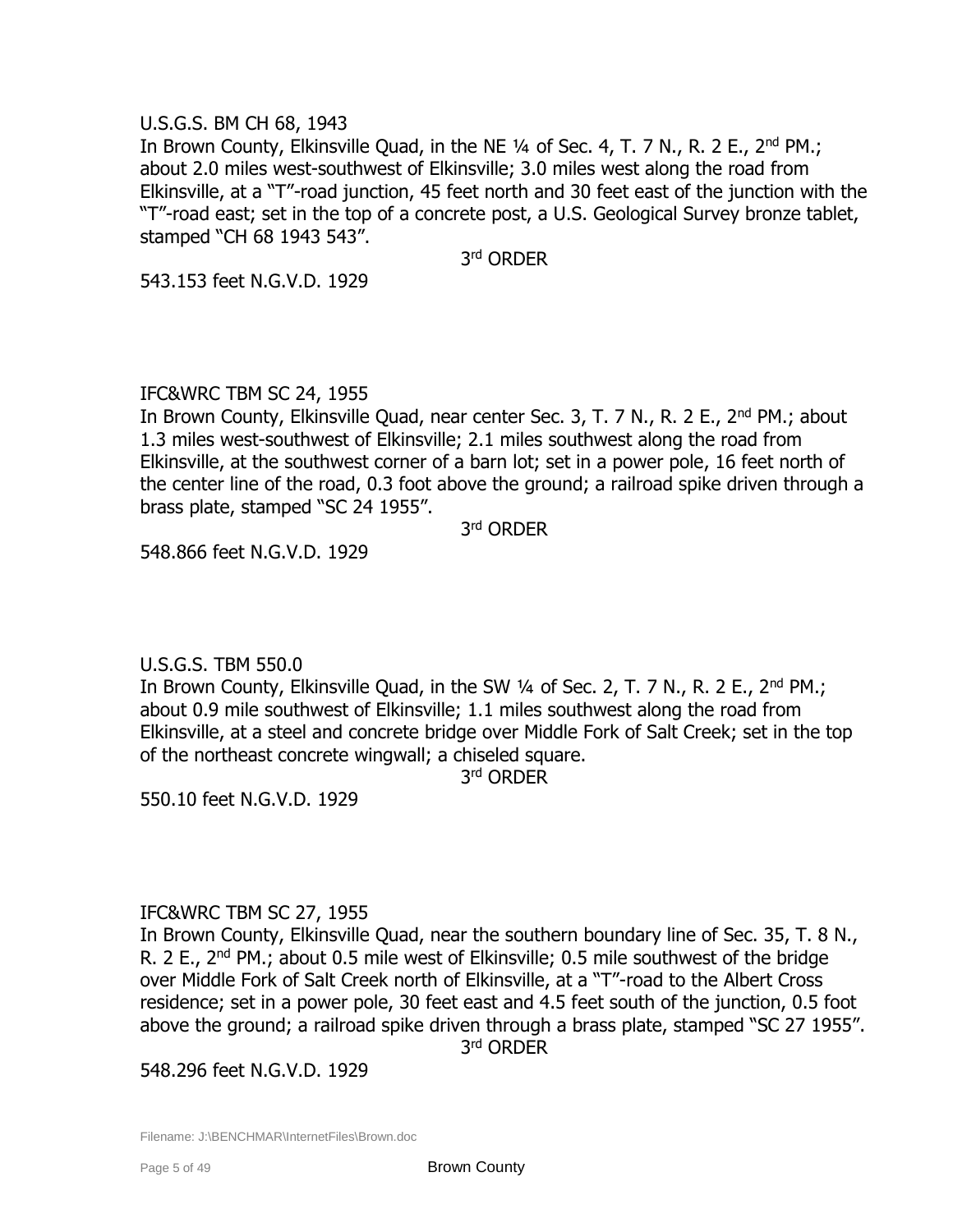# U.S.G.S. BM TT 61 T 1943

In Brown County, Elkinsville Ouad, in the NE 1/4 of Sec. 2, T. 7 N., R. 2 E., 2<sup>nd</sup> PM.; at Elkinsville; at the school building; set vertically in the face of the building, at the southeast corner, 2 feet above the ground; a U.S. Geological Survey bronze tablet, stamped "TT 61 T 1943 555".

3 rd ORDER

554.844 feet N.G.V.D. 1929

# IFC&WRC TBM SC 25, 1955

In Brown County, Elkinsville Quad., in Sec. 35, T. 8 N., R. 2 E., 2<sup>nd</sup> PM.; 0.5 mile north of Elkinsville; at the bridge over Middle Fork of Salt Creek; set in the top of and at the end of the northeast stone wingwall; a chiseled square.

3 rd ORDER

553.296 feet N.G.V.D. 1929

# U.S.G.S. BM TT 60 T 1943

In Brown County, Elkinsville Quad, in the SW  $\frac{1}{4}$  of Sec. 25, T. 8 N., R. 2 E., 2<sup>nd</sup> PM.; 2.0 miles north of Elkinsville; at the south entrance of the Brown County State Park, on fire lane 1; set in the top of a concrete post, 100 feet south of a gate across the road, at a fence corner and fence line east, on the park boundary, about 35 feet of the road; a U.S. Geological Survey bronze tablet, stamped "TT 60 T 1943 556".

3 rd ORDER

555.803 feet N.G.V.D. 1929

# IFC&WRC TBM SC 28

In Brown County, Story Quad., in the East  $\frac{1}{2}$  of Sec. 36, T. 8 N., R. 2 E., 2<sup>nd</sup> PM.; 2.7 miles southwest of Story; at a bridge over Middle Fork of Salt Creek, 75 yards south of a "T" road (Elkinsville Road) ; set on top of the northwest wing wall, 2 feet below the bridge floor; a chiseled square.

3 rd ORDER

557.334 feet N.G.V.D. 1929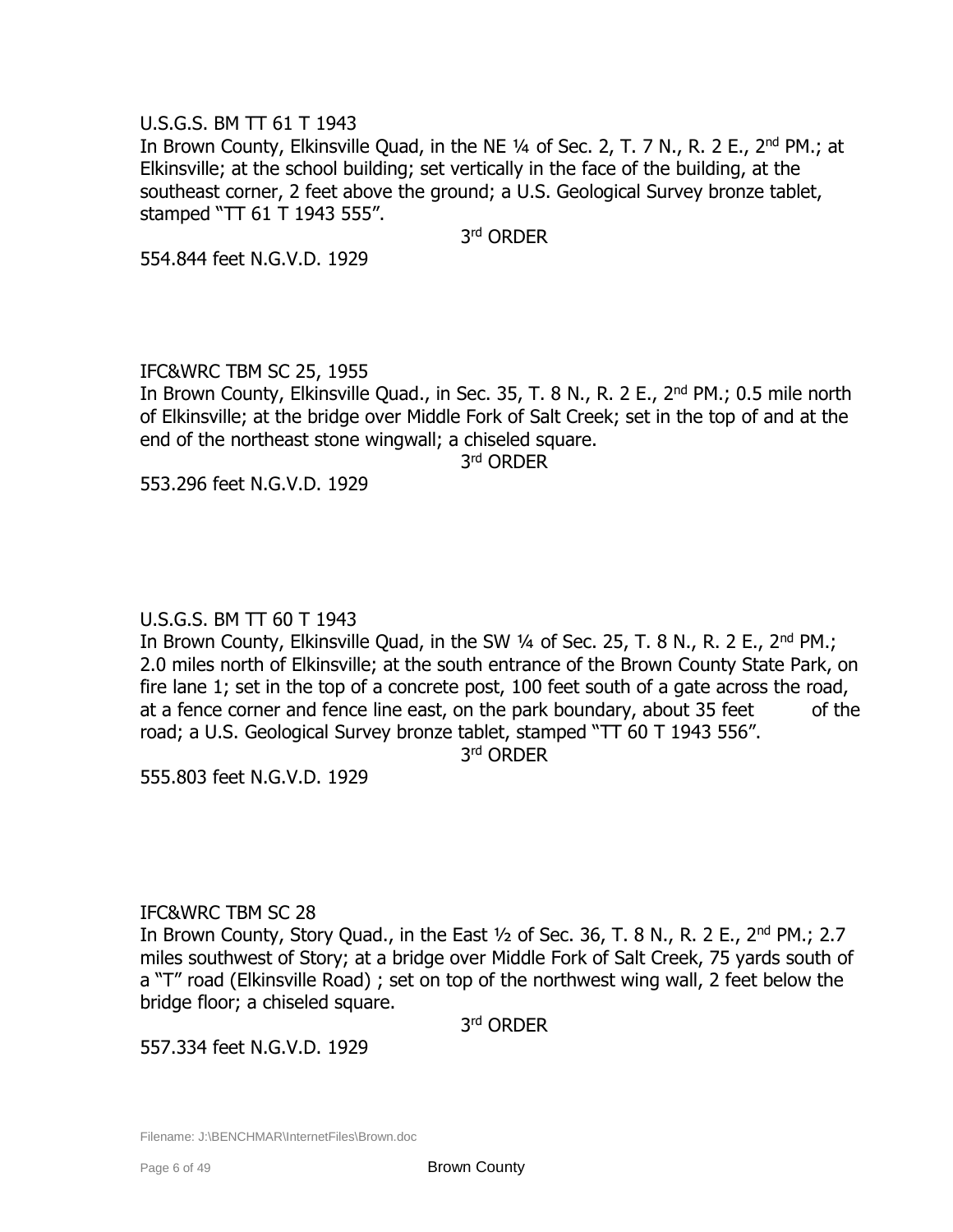## USC&GS BM D 53, 1934

In Brown County, Belmont Quad., in the South  $1/2$  of Sec. 1, T. 8 N., R. 1 E., 2<sup>nd</sup> PM.; about 0.8 mile west of Belmont; set in the top of a concrete post, about 0.8 mile west along State Road 46 from its intersection with Steele Road, about 100 yards west of a bridge over a small stream, at the junction of a road leading northeast to the Shields residence, about 50 yards southeast of a small unpainted house, about 15 yards east of a gate at a pasture fence, about 12 yards north of the center line of State Road 46, 1 foot south of the fence line, level with the ground, a U.S. Coast and Geodetic Survey bronze disk, stamped "D 53 1934".

3 rd ORDER

559.320 feet N.G.V.D. 1929

# IFC&WRC TBM SC 1, 1955

In Brown County, Belmont Quad., in the SW  $\frac{1}{4}$  of Sec. 6, T. 8 N., R. 2 E., 2<sup>nd</sup> PM.; at Belmont; at the intersection of State Road 46 and Steele Road, in the southeast quarter of the intersection; set in a power pole, 50 feet south of the center line of State Road 46, 25 feet east of the center line of Steele Road, 0.7 foot above the ground; a railroad spike driven through a brass plate, stamped "SC 1 1955".

3 rd ORDER

570.01 feet N.G.V.D. 1929

# IFC&WRC TBM SC 2, 1955

In Brown County, Belmont Quad., in the SW  $\frac{1}{4}$  of Sec. 6, T. 8 N., R. 2 E., 2<sup>nd</sup> PM.; about 0.2 mile south of Belmont; 0.25 mile south along Steele Road from its intersection with State Road 46 at Belmont, at the Steele Road Bridge over North Folk of Salt Creek; set in the 30-inch fork of a twin-forked Maple tree, on the right (north) bank, 60 feet upstream (east) of the bridge, 2 feet above the ground; a railroad spike driven through a brass plate, stamped "SC 2 1955".

3 rd ORDER

559.01 feet N.G.V.D. 1929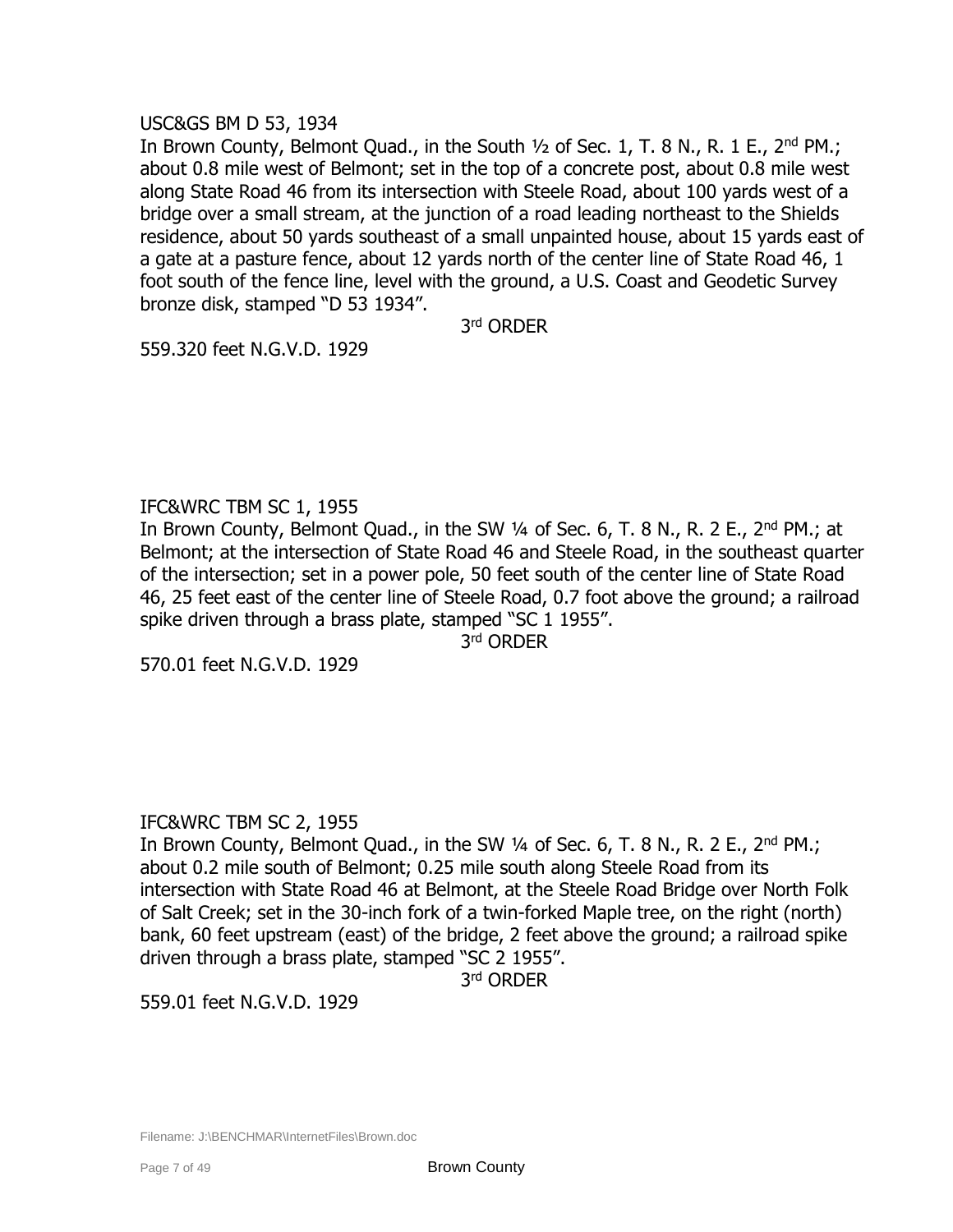# IFC&WRC TBM SC 3, 1955

In Brown County, Belmont Quad., in the NE  $\frac{1}{4}$  of Sec. 6, T. 8 N., R. 2 E., 2<sup>nd</sup> PM.; about 0.6 mile northeast of Belmont; near the State Road 46 Bridge over North Fork of Salt Creek; set in a power pole, 275 yards southwest of the bridge, 100 yards southwest of the county road (Jackson Creek Road) leading northwest, which is about 175 yards southwest of the State Road 46 Bridge over North Fork of Salt Creek, 50 feet southeast of the center line of State Road 46, about 0.5 foot above the ground; a railroad spike driven through a brass plate, stamped "SC 3 1955".

3 rd ORDER

592.57 feet N.G.V.D. 1929

## IFC&WRC TBM SC 4, 1955

In Brown County, Belmont Quad., in the NW  $\frac{1}{4}$  of Sec. 5, T. 8 N., R. 2 E., 2<sup>nd</sup> PM.; about 1.0 mile northeast of Belmont, 0.4 mile northeast of the State Road 46 Bridge over North Fork of Salt Creek; set in an 18-inch shagbark hickory, 100 yards east of the J.E. Floyd residence, 40 feet north of the center line of State Road 46, 12 feet south of a fence line, 1.0 foot above the ground; a railroad spike driven through a brass plate, stamped "SC 4 1955".

3 rd ORDER

575.16 feet N.G.V.D. 1929

# IFC&WRC TBM SC 5, 1955

In Brown County, Belmont Quad., in the NE  $\frac{1}{4}$  of Sec. 5, T. 8 N., R. 2 E., 2<sup>nd</sup> PM.; 1.7 miles northeast of Belmont; on State Road 46; set in a power pole, 45 feet west of the driveway to the Doris Fleetwood residence, 30 feet south of the center line of State Road 46, 15 feet east of a small white garage, 1.0 foot above the ground; a railroad spike driven through a brass plate, stamped "SC 5 1955".

3 rd ORDER

578.21 feet N.G.V.D. 1929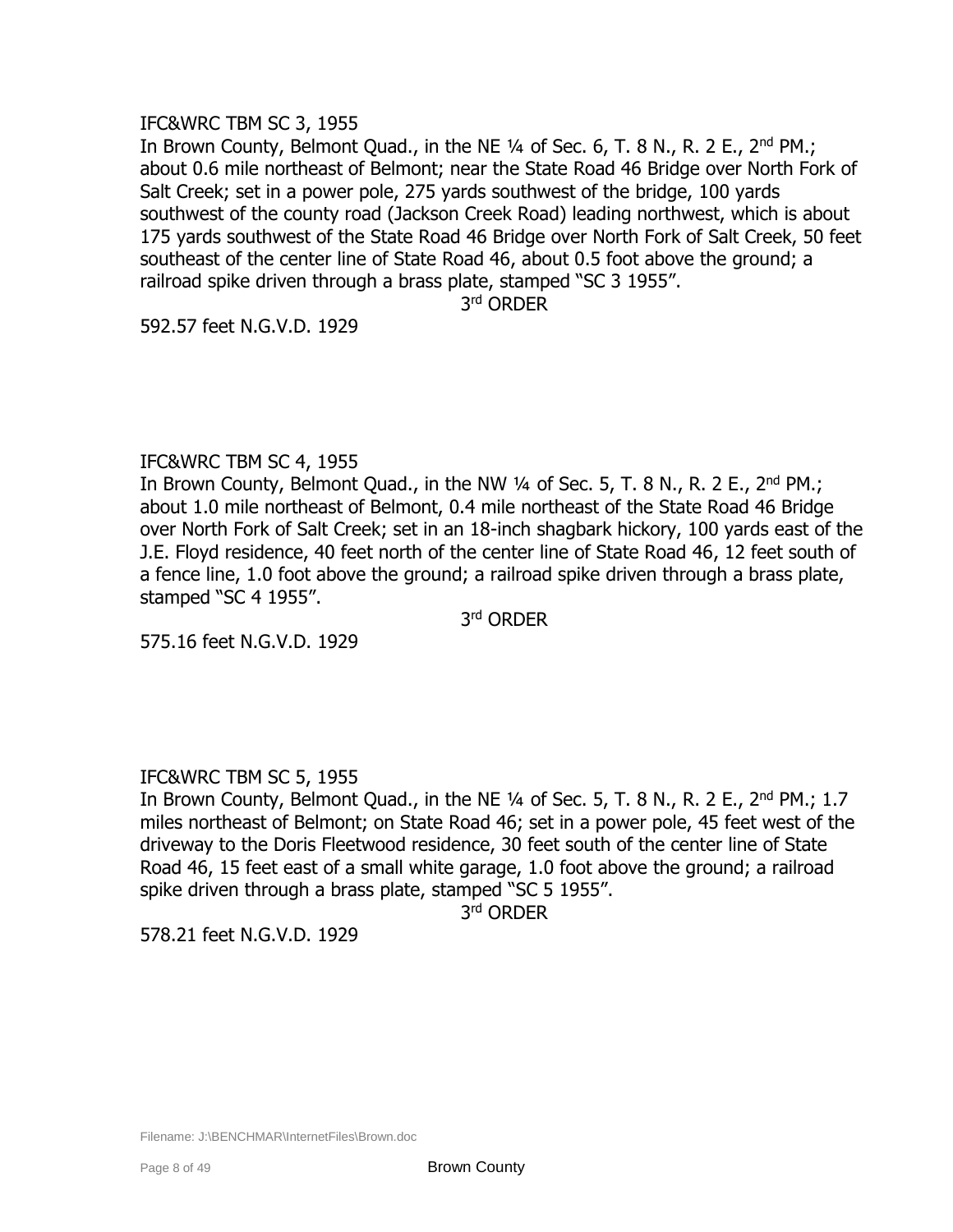# IFC&WRC TBM SC 6, 1955

In Brown County, Belmont Quad., on the common section line between Secs. 4 and 5, T. 8 N., R. 2 E., 2<sup>nd</sup> PM.; about 2.0 miles northeast of Belmont; about 2.0 miles northeast of Belmont on State Road 46, thence about 0.2 mile north on a county road (Duncan Road) leading to Yellowwood Lake; set in a 6-inch Shagbark Hickory tree, 42 feet south of a 14-inch Pin Oak tree, 18 feet south of a 14-inch White Oak tree, 18 feet east of the center line of the county road (Duncan Road), 0.3 foot above the ground; a railroad spike driven through a brass plate, stamped "SC 6 1955".

3 rd ORDER

622.55 feet N.G.V.D. 1929

## IFC&WRC TBM SC 7, 1955

In Brown County, Belmont Quad., in the SE  $\frac{1}{4}$  of Sec. 32, T. 9 N., R. 2 E., 2<sup>nd</sup> PM.; about 2.4 miles northeast of Belmont; about 1.9 miles northeast of Belmont on State Road 46, thence 0.9 mile north on a county road (Duncan Road) (0.2 mile east of the country road bridge over the North Fork of Salt Creek), at a 90 degree turn to the west; set in the south side of a power pole, 30 feet south of the county road, 0.7 foot above the ground, a railroad spike driven through a brass plate, stamped "SC 7 1955".

3 rd ORDER

574.94 feet N.G.V.D. 1929

# IDOT BM 07 S 22

In Brown County, Nashville Quad., in the NE 1/4 of Section 28, T.9 N., R.3 E., 2<sup>nd</sup> P.M.; at Nashville; at the southwest corner of the State Road 46 bridge over North Fork Salt Creek; set on top of the concrete guardrail, 18.6 feet south of the centerline of State Road 46, 12.3 feet east of the west end of the concrete guardrail, 3.4 feet west of the expansion joint, about 2.9 feet above the road; a Indiana Department of Transportation Bench Mark tablet stamped "07 S 22".

2<sup>nd</sup> Order Class II

627.039 feet N.A.V.D. 1988 627.436 feet N.G.V.D. 1929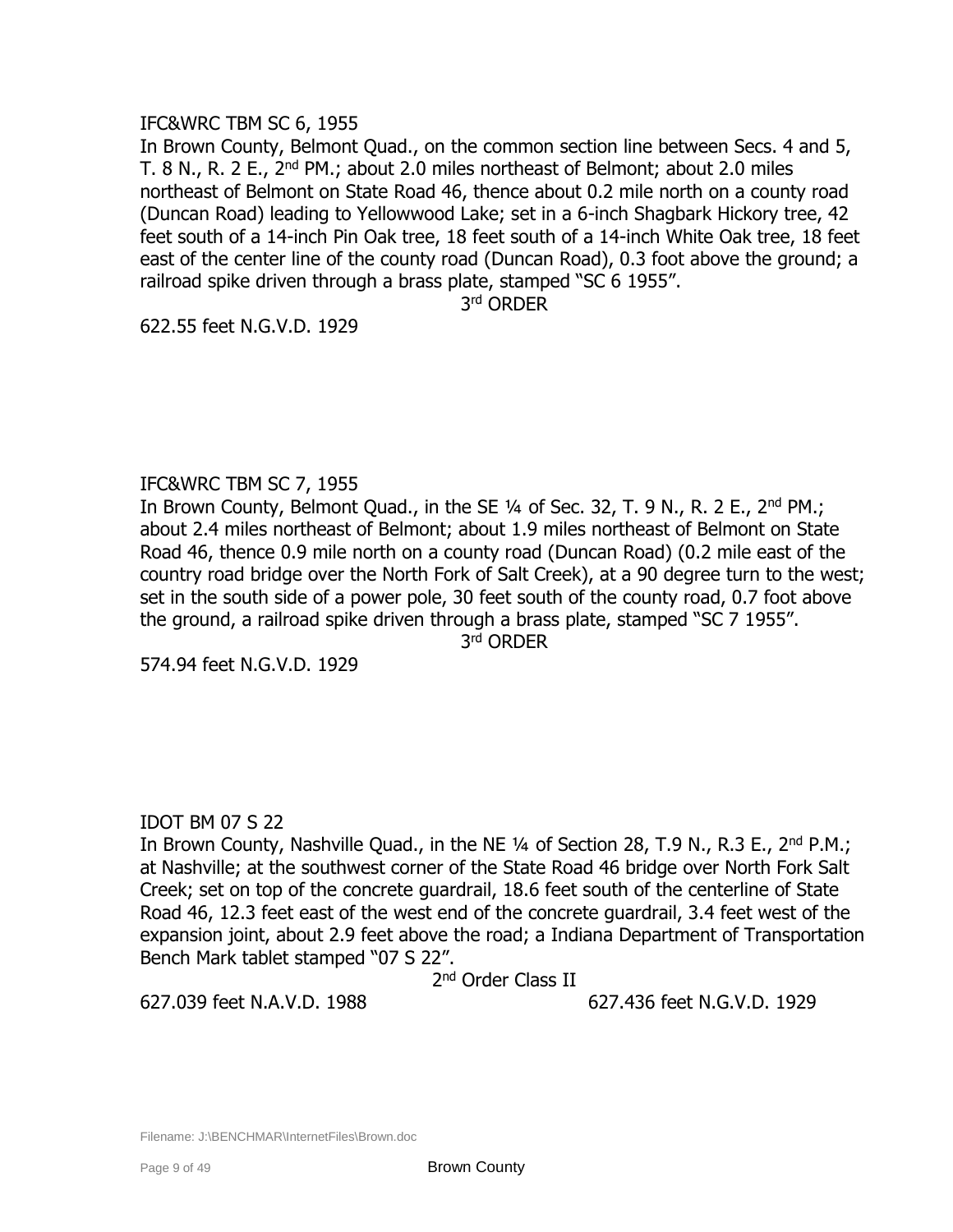## USC&GS BM L 53, 1934

In Brown County, Nashville Quad., in the NE 1/4 of Section 28, T.9 N., R.3 E., 2<sup>nd</sup> P.M.; about 2.5 miles southeast of Nashville; about 2.8 miles east along State Road 46 from the intersection of State Road 46 and State Road 135 in Nashville; set in the top of the southeast wingwall of the (OLD) State Road 46 abandoned steel bridge over North Fork Salt Creek, about  $200<sub>\pm</sub>$  feet north of the new bridge and new State Road 46, 14.5 feet south of centerline of the old road, 0.6 foot southeast of the angle point of the abutment wingwall, 0.5 foot landward of the streamward face of the wingwall, about 1.9 foot above the ground, about flush with the road; a U.S. Coast & Geodetic Survey Bench Mark tablet, stamped "L 53 1934".

2<sup>nd</sup> Order Class II

617.633 feet N.A.V.D. 1988 618.030 feet N.G.V.D. 1929

## DNR TBM SALT 1, 2000

In Brown County, Nashville Quad, in the NE ¼ of Section 28, T.9 N., R.3 E.,2nd P.M.; about 2.0 miles southeast of Nashville; about 2.75 miles east along State Road 46 from its intersection with State Road 135 in Nashville to the intersection of new State Road 46 and Salt Creek Road, at a Shell gasoline station, thence about 0.1 mile north along Salt creek Road to its intersection with old State Road 46, thence 0.2 mile southeast along old State Road 46; set on the north side of a power pole with a meter and no number, 17.5 feet south of the centerline of old State Road 46, 82.4 feet west of the center of a manhole, 1.3 feet above the ground; a railroad spike driven through an aluminum tag, stamped "IDNR TBM SALT 1 2000".

2<sup>nd</sup> Order Class II

613.320 feet N.A.V.D. 1988 613.717 feet N.G.V.D. 1929

# DNR TBM SALT 2, 2000

In Brown County, Nashville Quad, in the SW 1/4 of Section 21, T.9 N., R.3 E., 2<sup>nd</sup> P.M.; about 1.75 miles southeast of Nashville; approximately 0.15 mile west along State Road 46 from its intersection with Salt Creek Road; set in the north side of power pole # 52, on the south side of the road, 50.3 feet south of the centerline of State Road 46, 37.0 feet southeast of a "Salt Creek Road" sign post, 26.5 feet north of the centerline of a golf cart path, 1.2 feet above ground; a railroad spike driven through an aluminum tag, stamped "IDNR TBM SALT 2 2000".

2<sup>nd</sup> Order Class II

611.188 feet N.A.V.D. 1988 611.584 feet N.G.V.D. 1929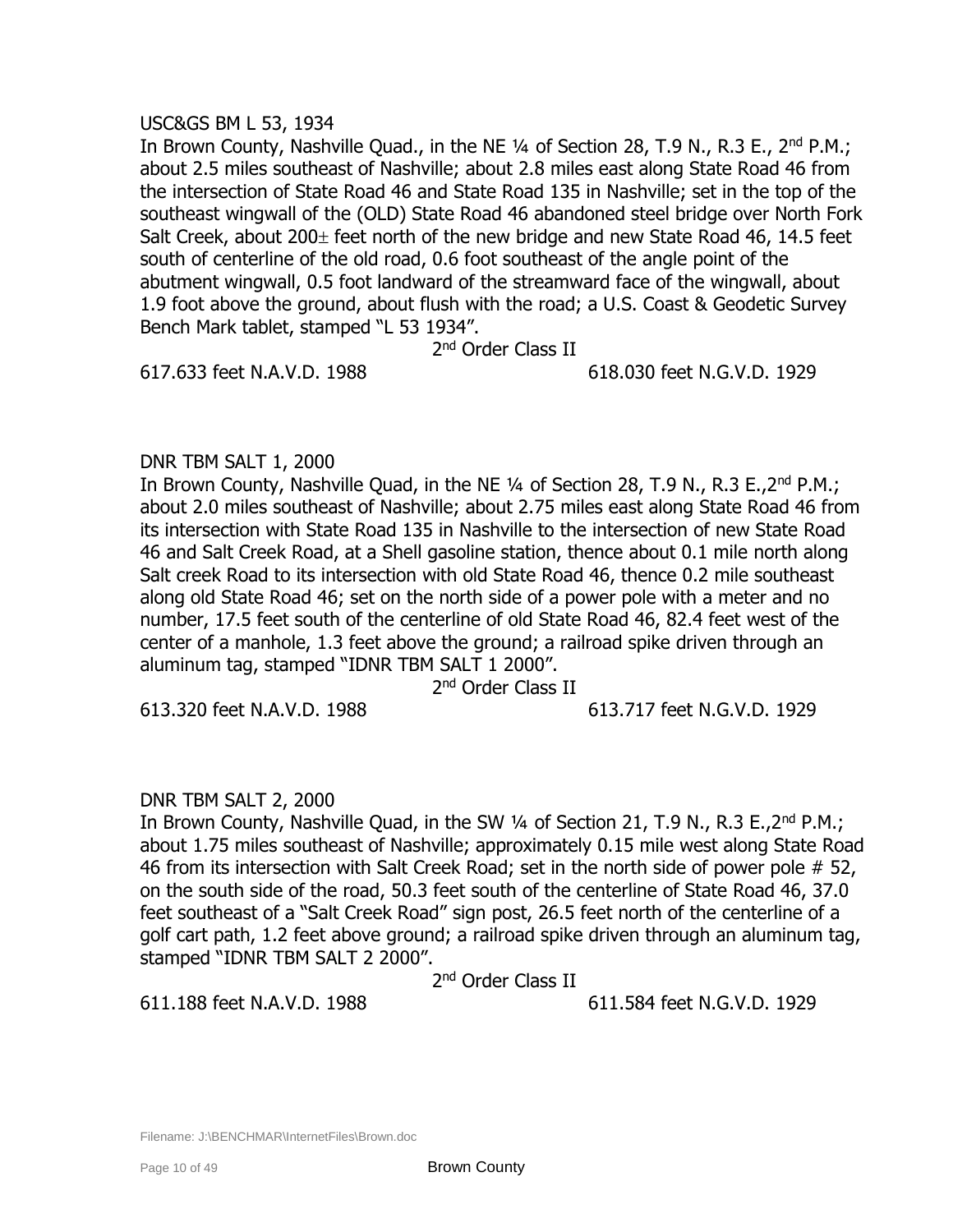## DNR TBM SALT 3, 2000

In Brown County, Nashville Ouad, in the SE 1/4 of Section 20, T.9 N., R.3 E., 2<sup>nd</sup> P.M.; about 1.2 miles east of Nashville; at the intersection of New State Road 46 and Old State Road 46, due north of the north entrance to Brown County State Park, in the northwest 1/4 of the intersection; set in the south side of power pole #80, 80.0 feet north of the centerline of new State Road 46, 44.0 feet southwest of the centerline of old State Road 46, 21.3 feet southwest of the center of a 6 foot cmp, 32.3 feet north of the center of a 6 foot cmp, 2.0 feet above the ground; a railroad spike driven through an aluminum tag, stamped "IDNR TBM SALT 3 2000".

2<sup>nd</sup> Order Class II

609.246 feet N.A.V.D. 1988 609.642 feet N.G.V.D. 1929

# IDOH BM 07 S 21

In Brown County, Nashville Quad, in the SW 1/4 of Section 20, T. 9 N., R. 3 E., 2<sup>nd</sup> P.M.; about 0.6 mile east of Nashville; at the State Road 46 Bridge over Salt Creek, in the northwest corner of the bridge, in the concrete bridge abutment, 17.9 feet north of the centerline of State Road 46, 1.2 feet north of the north face of the concrete guard rail, 1.3 feet south of the north face of the concrete abutment, about level with the road; a Indiana Department of Highways Bench Mark tablet, stamped "07 S 21".

2<sup>nd</sup> Order Class II

613.503 feet N.A.V.D. 1988 613.898 feet N.G.V.D. 1929

# IDOT BM S-28 07

In Brown County, Nashville Quad, in the SW ¼ of Sec. 20, T. 9 N., R. 3 E., 2nd P.M.; about 0.4 mile east of Nashville; at the State Road 46 bridge over Salt Creek; set on the top of the northwest concrete guardrail, 20.9 feet north of centerline of State Road 46, 21.5 feet east of the west end of the concrete guardrail, 1.1 feet east of the expansion joint, 4.1 feet above road; a Indiana Department of Highways Bench Mark tablet stamped, "S-28 07".

2<sup>nd</sup> Order Class II

615.445 feet N.A.V.D. 1988 615.840 feet N.G.V.D. 1929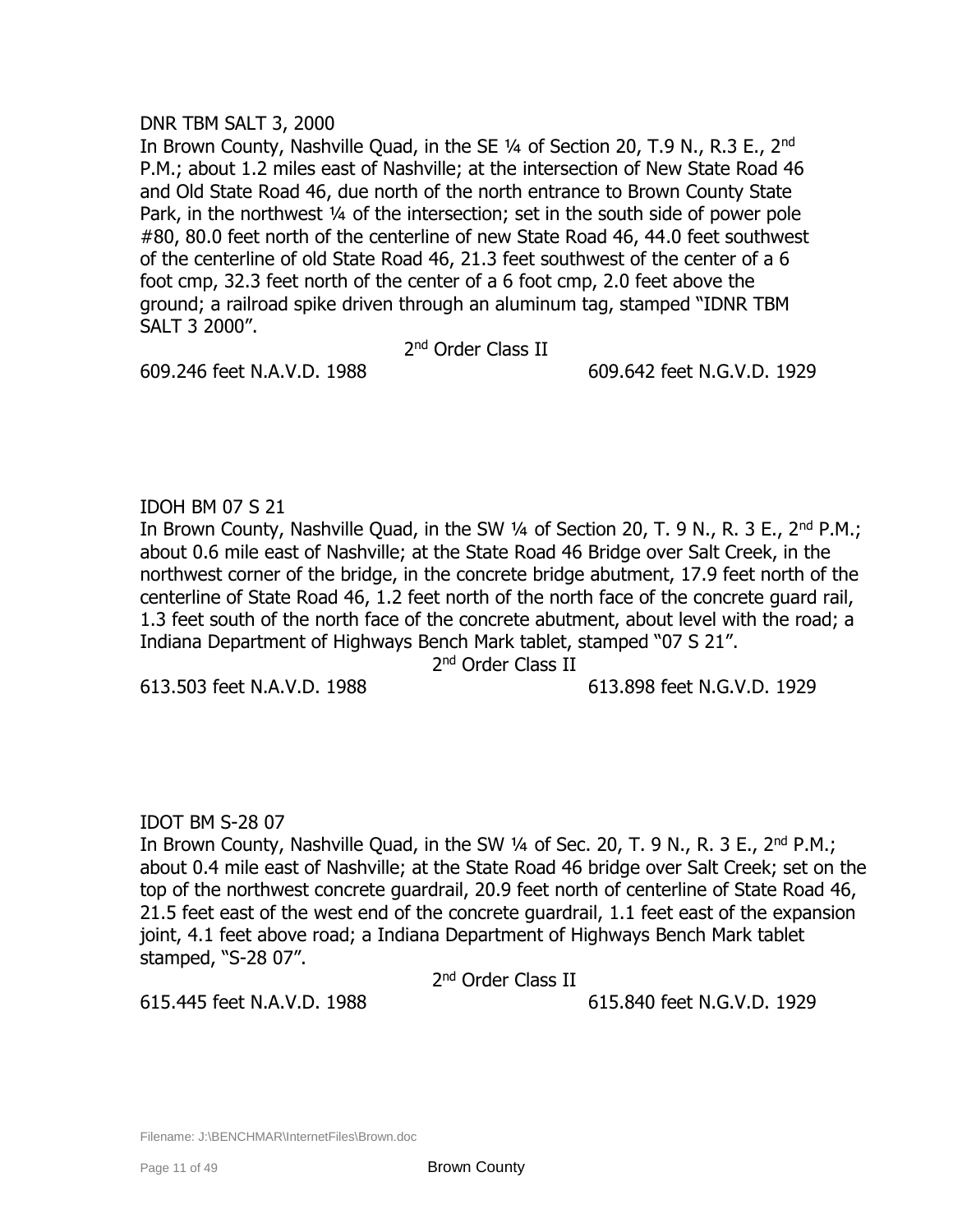## DNR TBM SALT 4, 2000

In Brown County, Nashville Quad, in the SE 1/4 of Sec. 19, T. 9 N., R. 3 E., 2<sup>nd</sup> P.M., about 0.3 mile east of Nashville; about 0.7 mile east along State Road 46 from its intersection with State Road 135; set in the south side of a power pole, on the north side of State Road 46, across the road from the Snyder Farm, 33.0 feet north of the centerline of State Road 46, 4.9 feet northwest of the southern most steel post of a sign reading "signal ahead 1750 ft", 73.0 feet southeast of the western most wooden gatepost, 1.3 feet above the ground; a railroad spike driven through an aluminum tag, stamped "SALT 4 2000".

2<sup>nd</sup> Order Class II

# 632.566 feet N.A.V.D. 1988 632.961 feet N.G.V.D. 1929

# IFC&WRC TBM TT B 1

In Brown County, Nashville Quad, set in the SW  $\frac{1}{4}$  of Sec. 19, T. 9 N., R. 3 E., 2<sup>nd</sup> P.M.; at Nashville; at the southwest corner of the State Road 46 bridge over Greasy Creek, in the south concrete headwall, 23.0 feet south of the centerline of State Road 46, 0.4 foot east of the west face of the concrete headwall, 0.8 foot north of the south face of the concrete headwall, about 0.5 foot below the road; a chiseled cross with a nail in the center.

2<sup>nd</sup> Order Class II

607.956 feet N.A.V.D. 1988 608.350 feet N.G.V.D. 1929

# SHCI BM BROWN S 4

In Brown County, Nashville Quad, set in the SW 1/4 of Sec. 19, T. 9 N., R. 3 E., 2<sup>nd</sup> P.M.; at Nashville; at the State Road 46 bridge over Greasy Creek; set in the northwest concrete wingwall, 25.3 feet north of the centerline of State Road 46, 0.7 foot north of the north face of the concrete headwall, 0.7 foot east of the west face of the concrete wingwall, 0.95 foot below the top of the concrete headwall; a State Highway Commission of Indiana Bench Mark tablet, stamped "Brown S 4".

2<sup>nd</sup> Order Class II

606.903 feet N.A.V.D. 1988 607.297 feet N.G.V.D. 1929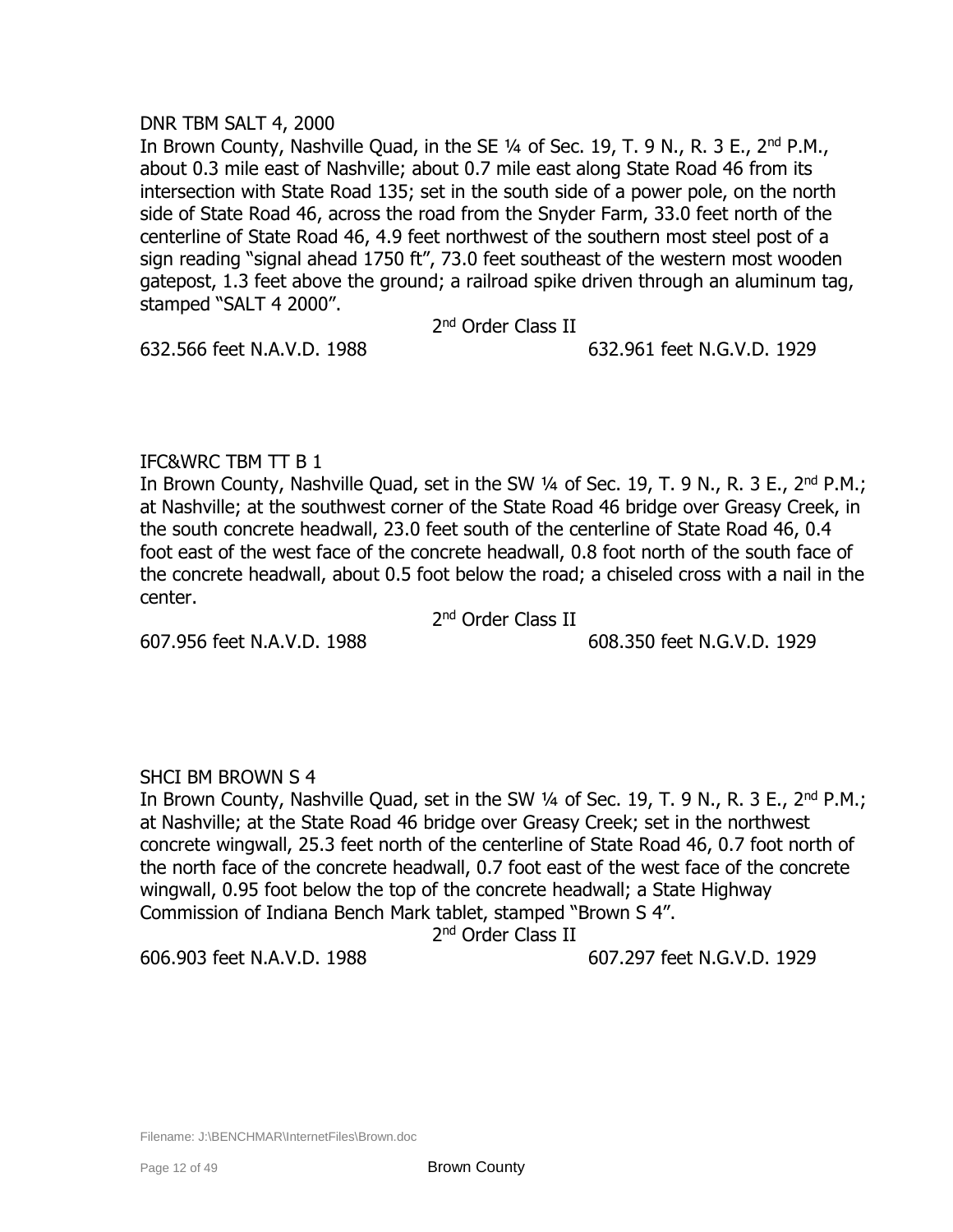## SHCI BM 07 S 13

In Brown County, Nashville Quad, in the SW 1/4 of Sec. 19, T. 9 N., R. 3 E., 2<sup>nd</sup> P.M.; at Nashville; at the State Road 46 bridge over Salt Creek; set in the southwest concrete abutment, 19.0 feet west of the centerline of State Road 46, 2.0 feet south of the north face of the concrete abutment, 0.7 foot east of the west face of the concrete abutment, 0.3 foot above the road; a State Highway Commission of Indiana Bench Mark tablet, stamped "07 S 13".

621.968 feet N.A.V.D. 1988 2  $2<sup>nd</sup>$  Order Class II 622.362 feet N.G.V.D. 1929

# DNR TBM SALT 5, 2000

In Brown County, Belmont Quad, in the SE  $\frac{1}{4}$  of Sec. 24, T. 9 N., R. 3 E., 2<sup>nd</sup> P.M.; about 0.5 mile south of Nashville; about 1.2 miles northeast along State Road 46 from its intersection with the West entrance to Brown County State Park; set in the south side of a power pole, on the north side of State Road 46, 36.5 feet north of the centerline of State Road 46, 26.0 feet east of the centerline of Hickory Knob Private Drive, 0.1 foot south of a cable riser box, 1.2 feet above the ground; a railroad spike driven through an aluminum tag, stamped "SALT 5 2000".

2<sup>nd</sup> Order Class II

700.276 feet N.A.V.D. 1988 700.670 feet N.G.V.D. 1929

# IFC&WRC TT A 3

In Brown County, Belmont Quad, in the SW  $\frac{1}{4}$  of Sec. 24, T. 9 N., R. 2 E., 2<sup>nd</sup> P.M.; about 0.7 mile south of Nashville; about 0.6 mile northeast along State Road 46 from its intersection with Green Valley Road, to a driveway running west, and an "L" shaped box culvert on the west side of State Road 46, 21.5 feet west of the centerline of State Road 46, 3.2 feet east of the west face of the concrete box culvert, 0.6 foot north of the south face of the concrete box culvert, about in the middle of the east-west leg of the "L" shaped concrete box culvert; a chiseled cross.

2<sup>nd</sup> Order Class II

622.448 feet N.A.V.D. 1988 622.842 feet N.G.V.D. 1929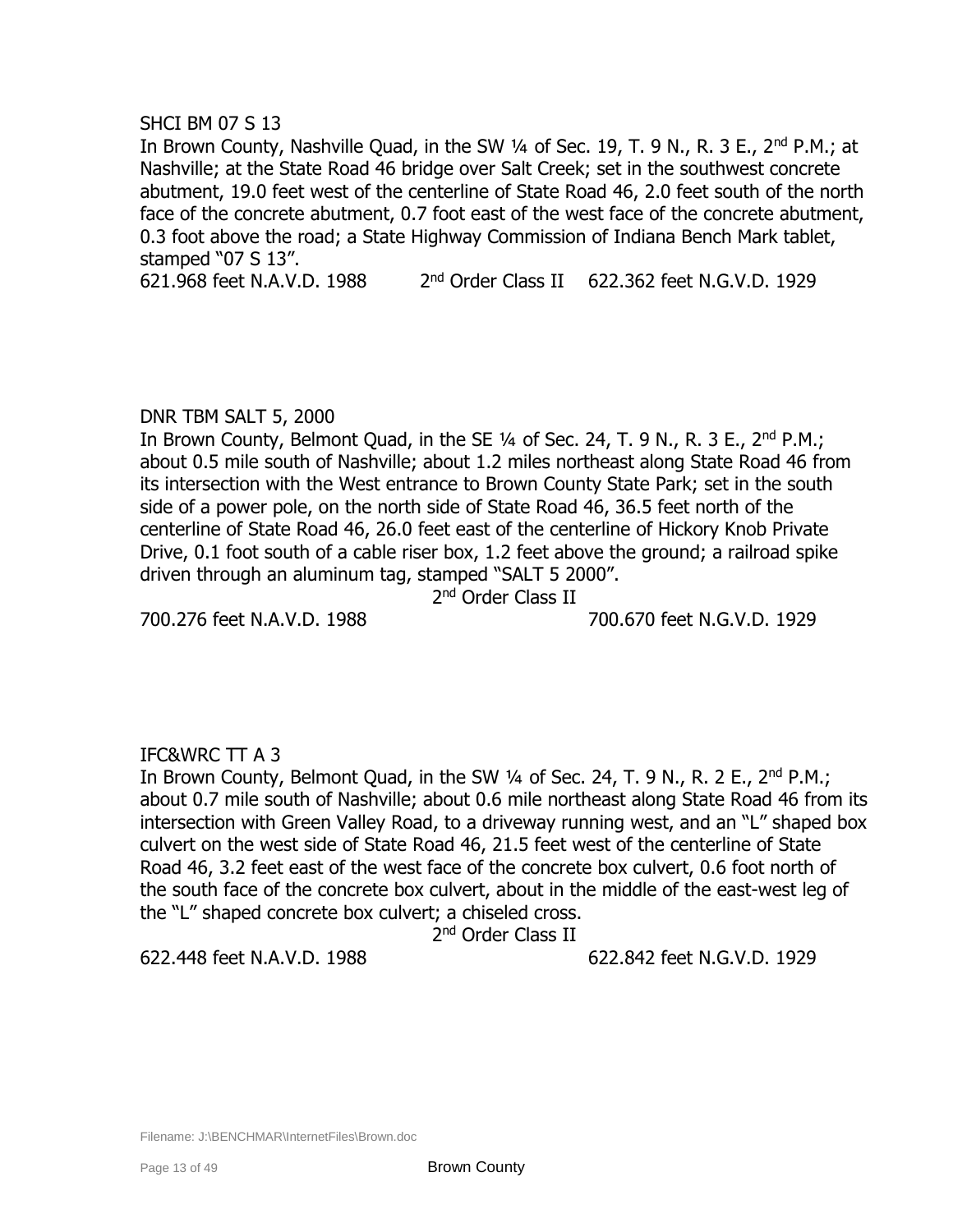## IDOT BM 07 S 29

In Brown County, Belmont Quad, in the NW 1/4 of Sec. 25, T. 9 N., R. 2 E., 2<sup>nd</sup> P.M.; about 1.0 mile south of Nashville; at the State Road 46 bridge over Green Valley Creek; set in the northwest concrete bridge abutment, 24.9 feet northwest of the centerline of State Road 46, 0.8 foot south of the north face of the concrete bridge abutment, 0.5 foot southeast of the northwest face of the bridge abutment, level with road; a Indiana Department of Transportation Bench Mark tablet, stamped "07 S29"

2<sup>nd</sup> Order Class II

595.164 feet N.A.V.D. 1988 595.558 feet N.G.V.D. 1929

# IFC&WRC TT A 4

In Brown County, Belmont Quad, in the SW  $\frac{1}{4}$  of Sec. 25, T. 9 N., R. 2 E., 2<sup>nd</sup> P.M.; about 1.3 miles south of Nashville; about 0.3 miles south along State Road 46 from its intersection with Green Valley Road to the State Road 46 bridge over Hobbs Hollow Creek; set in the northeast corner of the bridge in the concrete headwall, 27.2 feet east of centerline of State Road 46, 35.2 feet south of the centerline of the southern most entrance of Alberts Mall, 0.8 foot west of the east face of the concrete headwall, 0.4 foot south of the north face of the concrete headwall; a chiseled cross.

2<sup>nd</sup> Order Class II

600.328 feet N.A.V.D. 1988 600.722 feet N.G.V.D. 1929

# DNR TBM SALT 6, 2000

In Brown County, Belmont Quad, in the NE  $\frac{1}{4}$  of Sec. 26, T. 9 N., R. 2 E., 2<sup>nd</sup> P.M.; about 1.2 miles southwest of Nashville; about 0.3 miles west along Green Valley Road from its intersection with State Road 46 to a "T" road north, thence about 0.1 mile north along this road to a power pole with a transformer on the east side of the road; set in the east side of the power pole, 91.0 feet south of the centerline of a gravel drive to a barn, 20.5 feet east of the centerline of the road, 8.0 feet west of a electric fence, 1.3 feet above the ground; a railroad spike driven through an aluminum tag, stamped "SALT 6 2000".

2<sup>nd</sup> Order Class II 585.197 feet N.A.V.D. 1988 585.591 feet N.G.V.D. 1929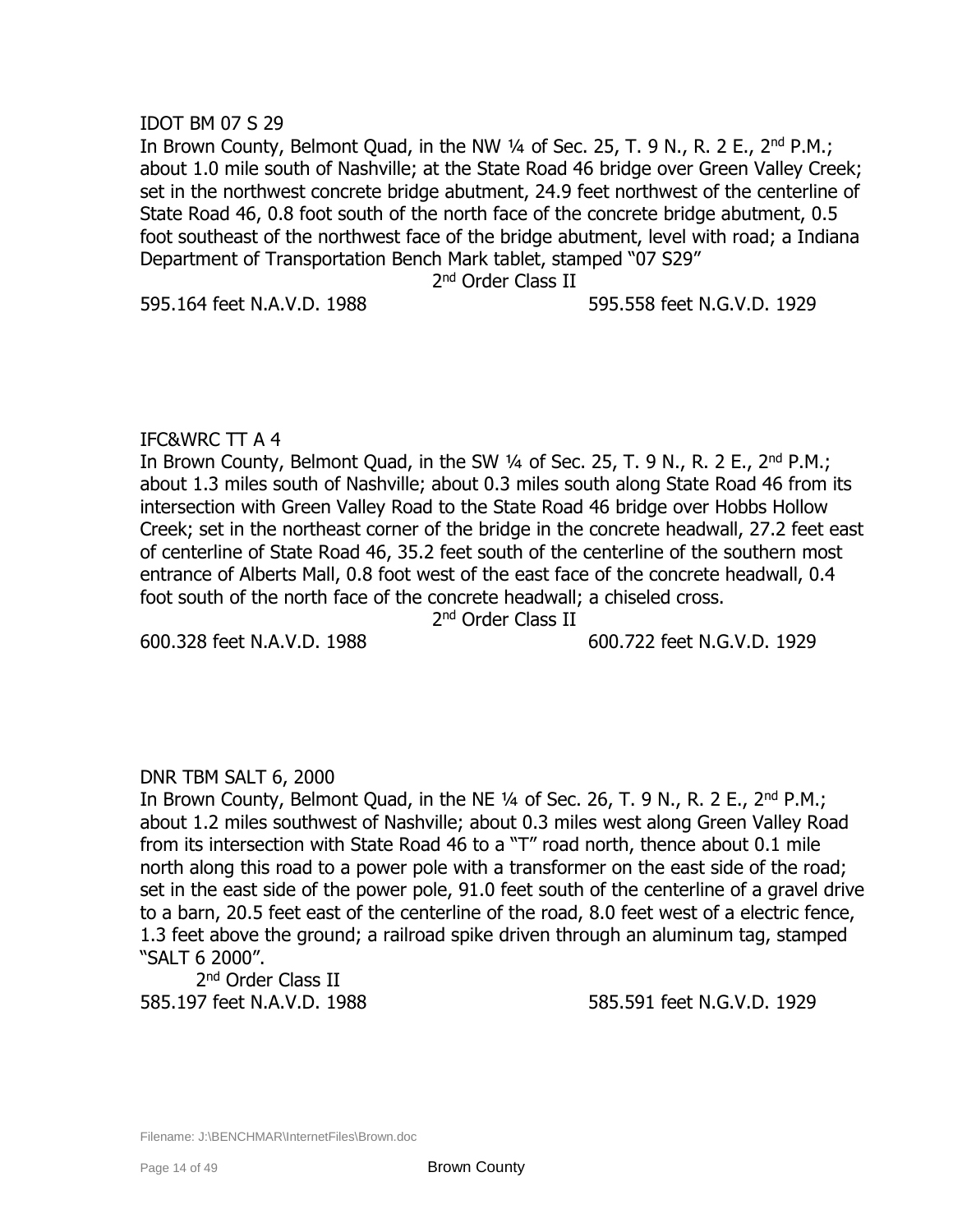## DNR TBM SALT 7, 2000

In Brown County, Belmont Ouad, in the NW  $\frac{1}{4}$  of Sec. 26, T, 9 N,, R, 2 E,, 2<sup>nd</sup> P.M.; about 1.4 miles southwest of Nashville; about 0.7 miles west along Green Valley Road from its intersection with State Road 46 to a power pole on the north side of the road; set in the south side of the power pole, 13.5 feet north of the centerline of Green Valley Road, 19.0 feet west of the centerline of a ditch, 7.5 feet west of a wooden post, 4.2 feet southwest of the southwest corner of a concrete wingwall, 1.2 feet above the ground; a railroad spike driven through an aluminum tag, stamped "SALT 7 2000". 2<sup>nd</sup> Order Class II

## 587.622 feet N.A.V.D. 1988 588.016 feet N.G.V.D. 1929

# DNR TBM SALT 8 2000

In Brown County, Belmont Quad, in the NE  $\frac{1}{4}$  of Sec. 27, T. 9 N., R. 2 E., 2<sup>nd</sup> P.M.; about 1.5 miles southwest of Nashville; about 1.3 miles west along Green Valley Road from its intersection with State Road 46; set in the south side of a power pole on north side of Green Valley Road, near an old barn, 18.0 feet north of the centerline of the road, 7.8 feet west of a "T" intersection fence post, 0.4 foot north of a fence, about 50 feet southeast of the southeast corner of the old barn, 1.5 feet above the ground; a railroad spike driven through an aluminum tag, stamped "SALT 8 2000".

2<sup>nd</sup> Order Class II

592.524 feet N.A.V.D. 1988 592.918 feet N.G.V.D. 1929

# DNR TBM SALT 9, 2000

In Brown County, Belmont Quad, in the NW 1/4 of Sec. 27, T. 9 N., R. 2 E., 2<sup>nd</sup> P.M.; about 1.6 miles southwest of Nashville; about 1.8 miles west along Green Valley road from its intersection with State Road 46, at the Green Valley Road Bridge over Salt Creek; set in the northeast corner of the bridge, in the concrete wingwall, 11.6 feet north of the centerline of Green Valley Road, 3.9 feet north of the north face of the concrete bridge deck, 0.6 foot southwest of the northeast face of the concrete wingwall, 2.1 feet below bridge; a chiseled triangle.

2<sup>nd</sup> Order Class II

580.029 feet N.A.V.D. 1988 580.423 feet N.G.V.D. 1929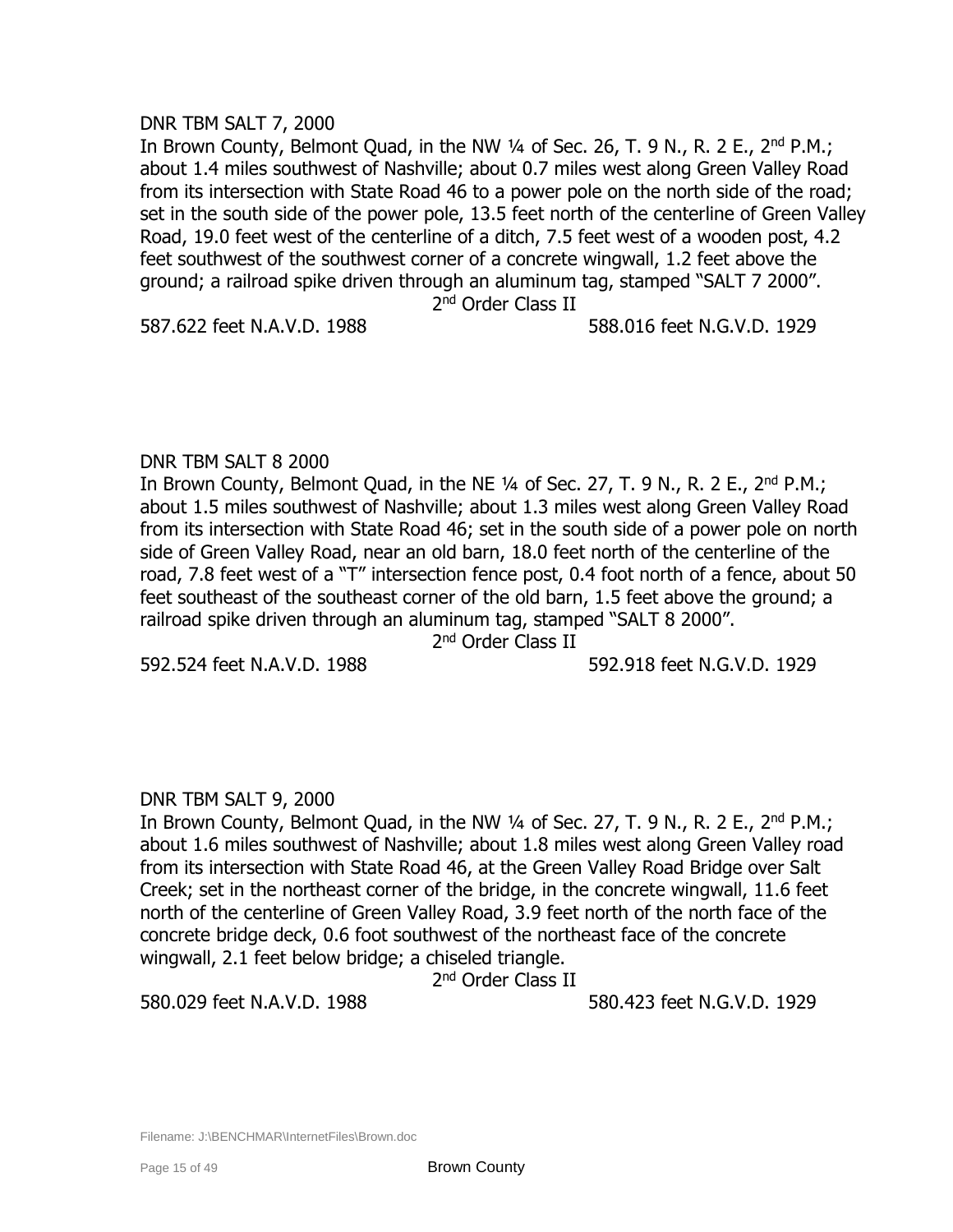## DNR TBM SALT 10, 2000

In Brown County, Nashville Quad, in the SE 1/4 of Sec. 21, T. 9 N., R. 3 E., 2<sup>nd</sup> P.M.; about 2.7 miles east of Nashville; about 0.4 mile northeast along Salt Creek Road from its intersection with State Road 46; set in the southeast side of power pole #9-2, on the south side of the road, 15.0 feet southeast of the centerline of the road, 36.0 feet northwest of the northwest corner of house #237, 56.2 feet northeast of the centerline of a gravel drive, 1.2 feet above the ground; a railroad spike driven through an aluminum tag, stamped "SALT 10 2000".

### 2<sup>nd</sup> Order Class II

#### 647.097 feet N.A.V.D. 1988 647.494 feet N.G.V.D. 1929

# DNR TBM SALT 11, 2000

In Brown County, Nashville Quad, in the SW 1/4 of Sec. 22, T. 9 N., R. 3 E., 2<sup>nd</sup> P.M.; about 3.0 miles east of Nashville; about 0.9 miles northeast along Salt Creek Road from its intersection with State Road 46; set in the north side of power pole #19, on the north side of Salt Creek Road, near a small pond, 77.0 feet southeast of the southeast corner of a white house, 56.0 feet west of the west edge of a small pond, 25.5 feet north of the centerline of the road, 1.0 foot above the ground; a railroad spike driven through an aluminum tag, stamped "SALT 11 2000".

2<sup>nd</sup> Order Class II

614.181 feet N.A.V.D. 1988 614.578 feet N.G.V.D. 1929

# DNR TBM UND 1, 1995

In Brown County, Nashville Quad, in the NW  $\frac{1}{4}$  of Sec. 22, T. 9 N., R. 3 E., 2<sup>nd</sup> P.M.; about 3.4 miles east of Nashville; about 1.3 miles northeast along Salt Creek Road from its intersection with State Road 46, at the intersection of Salt Creek Road and Timbercrest Road; set in the south side of power pole #158 on the north side of Salt Creek Road, 39.3 feet southwest of a 4 inch by 4 inch signpost "Timbercrest", 20.5 feet west of the centerline of Timber Crest Road, 19 feet southwest of the centerline of Timbercrest Road, 18.0 feet north of the centerline of Salt Creek Road, 15.7 feet south of a "STOP" sign post, 12.5 feet northeast of the north end of a 24" cmp, 12 feet northeast of the southeast fence corner post, 1.0 foot above the ground; a railroad spike driven through an aluminum tag, stamped "UND 1 1995".

2<sup>nd</sup> Order Class II

617.260 feet N.A.V.D. 1988 617.657 feet N.G.V.D. 1929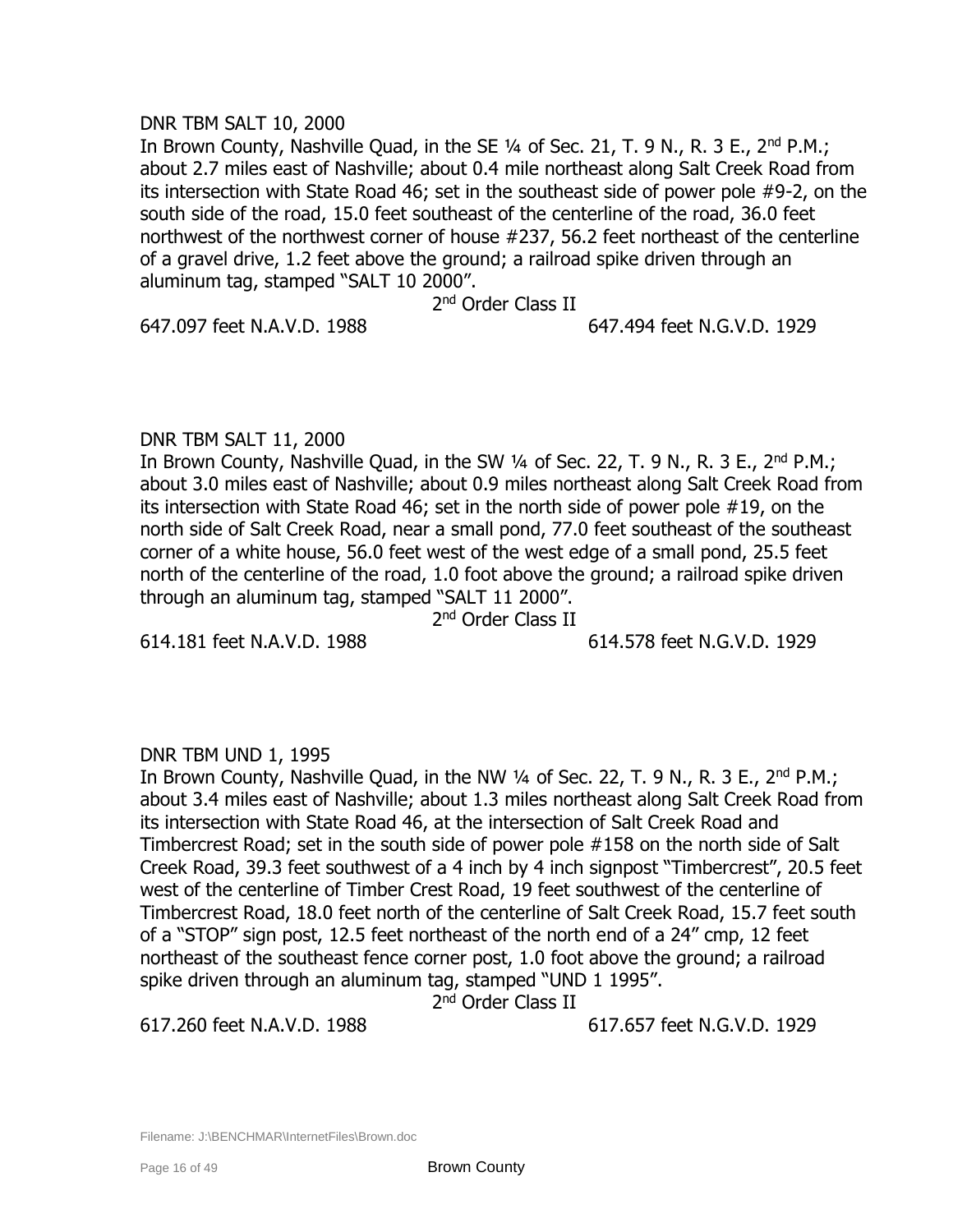## DNR TBM SALT 12, 2000

In Brown County, Nashville Quad, in the NW 1/4 of Sec. 22, T. 9 N., R. 3 E., 2<sup>nd</sup> P.M.; about 3.4 miles east of Nashville; about 1.3 miles northeast along Salt Creek Road from its intersection with State Road 46; set in the south side of a power pole, on the north side of Salt Creek Road, 16.5 feet north of the centerline of the road, 40.0 feet west of the centerline of (gravel) Timber Crest Road, 3.0 feet south of a fence, 13.0 feet west of the north end of a 24" cmp, 1.0 foot above the ground; a railroad spike driven through an aluminum tag, stamped "SALT 12 2000".

2<sup>nd</sup> Order Class II

#### 616.277 feet N.A.V.D. 1988 616.674 feet N.G.V.D. 1929

# DNR TBM SALT 13, 2000

In Brown County, Nashville Quad, in the NE  $\frac{1}{4}$  of Sec. 22, T., 9 N., R. 3 E., 2<sup>nd</sup> P.M.; about 4.0 miles east of Nashville; about 1.8 miles northeast along Salt Creek Road from its intersection with State Road 46; set in the west side of a power pole, on the south side of Salt Creek Road, in front of house #841, 24.0 feet east of the centerline of the road, 19.0 feet south of the centerline of a paved driveway, 1.0 foot above the ground, a railroad spike driven through an aluminum tag, stamped "SALT 13 2000".

2<sup>nd</sup> Order Class II

627.535 feet N.A.V.D. 1988 627.932 feet N.G.V.D. 1929

# DNR TBM SALT 14, 2000

In Brown County, Nashville Quad, in the SW  $\frac{1}{4}$  of Sec. 14, T. 9 N., R. 3 E., 2<sup>nd</sup> P.M.; about 4.0 miles east of Nashville; at the intersection of Salt Creek road and Brown Hill road; set in the east side of a power pole, in the southeast corner of the intersection, 17.5 feet east of the centerline of Salt Creek Road, 15.0 feet south of the centerline of Brown Hill Road, 1.5 feet above the ground; a railroad spike driven through an aluminum tag, stamped "SALT 14 2000".

2<sup>nd</sup> Order

627.982 feet N.A.V.D. 1988 628.379 feet N.G.V.D. 1929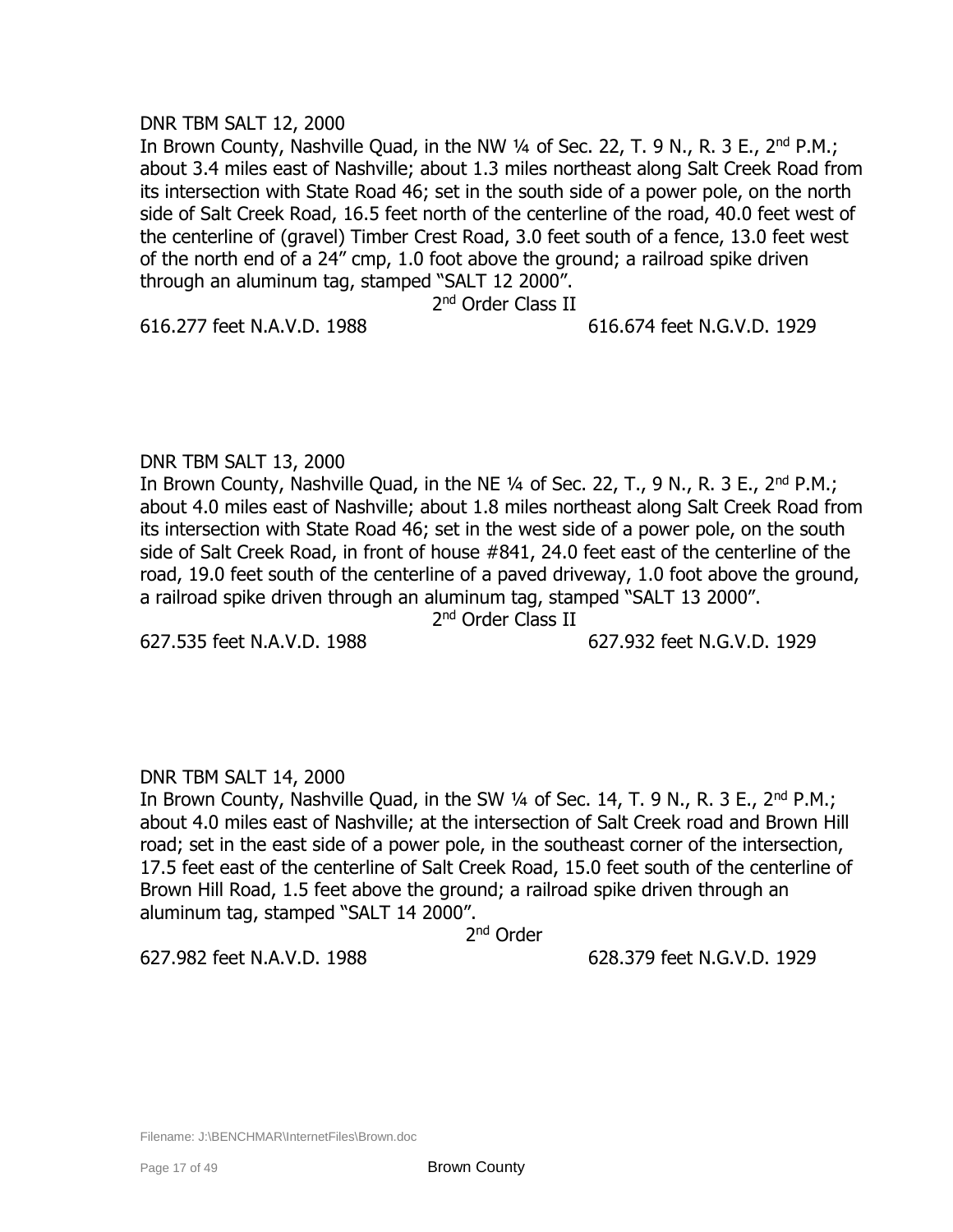## DNR TBM SALT 15, 2000

In Brown County, Nashville Quad, in the NW 1/4 of Sec. 23, T. 9 N., R. 3 E., 2<sup>nd</sup> P.M.; about 4.3 miles east of Nashville; about 0.3 mile south along Brown Hill Road from its ford crossing on Salt Creek; set in the root on the east side of a 14" Oak tree, on the west side of Brown Hill road, 31.0 feet south of the west end of a 36" cmp, 27.0 feet southwest of the east end of the 36" cmp, 13.5 feet west of the centerline of the road, about 2 feet above road; a railroad spike driven through an aluminum tag, stamped "SALT 15 2000".

2<sup>nd</sup> Order

663.861 feet N.A.V.D. 1988 664.258 feet N.G.V.D. 1929

# DNR TBM SALT 16, 2000

In Brown County, Nashville Quad, in the NE 1/4 of Sec. 23, T. 9 N., R. 3 E., 2<sup>nd</sup> P.M.; about 4.5 miles east of Nashville; about 0.5 mile southeast along Brown Hill Road from its ford crossing of Salt Creek; set in the north side of power pole #735-376, on the east side of Brown Hill Road, 43.2 feet south of mailbox post #861, 37.0 feet east of the centerline of Brown Hill Road, 28.0 feet south of a private drive, 6.0 feet above the road, 1.5 feet above the ground; a railroad spike (no tag).

2<sup>nd</sup> Order

768.357 feet N.A.V.D. 1988 768.754 feet N.G.V.D. 1929

# DNR TBM SALT 17, 2000

In Brown County, Nashville Quad, in the SE 1/4 of Sec. 23, T. 9 N., R. 3 E., 2<sup>nd</sup> P.M.; about 0.6 mile north of Gnaw Bone; about 0.6 mile northwest along Brown Hill Road from its intersection with State Road 46 in Gnaw Bone, to the entrance of Heritage Hills Estates; set in the west side of power pole #739/263 (aka 735/610), 139.0 feet northeast of the intersection of Brown Hill Road and Aaron Drive, 52.0 feet north of the northwest corner of a garage, 21.0 feet east of the extended centerline of Brown Hill Road, 1.0 foot south of a wooden fence, 1.0 foot above the ground; a railroad spike driven through an aluminum tag, unstamped.

2<sup>nd</sup> Order

685.567 feet N.A.V.D. 1988 685.964 feet N.G.V.D. 1929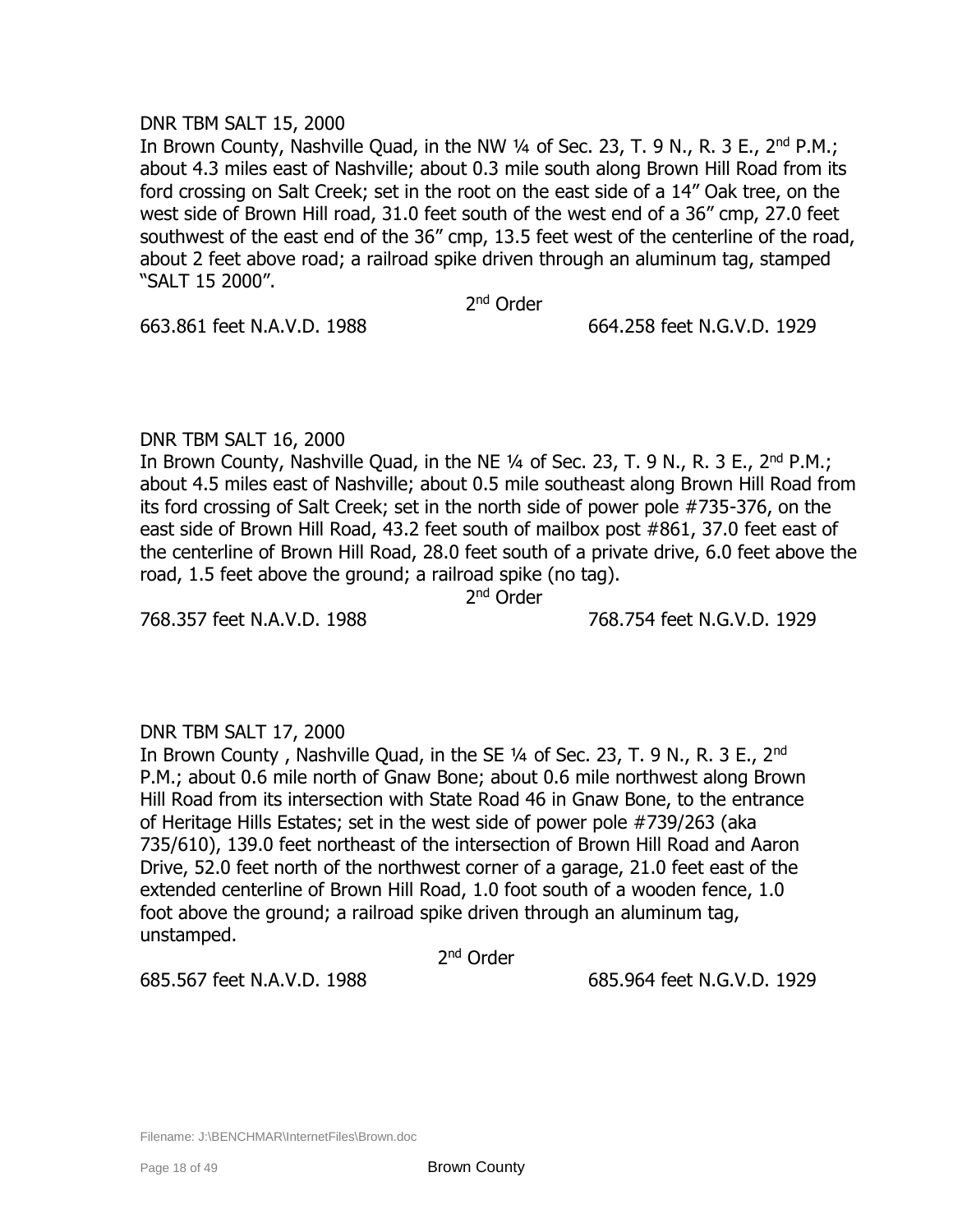DNR TBM SALT 18, 2000 In Brown County, Nashville Quad, in the NE 1/4 of Sec. 26, T. 9 N., R. 3 E., 2<sup>nd</sup> P.M.; at Gnaw Bone; at the intersection of State Road 46 and Brown Hill Road; set in the east side of a power pole, in the northwest corner of the intersection, 72.0 feet north of the centerline of State Road 46, 30.0 feet north of a street sign post, 26.0 feet west of the centerline of Brown Hill Road, 16.0 feet southwest of a mailbox, 1.2 feet above the ground; a railroad spike driven through an aluminum tag, stamped "SALT 18 2000". 2<sup>nd</sup> Order Class II

DNR TBM SALT 19, 2000

In Brown County, Nashville Quad, in the NW  $\frac{1}{4}$  of Sec. 26, T. 9, N., R. 3 E., 2<sup>nd</sup> P.M.; about 0.7 mile west of Gnaw Bone; about 0.7 miles west along Brown Hill Road from its intersection with State Road 46 to the Farm Market Bakery; set in the south side of a power pole, on the north side of State Road 46, 153.0 feet northeast of mailbox #4234, 71.5 feet northwest of mailbox #4255, 63.0 feet northeast of the north end of a cmp (48"x72"), 61.5 feet north of the centerline of State Road 46, 1.2 feet above the ground; a railroad spike driven through an aluminum tag, stamped "SALT 19 2000". 2<sup>nd</sup> Order Class II

640.154 feet N.A.V.D. 1988 640.551 feet N.G.V.D. 1929

# DNR TBM SALT 20, 2000

In Brown County, Nashville Quad., in the NW 1/4 of Sec. 20, T. 9.N., R. 3 E., 2<sup>nd</sup> P.M.; about 1.6 miles west of Gnaw Bone; about 1.6 miles west along State Road 46 from its intersection with Brown Hill Road to the intersection of Miller Drive and State Road 46; set in the south side of power pole #214/589, in the northwest corner of the intersection, 62.0 feet north of State Road 46, 19.5 feet northeast of the north end of a 60" cmp under State Road 46, 16.0 feet west of the centerline of Miller Drive, 1.1 feet above the ground; a railroad spike driven through an aluminum tag, stamped "SALT 20 2000".

2<sup>nd</sup> Order Class II

618.658 feet N.A.V.D. 1988 619.055 feet N.G.V.D. 1929

# 643.814 feet N.A.V.D. 1988 644.211 feet N.G.V.D. 1929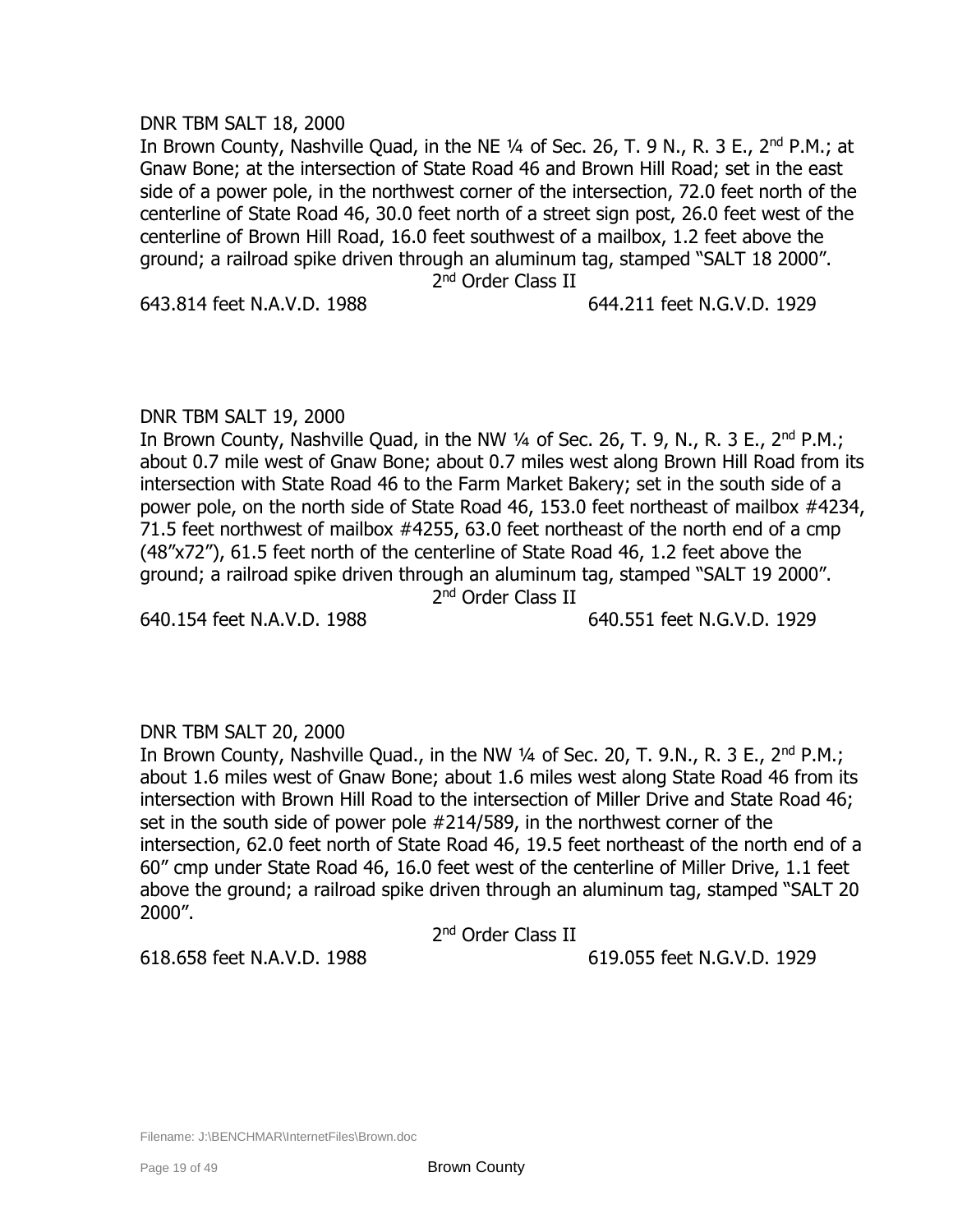## DNR TBM SALT 15 A 2000

In Brown County, Nashville Quad, in the SW 1/4 of Sec. 14, T. 9 N., R. 3 E., 2<sup>nd</sup> P.M.; about 1.8 miles north-northwest of Gnaw Bone; about 0.45 mile northeast along Salt Creek Road from its intersection with Brown Hill Road; set in the west side of a power pole, on the east side of the road, 193.0 feet south of mailbox #1411, 22.5 feet east of the centerline of the road, 1.1 feet above the ground; a railroad spike driven through an aluminum tag, stamped SALT 15A 2000".

2<sup>nd</sup> Order Class II

626.349 feet N.A.V.D. 1988 626.746 feet N.G.V.D. 1929

## DNR TBM SALT 16 A 2000

In Brown County, Nashville Quad, in the NE  $\frac{1}{4}$  of Sec. 14, T. 9 N., R. 3 E., 2<sup>nd</sup> P.M.; about 2.0 miles north of Gnaw Bone; about 1.8 miles northeast along Salt Creek Road from its intersection with Brown Hill Road, to its intersection with Annie Smith Road; set in the west side of power pole #C654, in the southeast corner of the intersection, 86.0 feet southeast of a light pole for a dog kennel, 49.0 feet south of a road sign post, 26.0 feet south of the centerline of Annie Smith Road, 23.5 feet east of the centerline of Salt Creek Road, 1.1 feet above the road; a railroad spike driven through an aluminum tag, stamped "IDNR TBM SALT 16A 2000".

2<sup>nd</sup> Order Class II

645.920 feet N.A.V.D. 1988 646.317 feet N.G.V.D. 1929

# DNR TBM SALT 17 A 2000

In Brown County, Nashville Quad, in the SW  $\frac{1}{4}$  of Sec. 11, T. 9 N., R. 3 E., 2<sup>nd</sup> P.M.; about 2.5 miles north of Gnaw Bone; about 1.5 miles northeast along Salt Creek Road from its intersection with Brown Hill Road, to power pole #W 123, on the north side of the road; set in the southeast side of power pole #W 123, 18.0 feet north of the centerline of Salt Creek Road, 1.1 feet above the ground, 0.15 mile southwest of Brahaum Road; a railroad spike driven through an aluminum tag, stamped "IDNR TBM SALT 17A 2000".

2<sup>nd</sup> Order Class II

636.683 feet N.A.V.D. 1988 637.080 feet N.G.V.D. 1929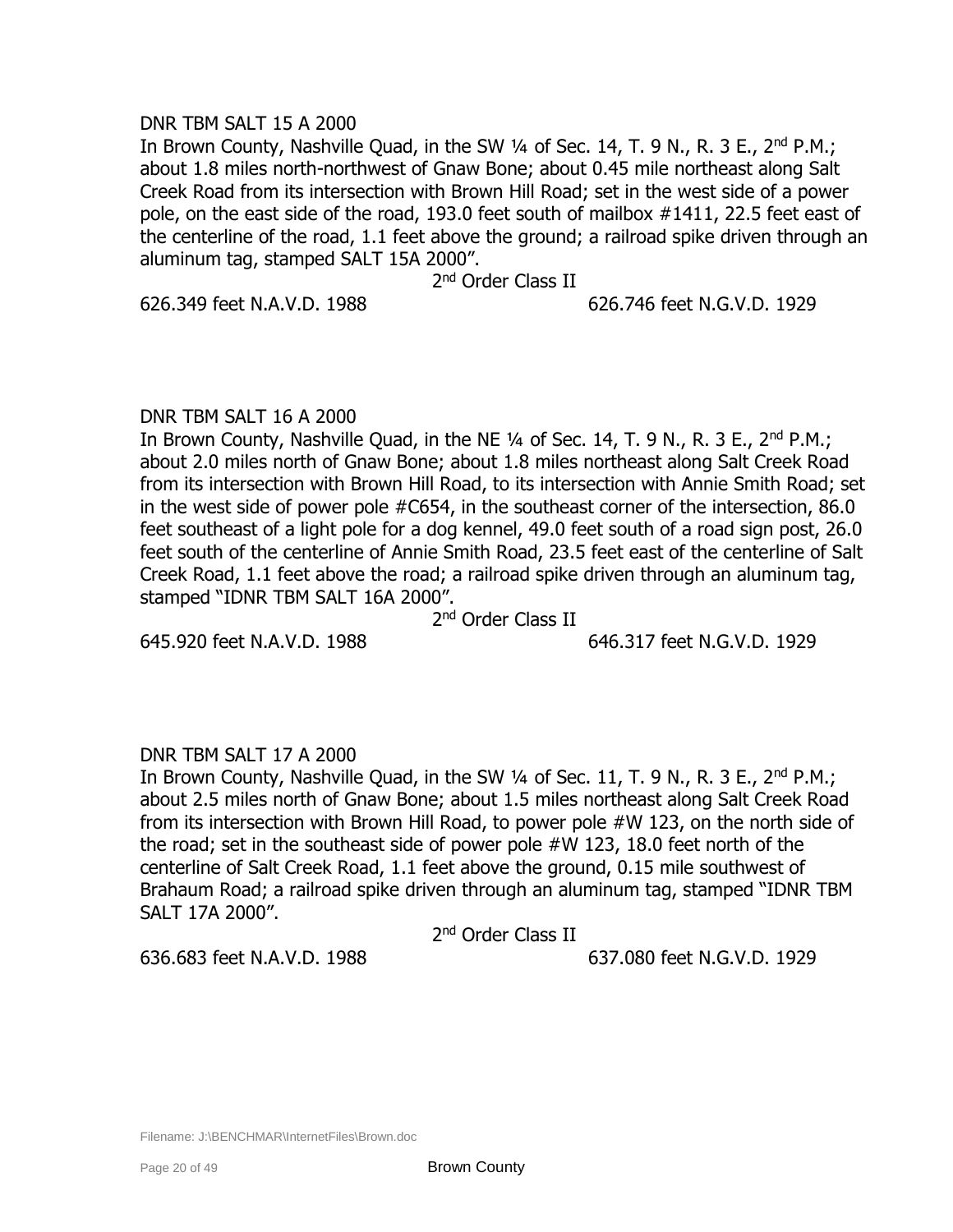## DNR TBM SALT 18 A 2000

In Brown County, Nashville Quad, in the NE 1/4 of Sec. 11, T. 9 N., R. 3 E., 2<sup>nd</sup> P.M.; about 2.75 miles north of Gnaw Bone; about 1.95 miles northeast along Salt Creek Road from its intersection with Brown Hill Road, to a power pole on the east side of the road; set in the west side of the power pole, 17.0 feet east of the centerline of the road, 1.3 feet above the ground; a railroad spike driven through an aluminum tag, stamped "IDNR TBM SALT 18 A 2000".

2<sup>nd</sup> Order Class II

650.676 feet N.A.V.D. 1988 651.073 feet N.G.V.D. 1929

## DNR TBM SALT 19 A 2000

In Brown County, Nashville Quad, in the SW  $\frac{1}{4}$  of Sec. 1, T. 9 N., R. 3 E., 2<sup>nd</sup> P.M.; about 3.5 miles north of Gnaw Bone; about 2.55 miles northeast along Salt Creek Road from its intersection with Brown Hill Road, to a power pole on the south side of the road; set in the west side of pole #44, 66.0 feet east of a 18 inch cmp under Salt Creek Road, 16.5 feet south of the centerline of the road, 1.5 feet above the ground; a railroad spike driven through an aluminum tag, stamped "IDNR TBM SALT 19A 2000". 2<sup>nd</sup> Order Class II

637.451 feet N.A.V.D. 1988 637.848 feet N.G.V.D. 1929

# DNR TBM SALT 20 A 2000

In Brown County, Nashville Quad, in the SW 1/4 of Sec. 1, T. 9 N., R. 3 E., 2<sup>nd</sup> P.M.; about3.5 miles north of Gnaw Bone about 2.55 miles northeast along Salt Creek Road from its intersection with Brown Hill Road, to a driveway with a bridge over Salt Creek, on the east side of the road; set in the east side of a power pole, 43.5 feet southwest of the southwest corner of the driveway bridge, 30.0 feet south of a gravel driveway, 22.0 feet east of Salt Creek Road, 4.0 feet east of a wood fence corner post, 1.0 foot above the ground; a railroad spike driven through an aluminum tag, stamped "IDNR TBM SALT 20A 2000".

2<sup>nd</sup> Order Class II

638.932 feet N.A.V.D. 1988 639.329 feet N.G.V.D. 1929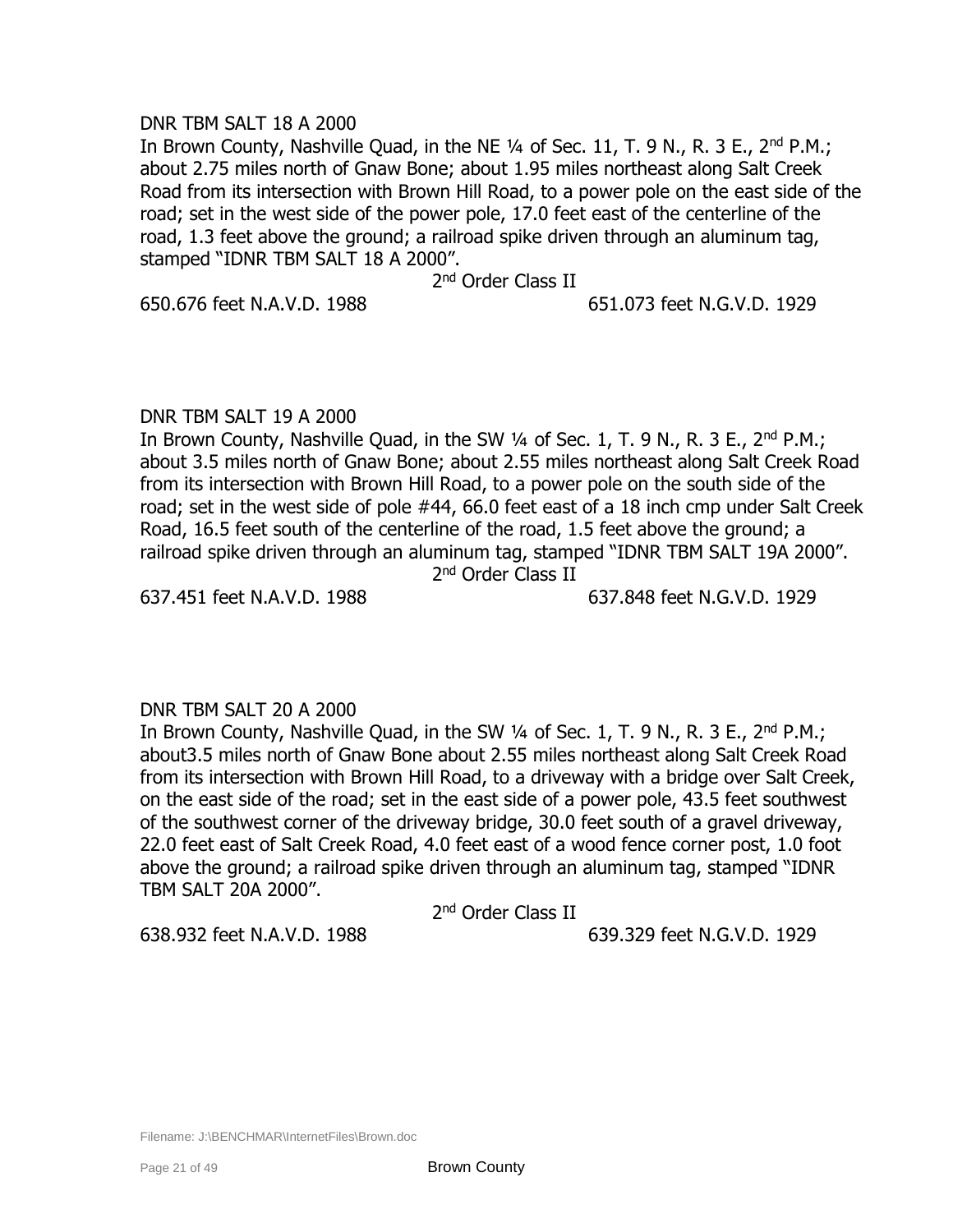# IDOT BM 7 S 12

In Brown County, Morgantown Quad, in the NW 1/4 of Section 32, T. 10 N., R. 2 E., 2<sup>nd</sup> P.M.; at Trevlac; at the State Road 45 bridge over Beanblossom Creek; set on top of the southwest concrete bridge abutment, 24 feet west of the centerline of State Road 45, 4.8 feet north of the south face of the concrete bridge abutment, 2.1 feet west of the east face of the concrete curb, 0.5 foot east of the west face of the concrete bridge abutment, about 0.8 foot above the road; a State Highway Commission of Indiana Bench Mark tablet, stamped "7 S 12".

3 rd ORDER

650.39 feet N.G.V.D. 1929

## DNR TBM SES 1, 2000

In Brown County, Morgantown Quad., in the NW 1/4 of Section 32, T. 10 N., R. 2 E., 2<sup>nd</sup> P.M.; at Trevlac; at the intersection of State Road 45, Bear Creek Road and the railroad tracks; set in the east side of a utility pole, 98.4 feet north of the north most rail of the railroad tracks, 14.8 feet west of the centerline of Bear Creek Road, set at a 90 $^{\circ}$  turn to the west on Bear Creek Road, 2 feet east of a 6" by 6" telephone riser box, about 1 foot above the ground; a railroad spike driven through an aluminum tag, stamped "IDNR TBM SES 1 2000".

3 rd ORDER

639.145 feet N.G.V.D. 1929

# DNR TBM SES 2, 2000

In Brown County, Morgantown Quad., in the SW 1/4 of Section 29, T. 10 N., R. 2 E., 2<sup>nd</sup> P.M.; about 0.4 miles northwest of Trevlac; at the intersection of Bear Creek Road and Branstetter Road, in the southeast 1/4 of the intersection; set in the north side of a power pole, 102.6 feet east of the centerline of the intersection of Branstetter Road and Bear Creek Road, 9.9 feet south of the centerline of Branstetter Road, 2.2 feet southeast of a cut off power pole, there is a telephone riser box adjacent to the south side of the power pole, about 0.7 foot above the ground; a railroad spike driven through an aluminum tag, stamped "IDNR TBM SES 2 2000".

3 rd ORDER

650.995 feet N.G.V.D. 1929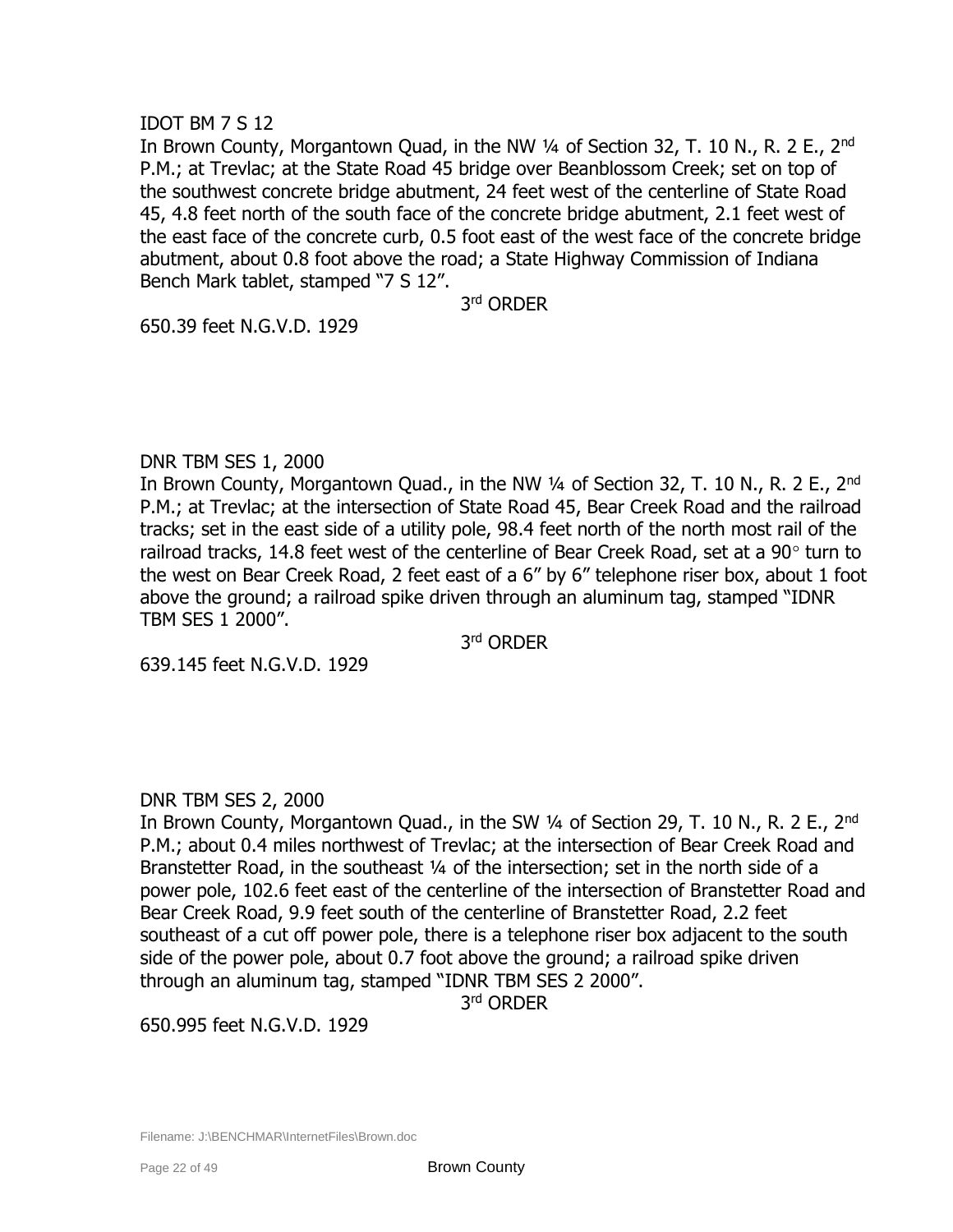## DNR TBM SES 3, 2000

In Brown County, Morgantown Ouad., in the NW  $\frac{1}{4}$  of Section 30, T, 10 N,, R, 2 E,, 2<sup>nd</sup> P.M.; about 1.1 miles northwest of Trevlac; about 0.4 mile west along Slippery Elm Shoot Road from its intersection with Bear Creek Road to a gravel drive (East Slippery Branch Lane) leading south, in the southeast 1/4 of the intersection; set in the west side of a Tulip tree, 104 feet north-northeast of a mailbox post, 88.7 feet north of a "SPEED LIMIT" sign post, 48.6 feet south of the centerline of Slippery Elm Shoot Road, 29 feet east of the centerline of East Slippery Branch Lane, 0.8 foot above the ground; a railroad spike driven through an aluminum tag, stamped "IDNR TBM SES 3 2000".

3 rd ORDER

783.89 feet N.G.V.D. 1929

## DNR TBM SES 4, 2000

In Brown County, Morgantown Quad., in the NW 1/4 of Section 30, T. 10 N., R. 2 E., 2<sup>nd</sup> P.M.; about 1.2 miles northwest of Trevlac; about 0.55 mile west along Slippery Elm Shoot Road from its intersection with Bear Creek Road, to a private gravel drive leading south, in the southwest ¼ of the intersection; set in the east side of a power pole, 37.4 feet south of a power pole on the main line, 21.7 feet south of Slippery Elm Shoot Road, 18.8 feet west of the centerline of the gravel drive, 1.6 feet east of a cable riser box, 0.8 foot above the ground; a railroad spike driven through an aluminum tag, stamped "IDNR TBM SES 4 2000".

3 rd ORDER

771.08 feet N.G.V.D. 1929

# DNR TBM SES 5, 2000

In Brown County, Morgantown Quad., in the NE  $\frac{1}{4}$  of Section 30, T. 10 N., R. 2 E., 2<sup>nd</sup> P.M.; about 0.9 mile northwest of Trevlac; at the intersection of Bear Creek Road and Slippery Elm Shoot Road, in the southwest ¼ of the intersection; set on top of the southeast wingwall of the Slippery Elm Shoot Road bridge over Bear Creek, 41.6 feet west of the centerline of Bear Creek Road, 10.7 feet south of the centerline of the wooden bridge deck on Slippery Elm Shoot Road, 0.9 foot south of the north face of southeast concrete wingwall, set along the west edge of the wingwall, about level with the bridge deck; a chiseled square with a chiseled x in the center.

3 rd ORDER

650.83 feet N.G.V.D. 1929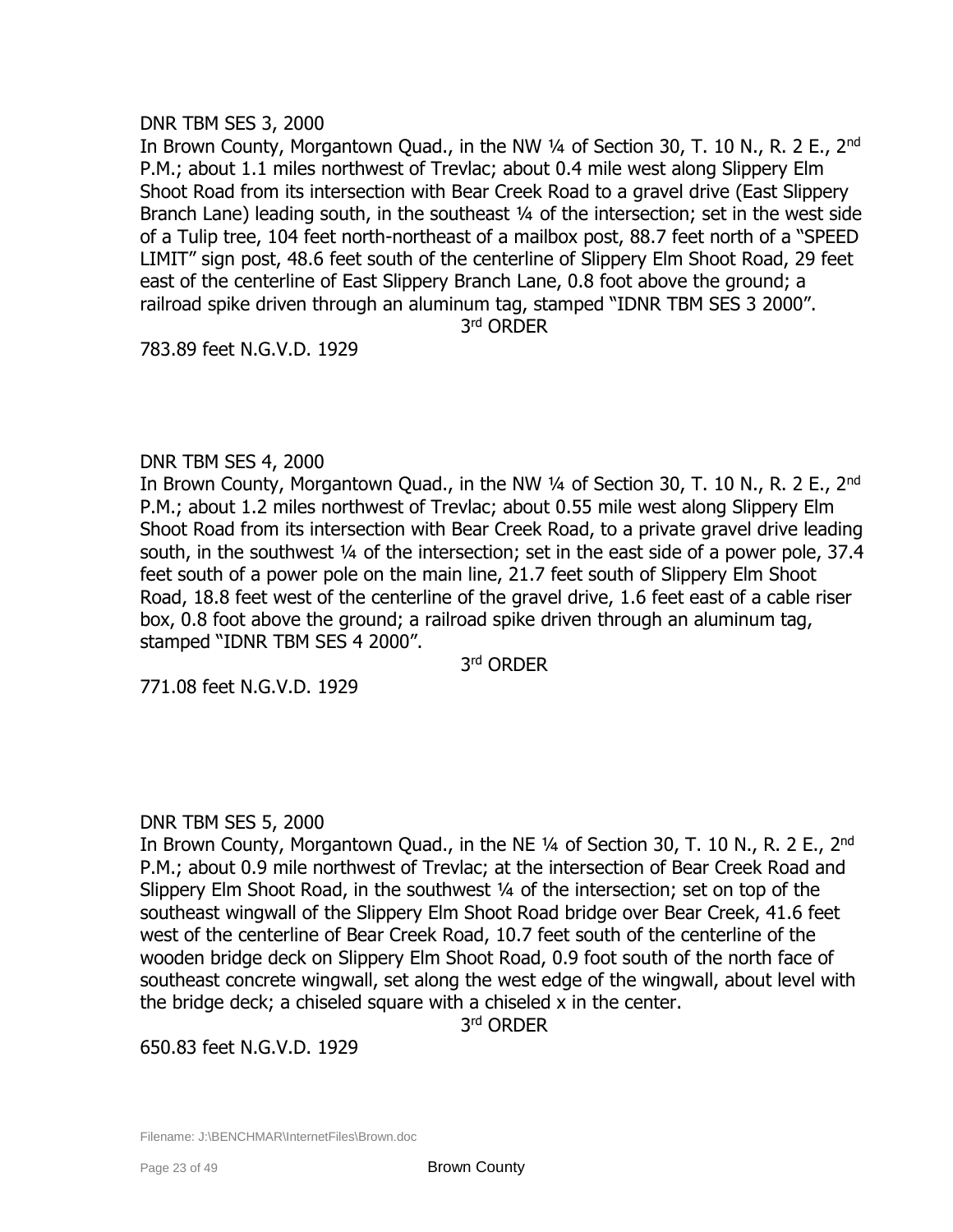## DNR TBM BLD 1, 2000

In Brown County, Morgantown Quad, in the SW 1/4 of Section 7, T. 10 N., R. 2 E., 2<sup>nd</sup> P.M.; about 3.3 miles northwest of Trevlac; in the southwest side of the parking area for Bear Lake; set in the northeast side of a power pole, 57.4 feet west of the centerline of Bear Creek Road, 26.8 feet southwest of the southwest most post of a "DO NOT LITTER" sign, 11.7 feet south of G.P.S. Point # 7 (a rebar & aluminum cap), 22 feet south of a dirt trail leading to the Bear Lake Dam, about 0.7 foot above the ground; a railroad spike driven through an aluminum tag, stamped "IDNR TBM BLD 1 2000".

3 rd ORDER

802.22 feet N.G.V.D. 1929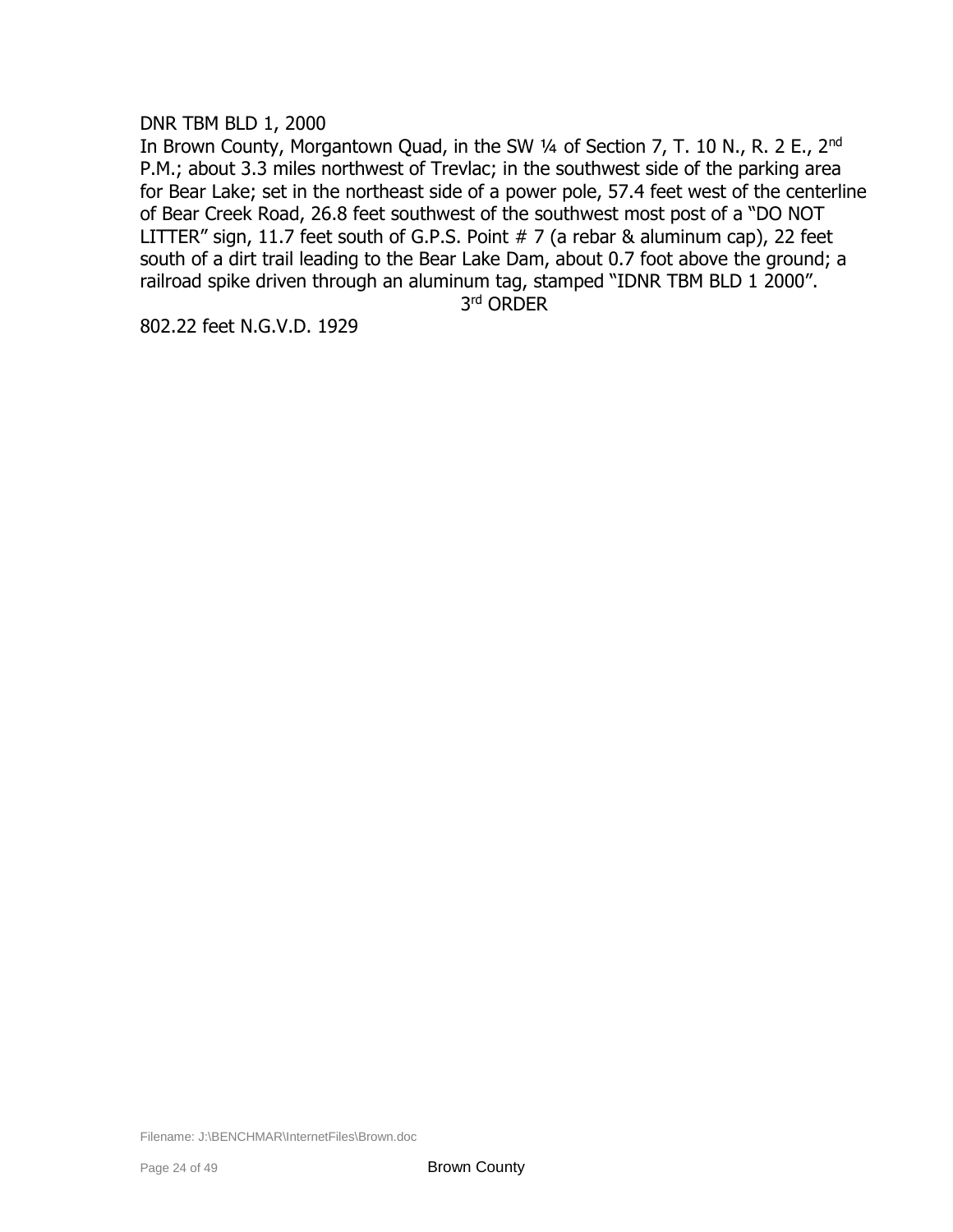# DNR TBM ECHO 1, 1995

In Brown County, Morgantown Quad, in the NE ¼ of Section 3, T. 9 N., R. 2 E., 2<sup>nd</sup> P.M.; about 1.0 mile south of Helmsburg; about 0.5 mile east along Helmsburg Road from its intersection with Plum Creek Road, to a dirt road leading north to the Echo Lake control structure; set in the east side of a 30 inch Maple tree, 56.0 feet southwest of the edge of water of Echo Lake, 42.0 feet southwest of the centerline of the dam, 18.0 feet northwest of the centerline of the spillway, 0.9 foot above the ground; a railroad spike driven through a aluminum tag, stamped "IDNR TBM ECHO 1 1995".

3 rd Order

753.654 feet N.G.V.D. 1929

# DNR TBM ECHO 2, 1995

In Brown County, Morgantown Quad, in the NE ¼ of Section 3, T. 9 N., R. 2 E., 2<sup>nd</sup> P.M.; about 1.0 mile south of Helmsburg; about 0.5 mile east along Helmsburg Road from its intersection with Plum Creek Road, to a dirt road leading north to the Echo Lake control structure; set in the north side of a 14 inch Ash tree, 22.0 feet southwest of a dirt road running along the northwest side of Echo Lake, 19.0 feet northeast of the centerline of the dam, 10.5 feet from the edge of water of Echo Lake, 0.7 foot above the ground; a railroad spike driven through a aluminum tag, stamped "IDNR TBM ECHO 2 1995".

3 rd Order

757.185 feet N.G.V.D. 1929

# DNR TBM ECHO 3, 1995

In Brown County, Morgantown Quad, in the NE ¼ of Section 3, T. 9 N., R. 2 E., 2<sup>nd</sup> P.M.; about 1.0 mile south of Helmsburg; about 155.0 feet east along Helmsburg Road from its intersection with Plum Creek Road; set in the north side of a power pole, 16.0 feet west of the centerline of a creek, 13.0 feet south of the centerline of Helmsburg Road, 9.5 feet west of a iron guardrail, 6.0 feet north of a fence line, 0.6 foot above the ground; a railroad spike driven through a aluminum tag, stamped "IDNR TBM ECHO 3 1995".

3 rd Order

695.410 feet N.G.V.D. 1929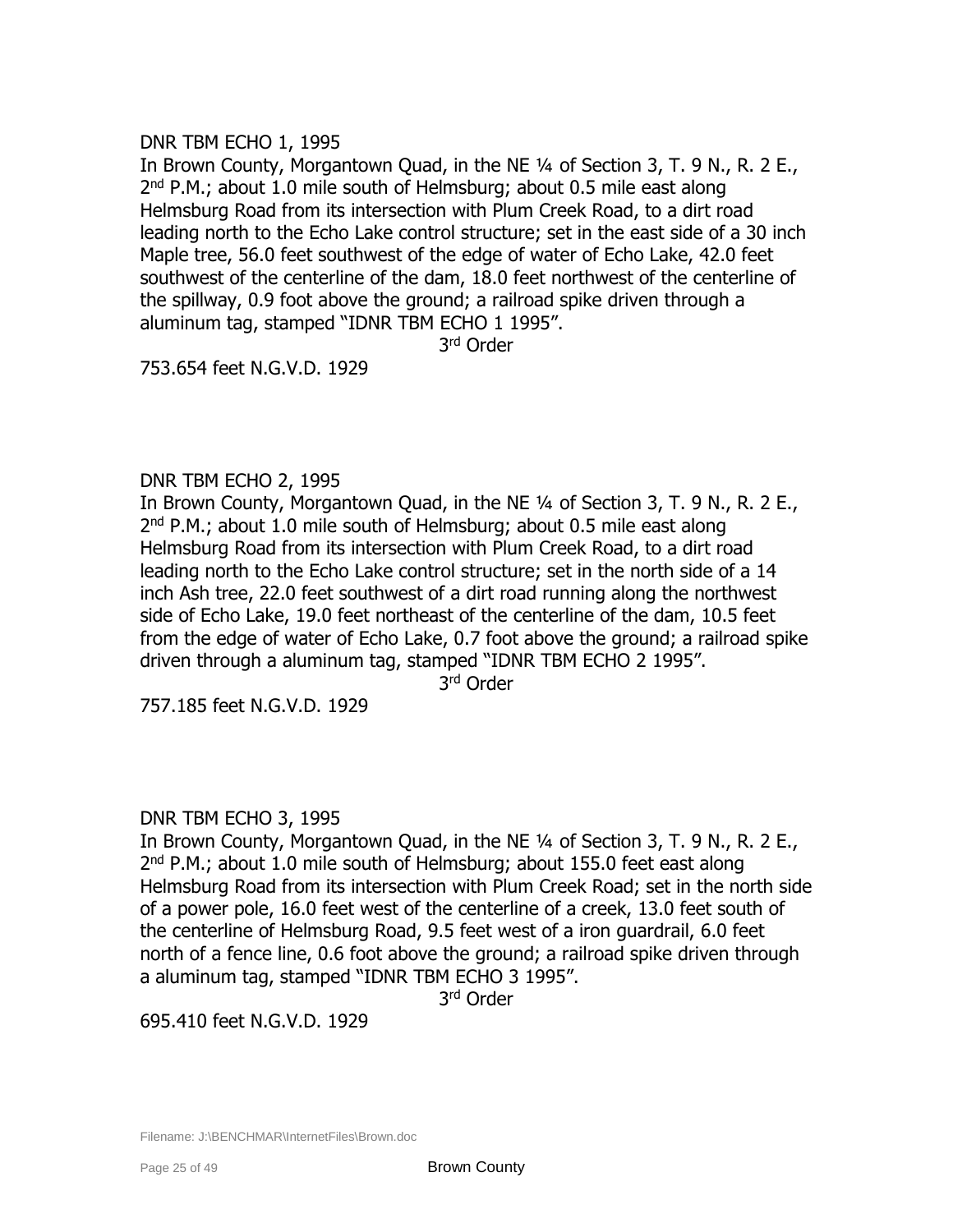# DNR TBM ECHO 4, 1995

In Brown County, Morgantown Quad, in the NE ¼ of Section 3, T. 9 N., R. 2 E., 2<sup>nd</sup> P.M.; about 1.0 mile south of Helmsburg; about 153.0 feet south along Plum Creek Road from its intersection with Helmsburg Road; set in the west side of a 30 inch Sycamore tree, 32.0 feet south of the centerline of a gravel road, 25.5 feet west of a fence line on the east side of Plum Creek Road, 12.5 feet west of the centerline of Plum Creek Road, 0.7 foot above the ground; a railroad spike driven through a aluminum tag, stamped "IDNR TBM ECHO 4 1995".

3 rd Order

698.242 feet N.G.V.D. 1929

#### DNR TBM 1-00585

In Brown County, Belmont Quad., in the NE  $\frac{1}{4}$  of Sec. 2, T. 8 N., R. 2 E., 2<sup>nd</sup> PM.; about 4.0 miles east of Belmont; 0.9 mile generally east along Upper Schooner Road from its intersection with State Road 46 to a dirt drive to the south leading to a small cabin (Teddy Flynn); set in the northeast side of a power pole, 46 feet south of the centerline of Upper Schooner Road, 33 feet southeast of a wooden fence corner post, 6 feet east of the dirt drive, 0.9 foot above the ground; a railroad spike driven through a aluminum tag, stamped "1- 00585".

3 rd Order

637.888 feet N.G.V.D. 1929

# USGS UE 719.36

In Brown County, Beanblossom Quad., in the SE ¼ of Sec. 28, T. 10 N., R. 3 E., 2<sup>nd</sup> PM.; about 2.6 miles east of Beanblossom; at the Beanblossom Road bridge over Beanblossom Creek; set in the top of the northwest concrete wingwall of the bridge, 11.0 feet west of the centerline of the road, 0.5 foot west of the west face of the concrete bridge deck, 0.4 foot north of the south face of the concrete wingwall, about level with the crown of the road; a chiseled square.

3 rd Order

719.36 feet N.G.V.D. 1929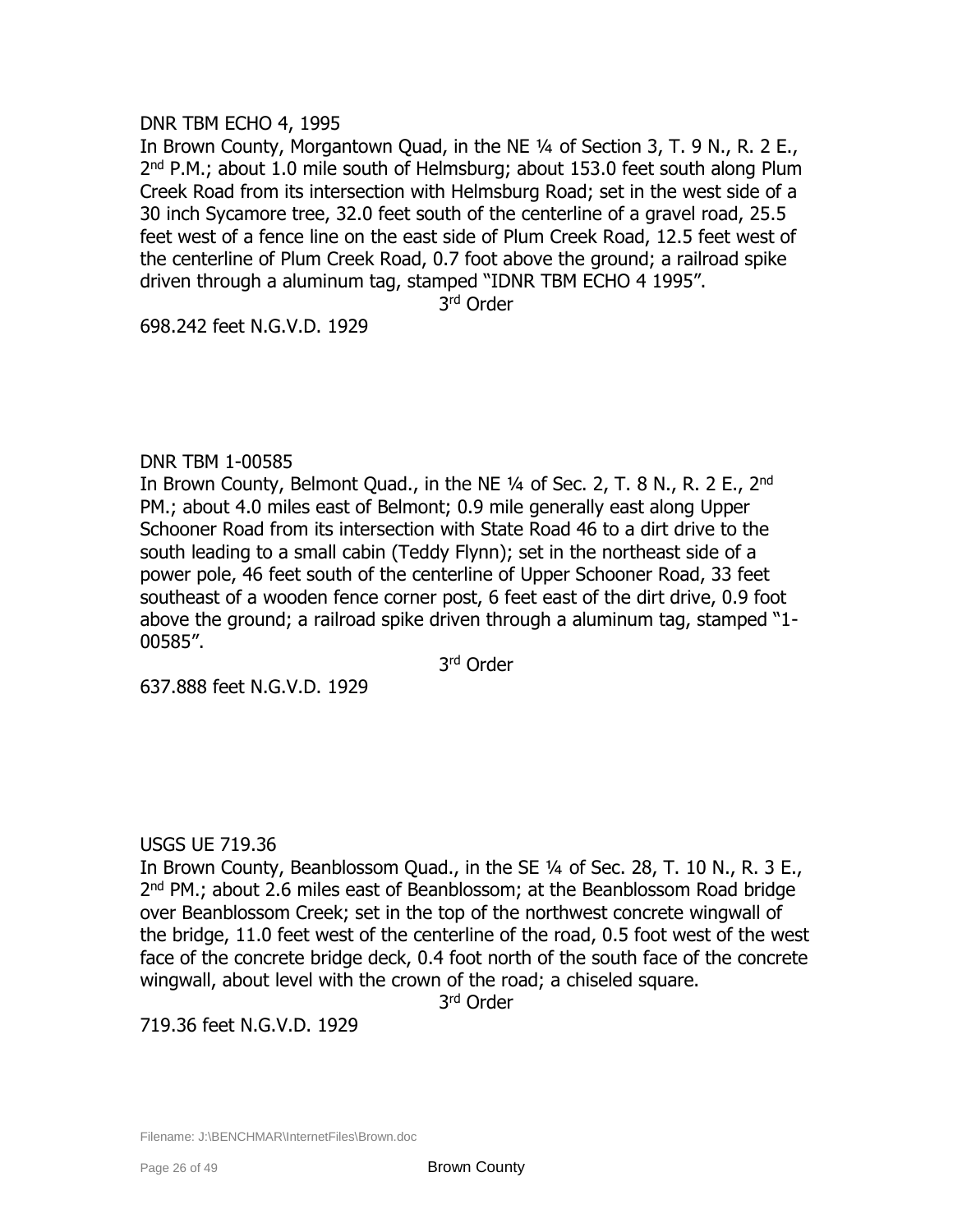# DNR TBM BBC 1, 2002

In Brown County, Beanblossom Quad., in the NE ¼ of Sec. 28, T. 10 N., R. 3 E., 2<sup>nd</sup> PM.; about 2.75 miles northeast of Beanblossom; at the Sprunica Road bridge over Beanblossom Creek; set in the top of the southeast concrete wingwall of the bridge, 148.0 feet east of the centerline of Beanblossom Road, 13.0 feet south of the centerline of Sprunica Road, 0.7 foot southwest of the southwest corner of the concrete guardrail of the bridge, 0.6 foot northwest of the southeast face of the concrete wingwall, about level with the road; a chiseled triangle.

3 rd Order

731.562 feet N.G.V.D. 1929

# DNR TBM BBC 2, 2002

In Brown County, Beanblossom Quad., in the SE ¼ of Sec. 21, T. 10 N., R. 3 E., 2<sup>nd</sup> PM.; about 2.75 miles northeast of Beanblossom; at the "T" road intersection of Beanblossom Road and Woodland Lake Road; set in the top of the southeast corner of the east abutment of a concrete culvert under Beanblossom Road over a tributary to Beanblossom Creek, 26.0 feet south of the extended centerline of Woodland Lake Road, 11.0 feet east of the centerline of Beanblossom Road, 10.2 feet northwest of a power pole, 0.3 foot north of the south face of the concrete abutment; a chiseled triangle.

3 rd Order

741.982 feet N.G.V.D. 1929

# DNR TBM BBC 3, 2002

In Brown County, Beanblossom Quad., in the SE ¼ of Sec. 21, T. 10 N., R. 3 E., 2<sup>nd</sup> PM.; about 2.75 miles northeast of Beanblossom; at the Beanblossom Road bridge over an unnamed tributary to Beanblossom Creek, about 0.2 mile north along Beanblossom Road from its "T" road intersection with Woodland Lake Road; set in the southeast corner of the east concrete curb of the bridge, 13.0 feet east of the centerline of Beanblossom Road, 0.9 foot east of the west face of the concrete curb, 0.8 foot above the road; a chiseled square.

3 rd Order

740.076 feet N.G.V.D. 1929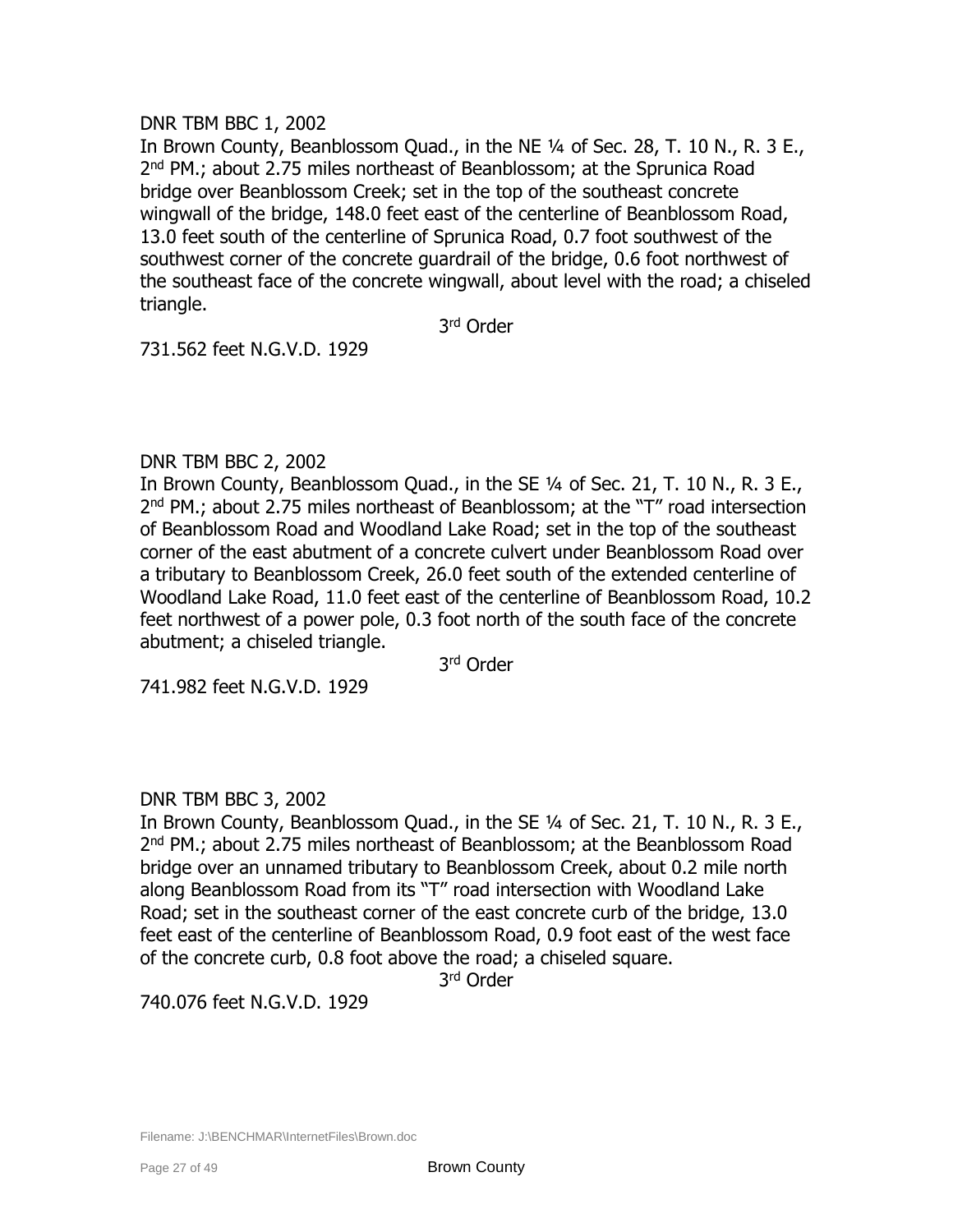### DNR TBM UND 2, 1995

In Brown County, Nashville Quad, in the NW 1/4 of Sec. 22, T. 9 N., R. 3 E., 2<sup>nd</sup> P.M.; about 3.4 miles east of Nashville; about 1.3 miles northeast along Salt Creek Road from its intersection with State Road 46, to the intersection of Salt Creek Road and Timbercrest Road, thence about 0.5 mile north along Timbercrest Road to a dirt road leading west down a steep hill; set in the south side of a 14 inch Oak tree in a clump of three trees, about 70 feet south of the centerline of the south most driveway leading to "980 Timbercrest" (the Cliftons residence), 27 feet north of the centerline of the dirt road, 20 feet west of the centerline of Timbercrest Road, about 0.6 foot above the ground; a railroad spike driven through a aluminum tag, stamped "IDNR TBM UND 2 1995".

3 rd Order

780.889 feet N.G.V.D. 1929

DNR TBM UND 3, 1995

In Brown County, Nashville Quad, in the NW 1/4 of Sec. 22, T. 9 N., R. 3 E., 2<sup>nd</sup> P.M.; about 3.4 miles east of Nashville; about 1.3 miles northeast along Salt Creek Road from its intersection with State Road 46, to the intersection of Salt Creek Road and Timbercrest Road, thence about 0.5 mile north along Timbercrest Road to a dirt road leading west down a steep hill, thence about 0.25 mile west along the dirt road to a small pond and dam at the bottom of the steep hill; set in the north side of a 14 inch Ash tree, with a "POSTED" sign on it, at the southeast corner of the dam, 76 feet south of the north edge of the water of the pond, 21 feet southwest of the southwest toe of slope of a out crop with the dirt road on the north and a trail on the south, 0.6 foot above the ground; a railroad spike driven through a aluminum tag, stamped "IDNR TBM UND 3 1995".

3 rd Order

659.922 feet N.G.V.D. 1929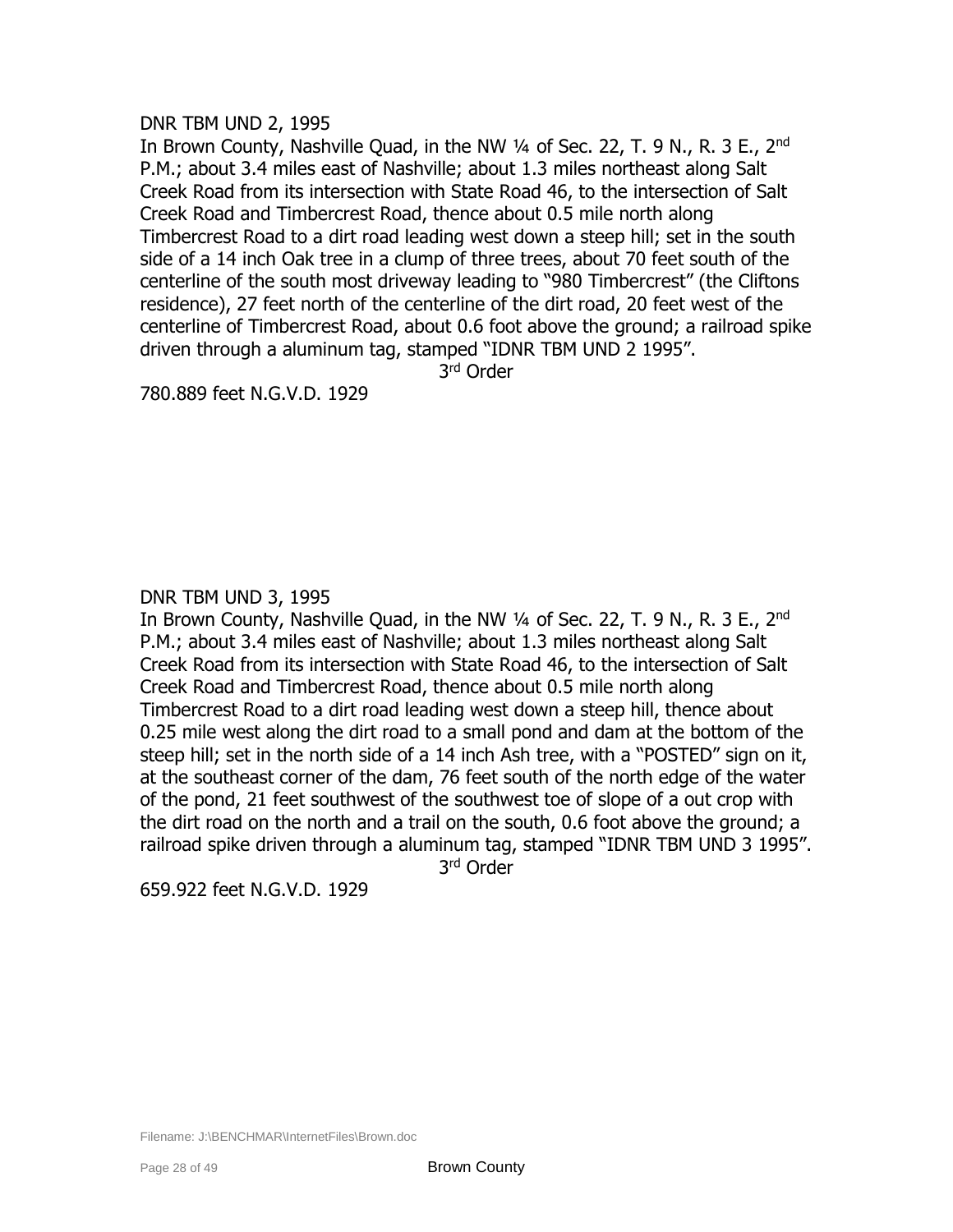## DNR TBM UND 4, 1995

In Brown County, Nashville Quad, in the SW 1/4 of Sec. 15, T. 9 N., R. 3 E., 2<sup>nd</sup> P.M.; about 3.4 miles east of Nashville; about 1.3 miles northeast along Salt Creek Road from its intersection with State Road 46, to the intersection of Salt Creek Road and Timbercrest Road, thence about 0.5 mile north along Timbercrest Road to a dirt road leading west down a steep hill; set in the west side of a 16 inch Hickory tree, about 150 feet north of the north most driveway leading to "980 Timbercrest" (the Cliftons residence), 41 feet northwest of a 24 inch Oak tree with a "POSTED" sign on it, 14 feet east of the centerline of Timbercrest Road, 0.7 foot above the ground; a railroad spike driven through a aluminum tag, stamped "IDNR TBM UND 4 1995". 790.539 feet N.G.V.D. 1929 3rd Order

# DNR TBM UND 5, 1995

In Brown County, Nashville Quad, in the SW 1/4 of Sec. 15, T. 9 N., R. 3 E., 2<sup>nd</sup> P.M.; about 3.4 miles east of Nashville; about 1.3 miles northeast along Salt Creek Road from its intersection with State Road 46, to the intersection of Salt Creek Road and Timbercrest Road, thence about 0.5 mile north along Timbercrest Road to a dirt road leading west down a steep hill, thence about 0.25 mile west along the dirt road to a small pond and dam at the bottom of the steep hill; set in the north side of a 18 inch Oak tree, at the southeast corner of the dam, about 64 feet southeast of the center of the concrete cover for a drop inlet, about 14 feet southwest of the centerline of the dirt road, 0.6 foot above the ground; a railroad spike driven through a aluminum tag, stamped "IDNR TBM UND 5 1995".

689.154 feet N.G.V.D. 1929 3

3rd Order

# DNR TBM MORGAN 1, 1992

In Morgan County, Morgantown Quad., in the SW ¼ of Sec. 36, T. 11 N., R. 2 E., 2nd PM.; about 1.5 miles south of Morgantown; about 1.7 mile south along State Road 135 from its intersection with State Road 252 to Old Hagerd Road, thence 0.2 mile west to utility pole # 238/795; set in the south side of utility pole # 238/795, 29.2 feet west of the centerline of a gravel drive, 28.7 feet north of the centerline of Old Hagerd Road, 15.3 feet east of the centerline of a paved drive, 1.2 feet above the ground; a railroad spike driven through a aluminum tag, stamped "IDNR TBM MORGAN 1 1992". 699.897 feet N.G.V.D. 1929 3 3<sup>rd</sup> Order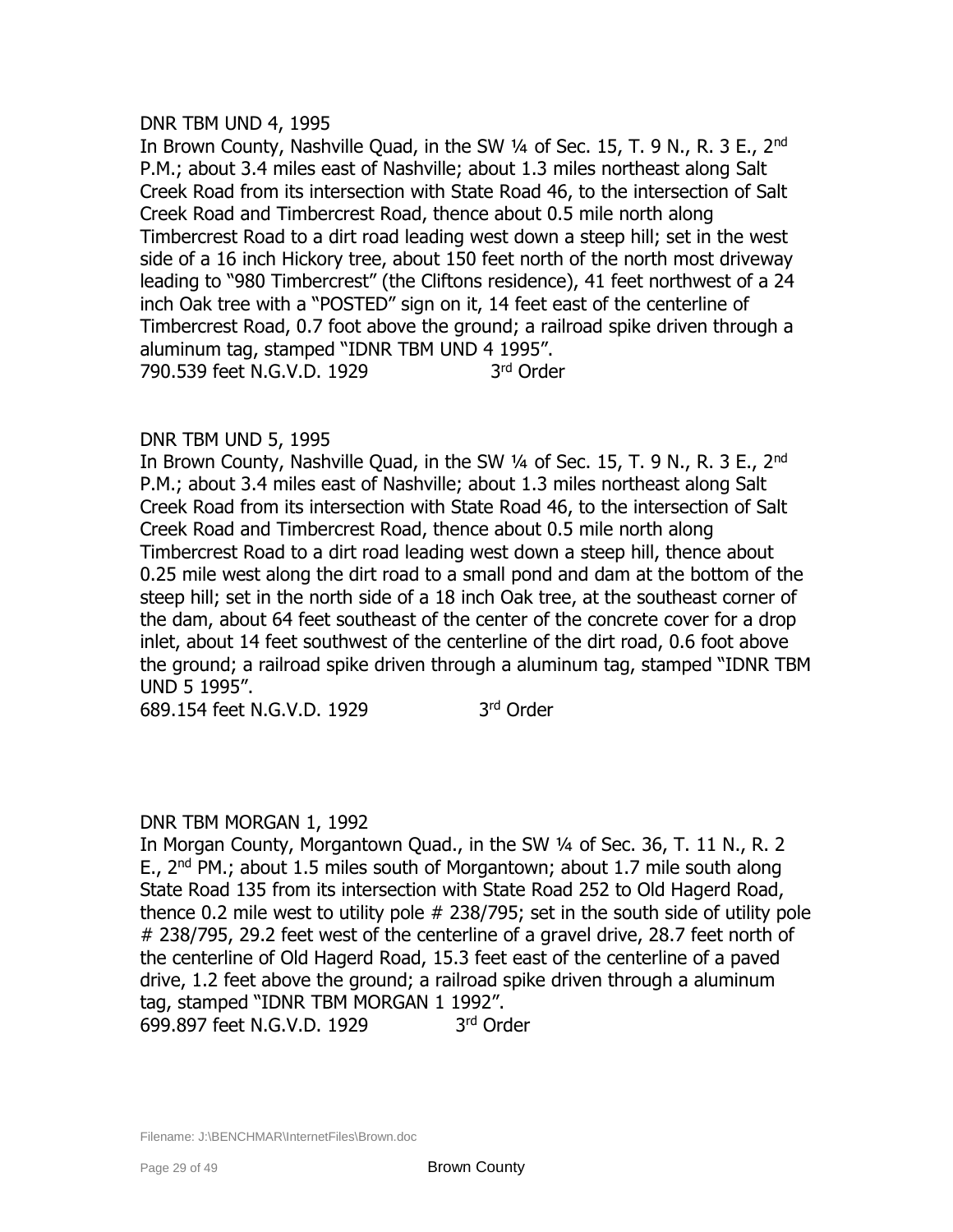# DNR TBM BROMO 1, 1992

In Morgan County, Morgantown Quad., in the SW 1/4 of Sec. 36, T. 11 N., R. 2 E.,  $2^{nd}$  PM.; about 1.5 miles south of Morgantown; about 1.7 mile south along State Road 135 from its intersection with State Road 252 to Old Hagerd Road, thence 0.45 mile west and southwest to the Morgan – Brown County line; set in the west side of utility pole  $# 5 1/4 T$ , 68.7 feet east of the centerline of Old Hagerd Road, 57.0 feet east of the "Morgan – Brown County Line" post, 16.5 feet north of a gravel drive, 1.1 feet above the ground; a railroad spike driven through a aluminum tag, stamped "IDNR TBM BROMO 1 1992". 721.450 feet N.G.V.D. 1929 3rd Order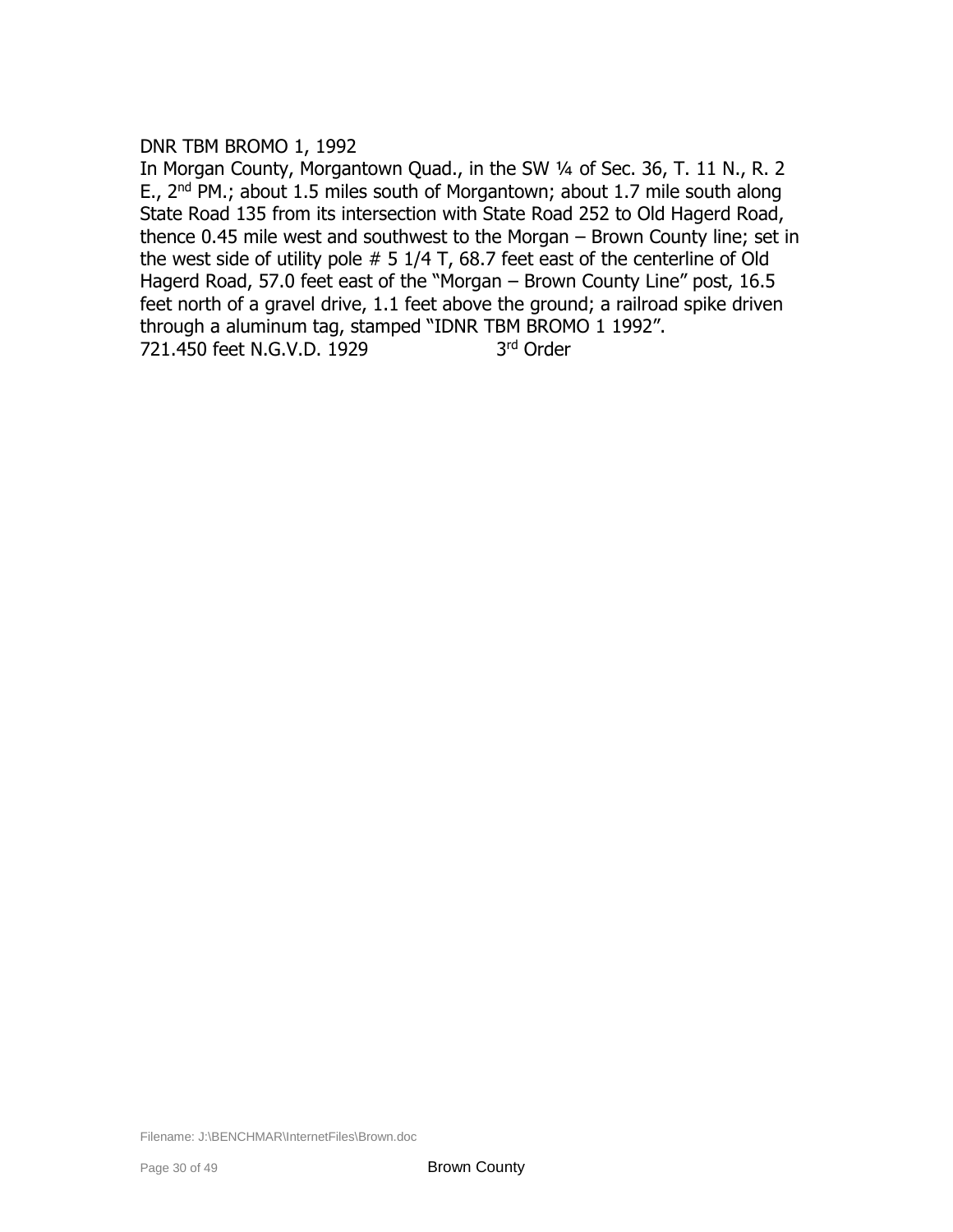# DNR TBM BROWN 1, 1992

In Brown County, Morgantown Quad., in the NW 1/4 of Sec. 1, T. 10 N., R. 2 E., 2<sup>nd</sup> PM.; about 1.5 miles south of Morgantown; about 1.7 mile south along State Road 135 from its intersection with State Road 252 to Old Hagerd Road, thence 0.7 mile west and southwest to utility pole  $# 6 1/2$ ; set in the southeast side of utility pole # 6 1/2, 30.5 feet southwest of a mailbox, 13.2 feet north of the centerline of Old Hagerd Road, 10.4 feet southwest of the extended centerline of a gravel drive, 1.1 feet above the ground; a railroad spike driven through a aluminum tag, stamped "IDNR TBM BROWN 1 1992".

3 rd Order

814.417 feet N.G.V.D. 1929

## DNR TBM BROWN 2, 1992

In Brown County, Morgantown Quad., in the NW 1/4 of Sec. 1, T. 10 N., R. 2 E., 2<sup>nd</sup> PM.; about 1.5 miles south of Morgantown; about 1.7 mile south along State Road 135 from its intersection with State Road 252 to Old Hagerd Road, thence 0.7 mile west and southwest to the entrance drive to Bardonner dam; set in the south side of a utility pole, 135.0 feet east of the centerline of Old Hagerd Road, 22.8 feet north of a drive, 2.0 feet above the ground; a railroad spike driven through a aluminum tag, stamped "IDNR TBM BROWN 2 1992".

3 rd Order

797.297 feet N.G.V.D. 1929

# DNR TBM CORDREY LAKE 1, 1989

In Brown County, Nineveh Quad., in the SE  $\frac{1}{4}$  of Sec. 17, T. 10 N., R. 4 E., 2<sup>nd</sup> PM.; about 4.0 miles southwest of Nineveh; at the Cordry Lake dam; set in the south side of a 30 inch Oak tree, south of the vehicle pull-off area near the center of the causeway on the west side of the dam, east of the outlet spillway of Cordry Lake, about 965 feet west of the east end of the dam; a railroad spike. Assumed Datum

100.0 feet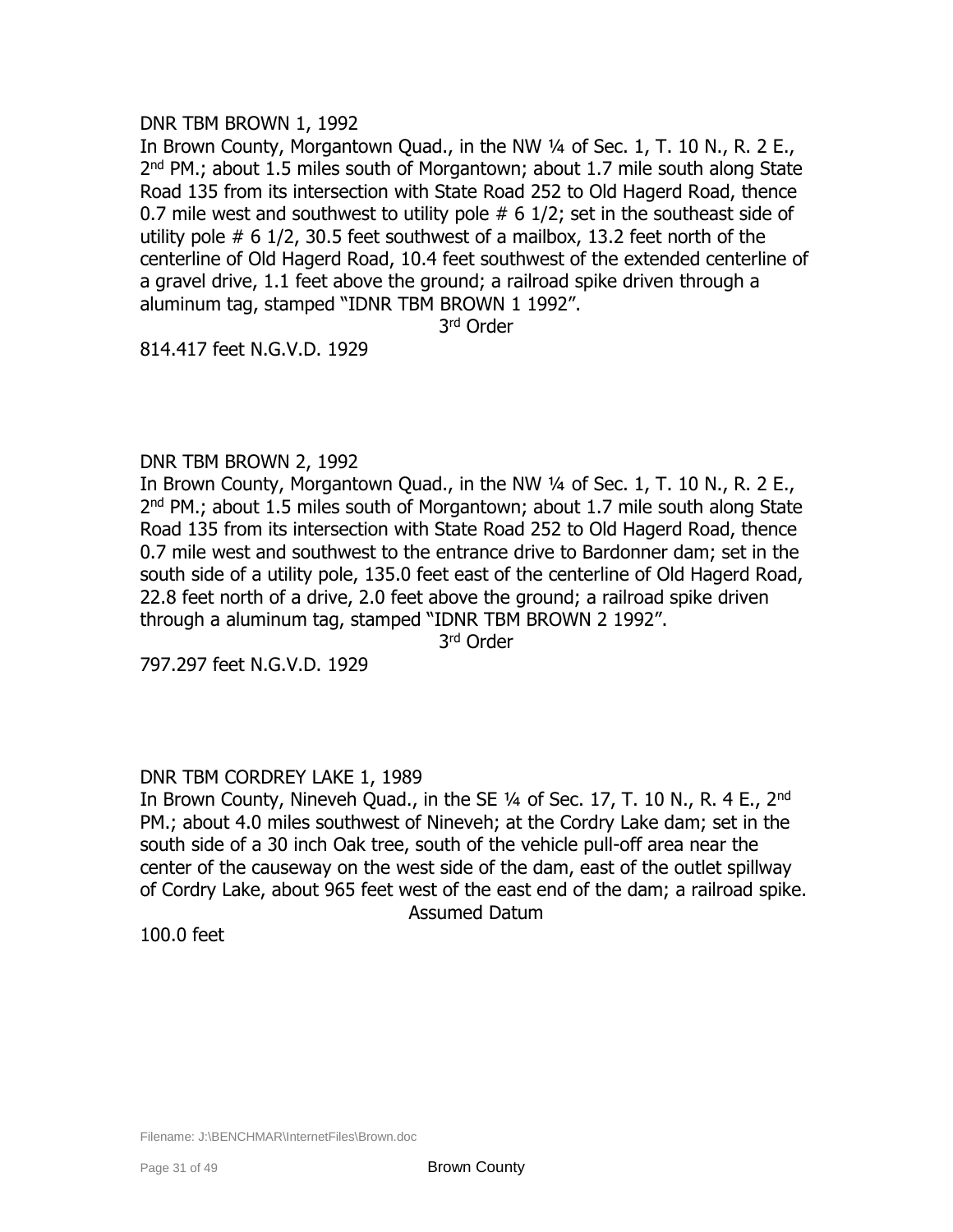## DNR TBM DRLD 1, 1989

In Brown County, Morgantown Quad., in the SE ¼ of Sec. 29, T. 10 N., R. 2 E., 2<sup>nd</sup> PM.; 0.2 mile northeast of Trevlac; about 0.2 mile north-northeast along State Road 45 from the Volunteer Fire Department Station; set in the northwest side of utility pole # 82, 14.0 feet south of State Road 45, 1.3 feet above the ground; a railroad spike.

3 rd Order

643.151 feet N.G.V.D. 1929

# ISHC BM BROWN S 1

In Brown County, Morgantown Quad., in the SE ¼ of Sec. 29, T. 10 N., R. 2 E., 2<sup>nd</sup> PM.; 0.4 mile northeast of Trevlac; at the State Road 45 bridge over Brier Creek; set in the northwest corner of the bridge, 17.0 feet north of the centerline of State Road 45, 1.2 feet above the ground; a Indiana State Highway Commission bench mark tablet, stamped "BROWN S 1".

3 rd Order

646.179 feet N.G.V.D. 1929

## DNR TBM DRLD 2, 1989

In Brown County, Morgantown Quad., in the SW ¼ of Sec. 28, T. 10 N., R. 2 E., 2<sup>nd</sup> PM.; 0.2 mile northeast of Trevlac; about 0.75 mile north-northeast along State Road 45 from the Volunteer Fire Department Station to its intersection with Indian Hill Road; set in the north side of a utility pole, 27.0 feet west of the centerline of Indian Hill Road, 16.0 feet south of the centerline of State Road 45, 1.0 foot above the ground; a railroad spike.

3 rd Order

648.768 feet N.G.V.D. 1929

# DNR TBM DRLD 3, 1989

In Brown County, Morgantown Quad., in the SE ¼ of Sec. 28, T. 10 N., R. 2 E., 2<sup>nd</sup> PM.; 0.5 mile west of Helmsburg; about 0.75 mile west along State Road 45 from Helmsburg to a curve in the road to the northwest; set in the west side of utility pole # 231/506, 31.0 feet northeast of State Road 45, 1.2 feet above the ground; a railroad spike.

3 rd Order

655.323 feet N.G.V.D. 1929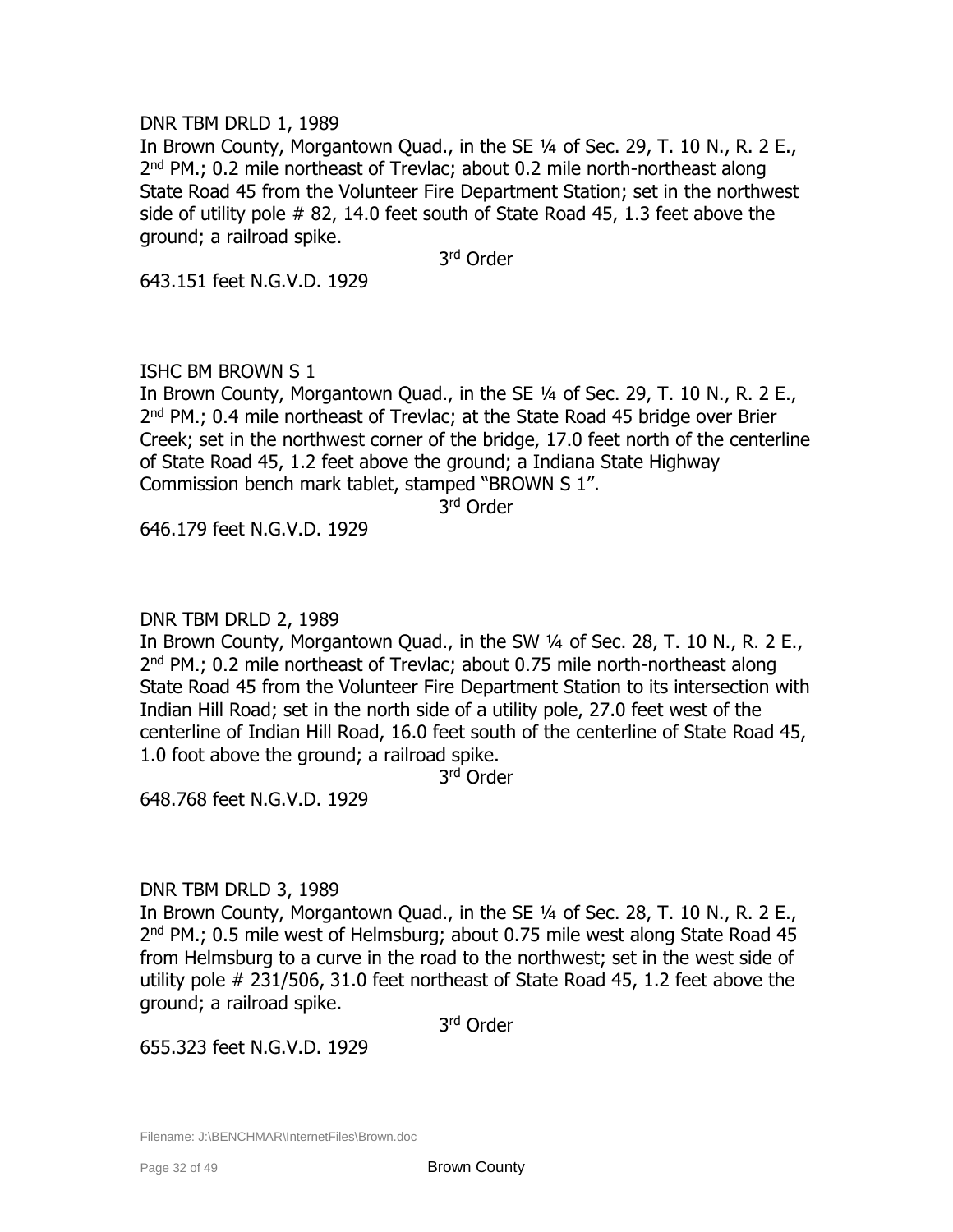# DNR TBM DRLD 4, 1989

In Brown County, Morgantown Quad., in the NW 1/4 of Sec. 34, T. 10 N., R. 2 E., 2<sup>nd</sup> PM.; 0.3 mile west of Helmsburg; about 0.45 mile west along State Road 45 from Helmsburg to utility pole  $#$  239/235; set in the north side of utility pole  $#$ 239/235, 18.0 feet south of State Road 45, 1.0 foot above the ground; a railroad spike.

3 rd Order

705.007 feet N.G.V.D. 1929

# DNR TBM DRLD 5, 1989

In Brown County, Morgantown Quad., in the NW 1/4 of Sec. 34, T. 10 N., R. 2 E., 2<sup>nd</sup> PM.; 0.1 mile west of Helmsburg; at the State Road 45 bridge over Lick Creek; set in the southeast corner of the bridge, 15.0 feet south of State Road 45, 0.3 foot above the road; a chiseled triangle.

3 rd Order

657.950 feet N.G.V.D. 1929

# DNR TBM DRLD 6, 1989

In Brown County, Morgantown Quad., in the SW 1/4 of Sec. 27, T. 10 N., R. 2 E., 2<sup>nd</sup> PM.; 0.3 mile north of Helmsburg; about 0.3 mile north along Lick Creek Road from its intersection with State Road 45 to a private road to the northwest, thence about 0.15 mile northwest along the private road to a utility pole with a transformer; set in the northeast side of the utility pole, 23.0 feet north of the centerline of the private road, 1.0 foot above the ground; a railroad spike.

3 rd Order

717.357 feet N.G.V.D. 1929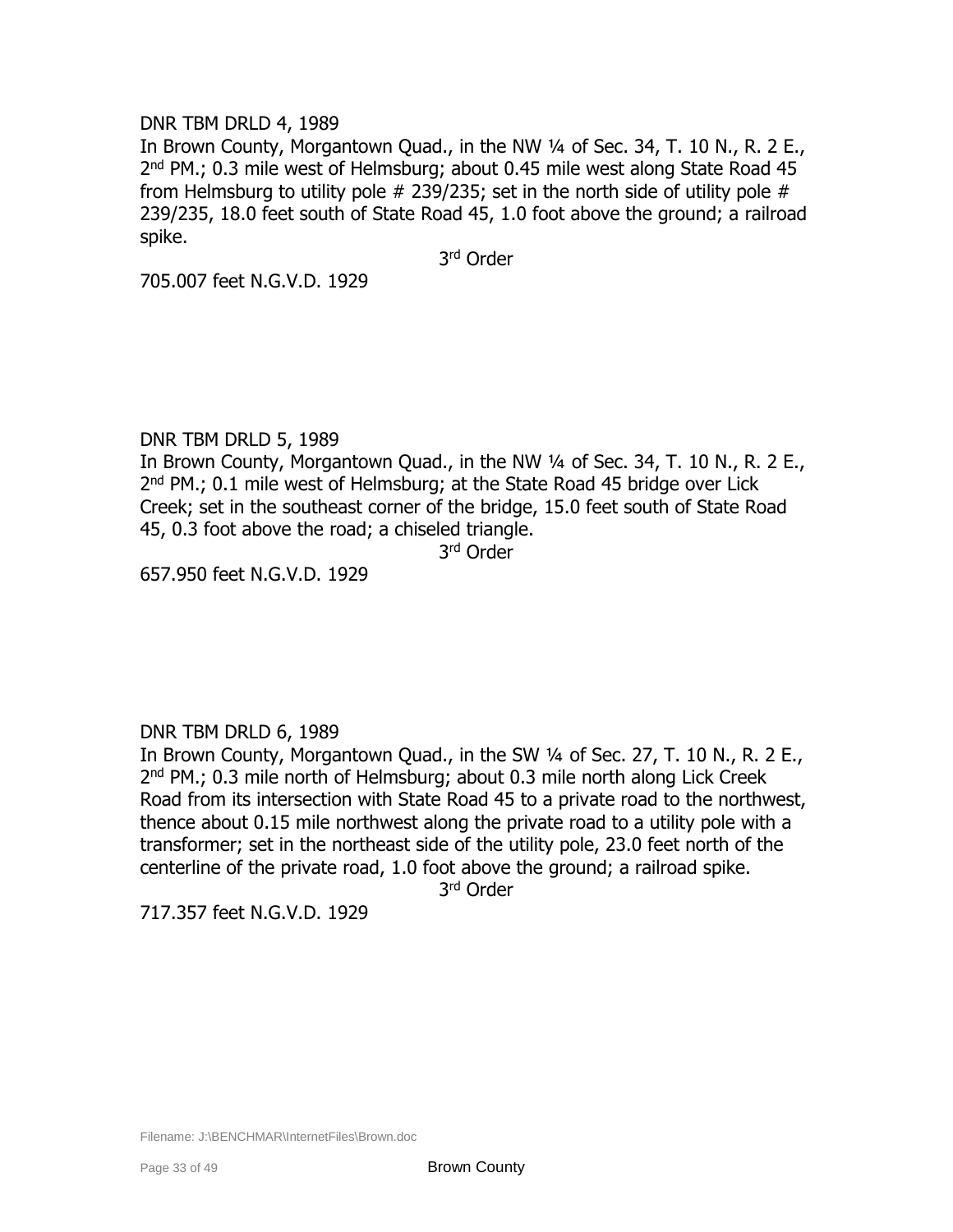#### SHCOI BM BROWN S 4

In Brown County, Nashville Quad., in the SW 1/4 of Sec. 19, T. 9 N., R. 3 E., 2<sup>nd</sup> PM.; at Nashville; at the State Road 46/135 concrete arch bridge over Greasy Creek; set in the top of the northwest concrete wingwall of the bridge, 23.0 feet north of the centerline of the road, 3.0 feet north of the north metal guardrail of the bridge, 1.0 foot below the top of the north concrete headwall of the bridge, 0.7 foot north of the north face of the north headwall, 0.7 foot west of the east face of the wingwall, 0.6 foot east of the west face of the wingwall; a State Highway Commission of Indiana bench mark tablet, stamped "BROWN S 4".

2<sup>nd</sup> Order Class II

606.903 feet N.A.V.D. 1988 607.297 feet N.G.V.D. 1929

# DNR TBM BROWNCO 1, 2007

In Brown County, Nashville Quad., in the NW 1/4 of Sec. 19, T. 9 N., R. 3 E., 2<sup>nd</sup> PM.; at Nashville; at the old State Road 46 concrete arch bridge over Greasy Creek; set in the top of the northeast corner of the concrete base of the south concrete guardrail of the bridge, 16.0 feet south of the centerline of the road, 3.0 feet below the top of the concrete guardrail, 1.3 feet above the ground, 1.2 feet southwest of a metal sign post, about 0.2 foot above the centerline of the road; a cut line forming a triangle.

3 rd Order

604.21 feet N.A.V.D. 1988 604.60 feet N.G.V.D. 1929

# DNR TBM BROWNCO 2, 2007

In Brown County, Nashville Quad., in the NW 1/4 of Sec. 19, T. 9 N., R. 3 E., 2<sup>nd</sup> PM.; at Nashville; at the Brown County 4 H fairgrounds walk bridge over Greasy Creek; set in the top of the north end of the east concrete bridge seat, 4.7 feet below the top of the north wood guardrail of the bridge, 4.3 feet north of the centerline of the bridge, 1.0 foot below the top of the wood bridge deck, 0.6 foot north of the north face of the wood bridge deck, 0.4 foot east of the west face of the bridge seat, 0.4 foot south of the north end of the bridge seat; a cut triangle.

3 rd Order

601.57 feet N.A.V.D. 1988 601.96 feet N.G.V.D. 1929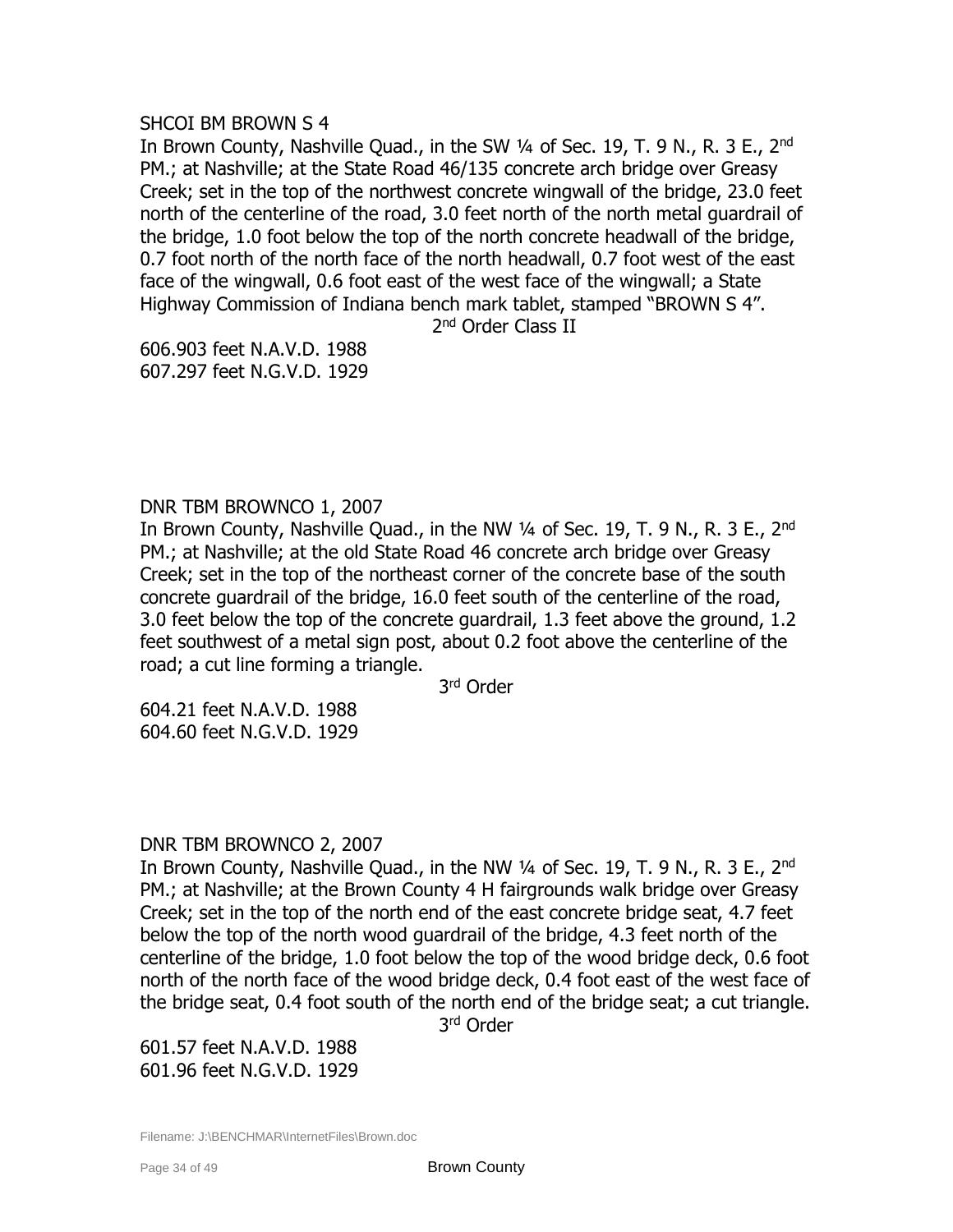## DNR TBM BROWNCO 3, 2007

In Brown County, Nashville Quad., in the SW 1/4 of Sec. 18, T. 9 N., R. 3 E., 2<sup>nd</sup> PM.; about 0.1 mile northeast of Nashville; about 0.35 mile north along Greasy Creek Road from its "T" road intersection with old State Road 46 to the Greasy Creek Pentecostal Church concrete ford over Greasy Creek; set in the top of the southwest end of the northwest concrete headwall of the ford, 45.0 feet east of the centerline of Greasy Creek Road, 18.5 feet southwest of the center of three pipe culverts in the center of the ford, 6.5 feet northwest of the centerline of the concrete ford, 4.7 feet northeast of the southwest end of the headwall, about 4.0 feet below the centerline of Greasy Creek Road, 0.4 foot southeast of the northwest face of the headwall, 0.3 foot northwest of the southeast face of the headwall; a cut triangle.

3 rd Order

601.24 feet N.A.V.D. 1988 601.63 feet N.G.V.D. 1929

# DNR TBM BROWNCO 4, 2007

In Brown County, Nashville Quad., in the SW 1/4 of Sec. 18, T. 9 N., R. 3 E., 2<sup>nd</sup> PM.; about 0.2 mile northeast of Nashville; at the Greasy Creek Road bridge over Greasy Creek; set in the top of the northwest concrete wingwall of the bridge, 14.0 feet west of the centerline of the road, 2.3 feet north of the north most metal "L" beam support post of the west metal guardrail of the bridge, 0.7 foot south of the north face of the wingwall and the north end of the base of the guardrail, 0.5 foot west of the west face of the concrete base of the metal guardrail, about 0.5 foot above the road, 0.4 foot north of the south face of the wingwall; a chiseled square.

Note : This mark was set by others, and re-cut by the Department of Natural

Resources. 3 rd Order

611.57 feet N.A.V.D. 1988 611.96 feet N.G.V.D. 1929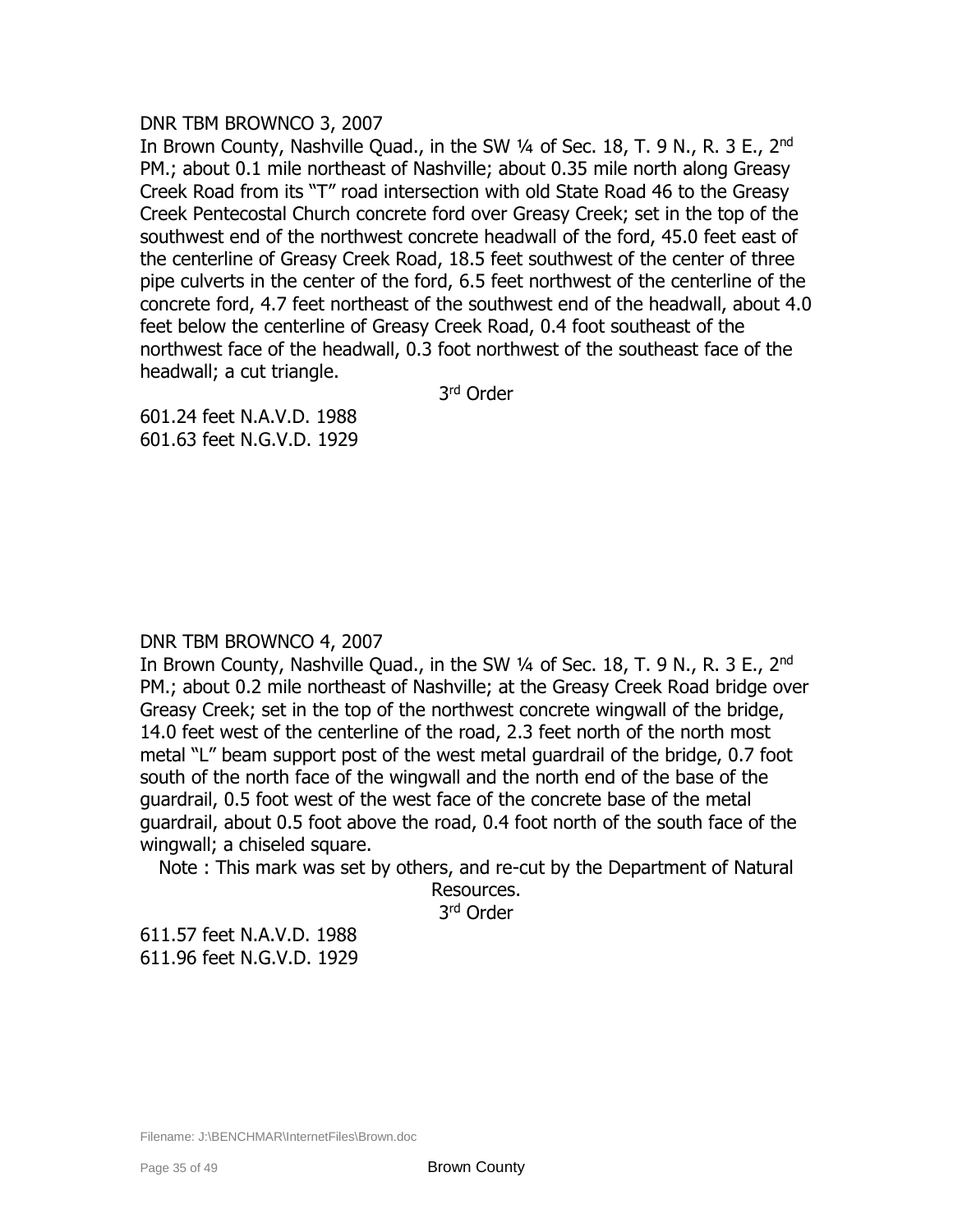## DNR TBM BROWNCO 5, 2007

In Brown County, Nashville Quad., in the SW 1/4 of Sec. 18, T. 9 N., R. 3 E., 2<sup>nd</sup> PM.; about 0.5 mile northeast of Nashville; at the # 1458 Greasy Creek Road private drive bridge over Greasy Creek; set in the top of the south end of the west concrete bridge seat, about 180 feet south of the "T" road intersection of Creamer Road and Greasy Creek Road, 9.5 feet northeast of the southwest end of the southwest end of the bridge seat/wingwall, 7.3 feet south of the centerline of the bridge, 5.3 feet below the top of the south wood guardrail of the bridge, 2.1 feet below the top of the wood bridge deck, 1.8 feet east of the west end of the wood bridge deck, 1.4 feet west of the east face of the of the bridge seat, 1.0 foot south of the south face of the wood bridge deck, 0.8 foot south of the south face of the west wood end post of the wood guardrail; a cut triangle.

3 rd Order

617.21 feet N.A.V.D. 1988 617.60 feet N.G.V.D. 1929

## DNR TBM LCPD 2, 2002

In Brown County, Nashville Quad., in the NE 1/4 of Sec. 18, T. 9 N., R. 3 E., 2<sup>nd</sup> PM.; about 0.8 mile northeast of Nashville; about 1.1 miles north along Greasy Creek Road from its "T" road intersection with old State Road 46 to the # 1596 Greasy Creek Road private drive bridge over Greasy Creek; set in the east side of a utility pole with a light and three guy wires to the east, 19.5 feet west of the centerline of Greasy Creek Road, 17.5 feet north of the centerline of the bridge, 14.0 feet northeast of the northeast corner of the wood bridge deck, 1.5 feet above the road; a railroad spike driven through a aluminum tag, stamped "IDNR TBM LCPD 2 2002".

3 rd Order

624.49 feet N.A.V.D. 1988 624.88 feet N.G.V.D. 1929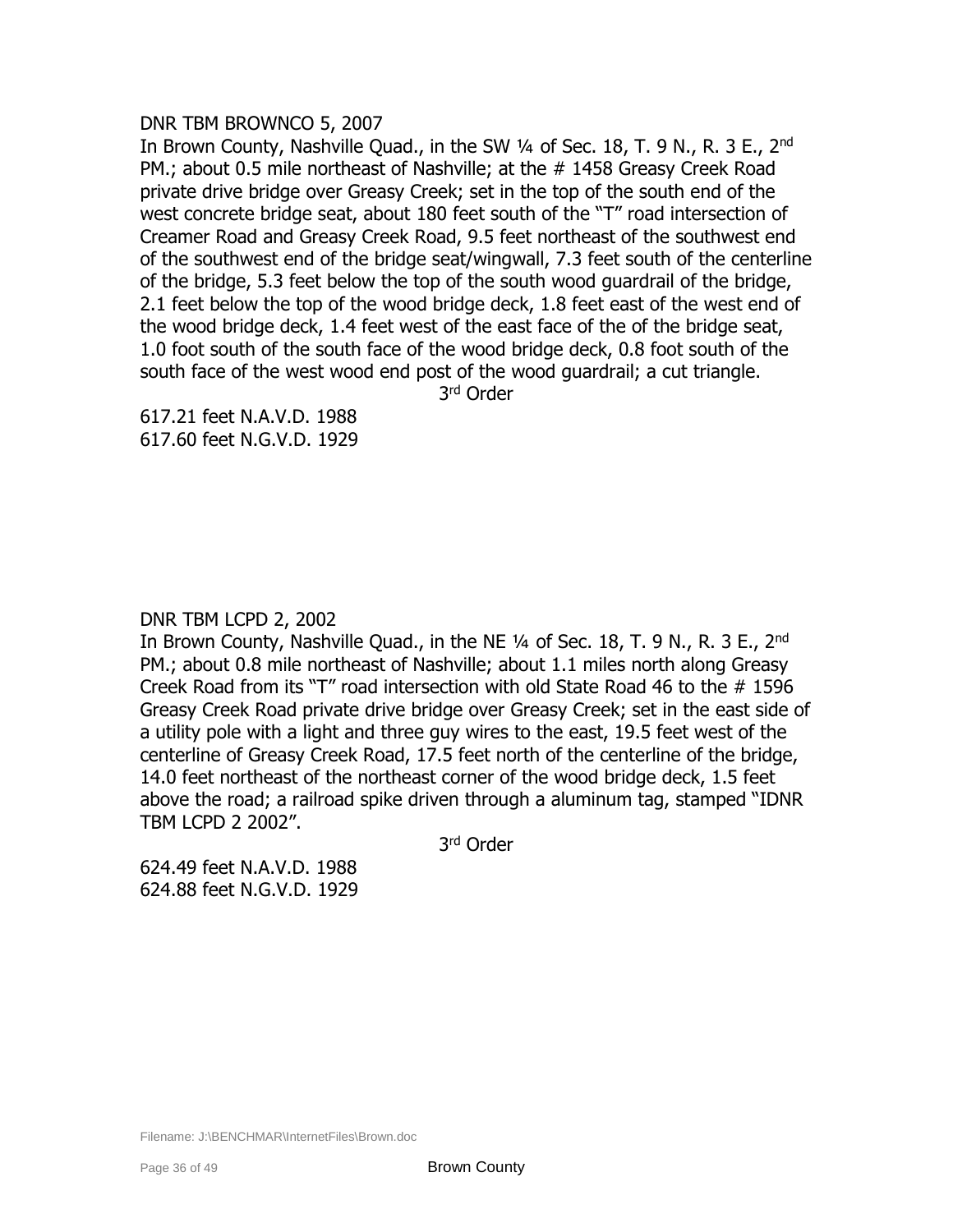## DNR TBM BROWNCO 6, 2007

In Brown County, Nashville Quad., in the NE 1/4 of Sec. 18, T. 9 N., R. 3 E., 2<sup>nd</sup> PM.; about 0.9 mile northeast of Nashville; about 1.2 miles north along Greasy Creek Road from its "T" road intersection with old State Road 46, at the # 1662? Greasy Creek Road private drive bridge over Greasy Creek; set in the top of the southwest concrete wingwall of the bridge, 67.0 feet west of the centerline of Greasy Creek Road, 8.0 feet south of the centerline of the bridge, 6.3 feet northeast of the southwest end of the wingwall, 0.8 foot southeast of the southwest corner of the concrete bridge deck, 0.7 foot southeast of the northwest face of the wingwall, 0.5 foot northwest of the southeast face of the wingwall, 0.4 foot below the top of the concrete bridge deck; a cut triangle.

3 rd Order

626.83 feet N.A.V.D. 1988 627.22 feet N.G.V.D. 1929

# DNR TBM BROWNCO 7, 2007

In Brown County, Nashville Quad., in the NE 1/4 of Sec. 18, T. 9 N., R. 3 E., 2<sup>nd</sup> PM.; about 1.0 mile northeast of Nashville; about 0.3 mile north along Greasy Creek Road from its "T" road intersection with Creamer Road to the Kelp Lane bridge over Greasy Creek; set in the top of the north end of the concrete base of the west concrete bridge seat, about 50 feet west of the centerline of Greasy Creek Road, 6.0 feet north of the centerline of Kelp Lane, 4.7 feet below the top of the concrete bridge deck, 3.8 feet southeast of the northwest end of the base of the bridge seat and the northwest end of the northwest concrete wingwall, 0.7 foot north of the north face of the concrete bridge deck; a cut triangle.

3 rd Order

626.13 feet N.A.V.D. 1988 626.52 feet N.G.V.D. 1929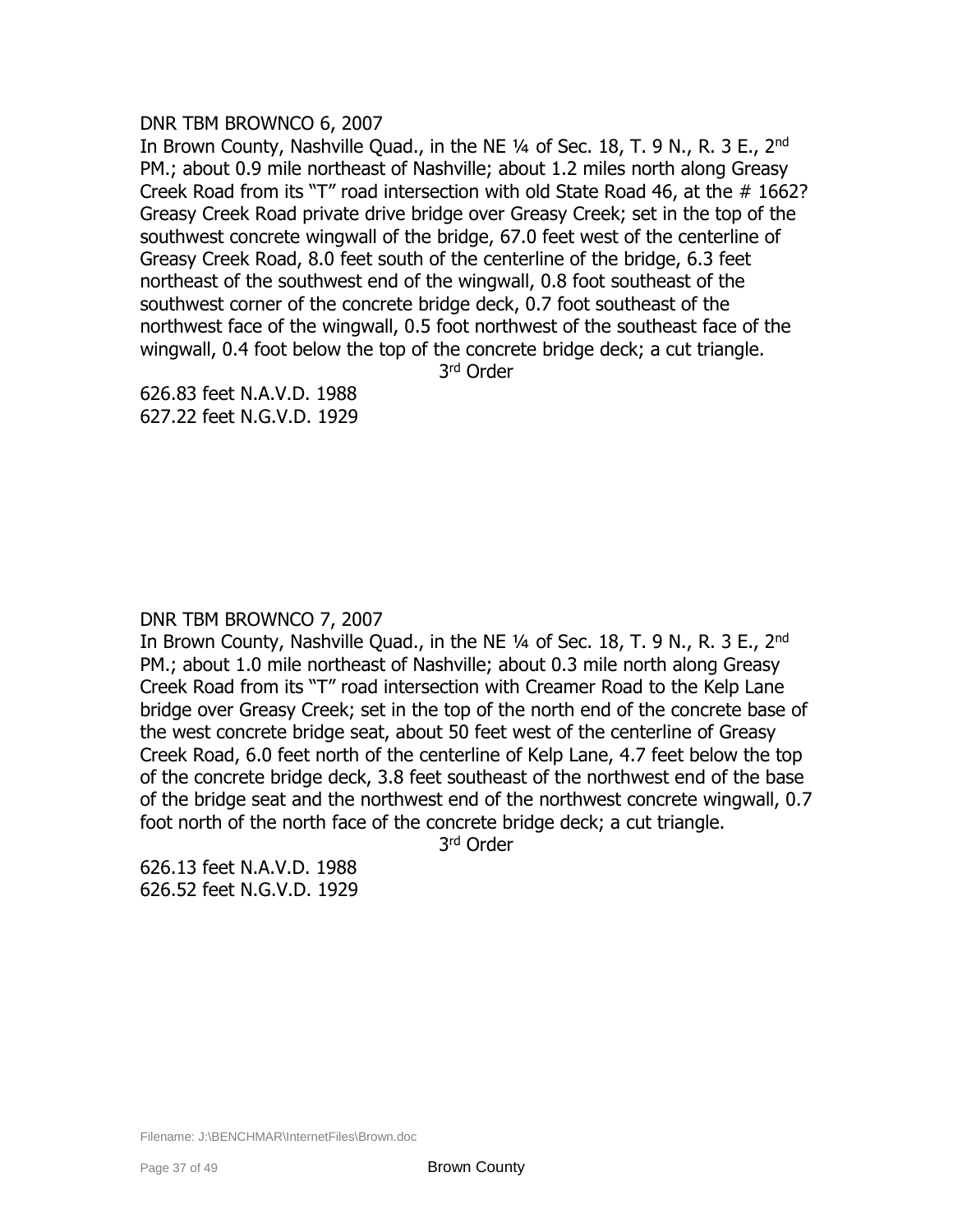## DNR TBM BROWNCO 8, 2007

In Brown County, Nashville Quad., in the NE 1/4 of Sec. 18, T. 9 N., R. 3 E., 2<sup>nd</sup> PM.; about 1.0 mile northeast of Nashville; about 0.6 mile north along Greasy Creek Road from its "T" road intersection with Creamer Road to the # 2004 Greasy Creek Road bridge over Greasy Creek; set in the top of the south corner of the southeast end of the southeast concrete wingwall of the bridge, 39.0 feet west of the centerline of Greasy Creek Road, 25.0 feet south of the centerline of the bridge, 3.2 feet southeast of the southeast end of the brick wall on top of the wingwall; a cut line forming a triangle.

3 rd Order

636.03 feet N.A.V.D. 1988 636.42 feet N.G.V.D. 1929

# DNR TBM BROWNCO 9, 2007

In Brown County, Nashville Quad., in the SE 1/4 of Sec. 7, T. 9 N., R. 3 E., 2<sup>nd</sup> PM.; about 1.0 mile northeast of Nashville; about 0.6 mile north along Greasy Creek Road from its "T" road intersection with Creamer Road to the # 2008 Greasy Creek Road (Ashalyn Knoll) steel truss bridge over Greasy Creek; set in the top of the southeast corner of the west concrete bridge seat, 62.5 feet west of the centerline of Greasy Creek Road, 7.5 feet south of the centerline of the bridge, 1.0 foot below the top of the wood bridge deck, 0.8 foot south of the south face of the steel truss; a cut line forming a triangle.

3 rd Order

636.715 feet N.A.V.D. 1988 637.105 feet N.G.V.D. 1929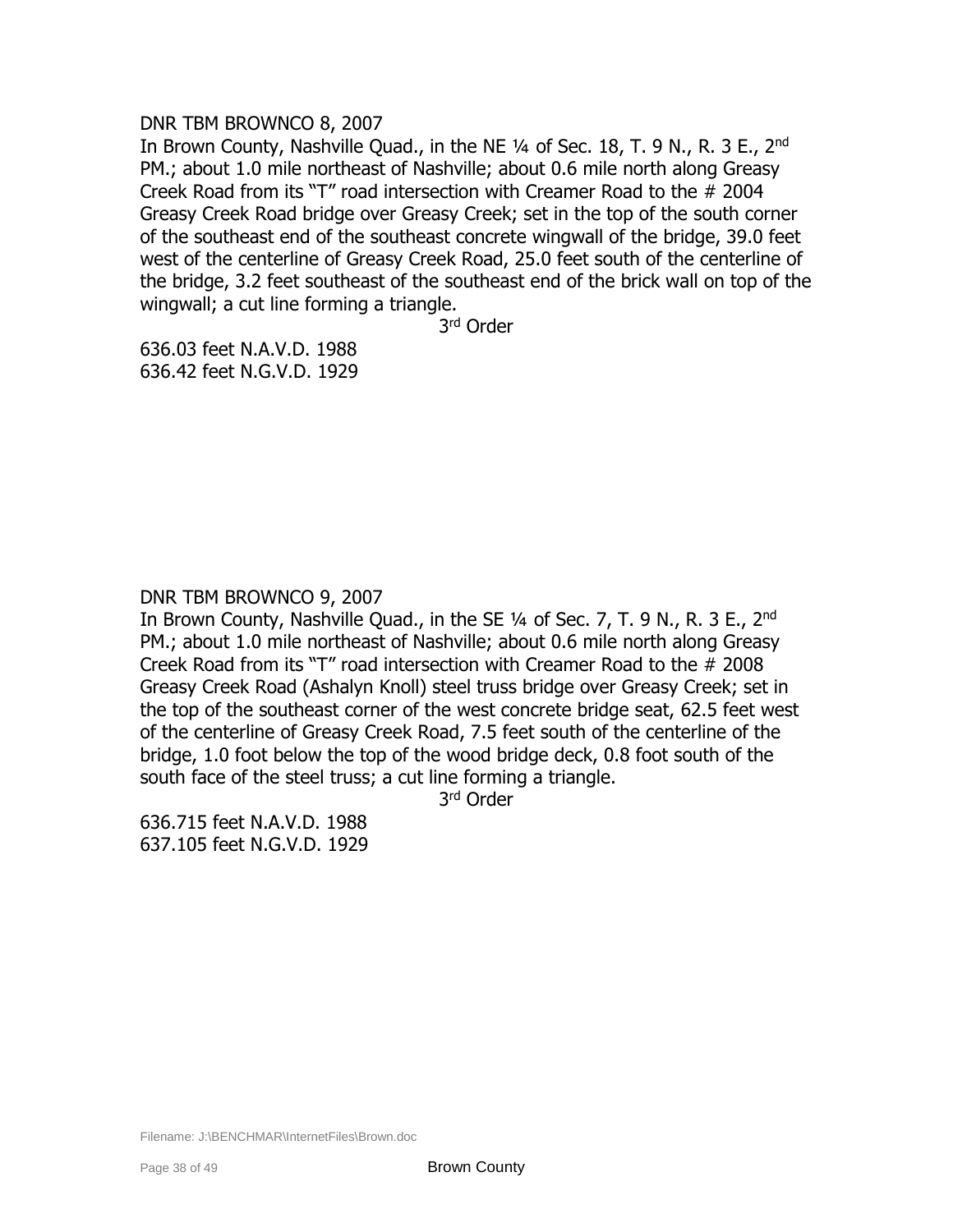## DNR TBM BROWNCO 10, 2007

In Brown County, Nashville Quad., in the SE 1/4 of Sec. 7, T. 9 N., R. 3 E., 2<sup>nd</sup> PM.; about 1.2 miles northeast of Nashville; about 1.5 miles north along Greasy Creek Road from its "T" road intersection with Creamer Road to the # 2206 Greasy Creek Road bridge over Greasy Creek; set in the north side of utility pole # 36 with a guy pole on the west side of Greasy Creek Road, 94.0 feet south of the extended centerline of the bridge, 18.5 feet south of a round wood fence corner post, 15.0 feet east of the centerline of Greasy Creek Road, 2.5 feet above the road, 0.8 foot above the ground, 0.4 foot west of a wire fence line; a railroad spike driven through a aluminum tag, stamped "IDNR TBM BROWNCO 10 2007".

3 rd Order

641.465 feet N.A.V.D. 1988 641.855 feet N.G.V.D. 1929

# DNR TBM BROWNCO 11, 2007

In Brown County, Nashville Quad., in the SE 1/4 of Sec. 7, T. 9 N., R. 3 E., 2<sup>nd</sup> PM.; about 1.3 miles northeast of Nashville; about 1.7 miles north along Greasy Creek Road from its "T" road intersection with Creamer Road to the # 2222, 2230, & 2234 Greasy Creek Road bridge over Greasy Creek; set in the top of the north end of the west concrete bridge seat, 50.5 feet west of the centerline of Greasy Creek Road, 5.0 feet north of the centerline of the bridge, 0.6 foot west of the west end of the concrete bridge deck, 0.6 foot south of the north end of the bridge seat, 0.6 foot east of the west face of the bridge seat, 0.3 foot below the top of the concrete bridge deck; a cut triangle.

3 rd Order

644.15 feet N.A.V.D. 1988 644.54 feet N.G.V.D. 1929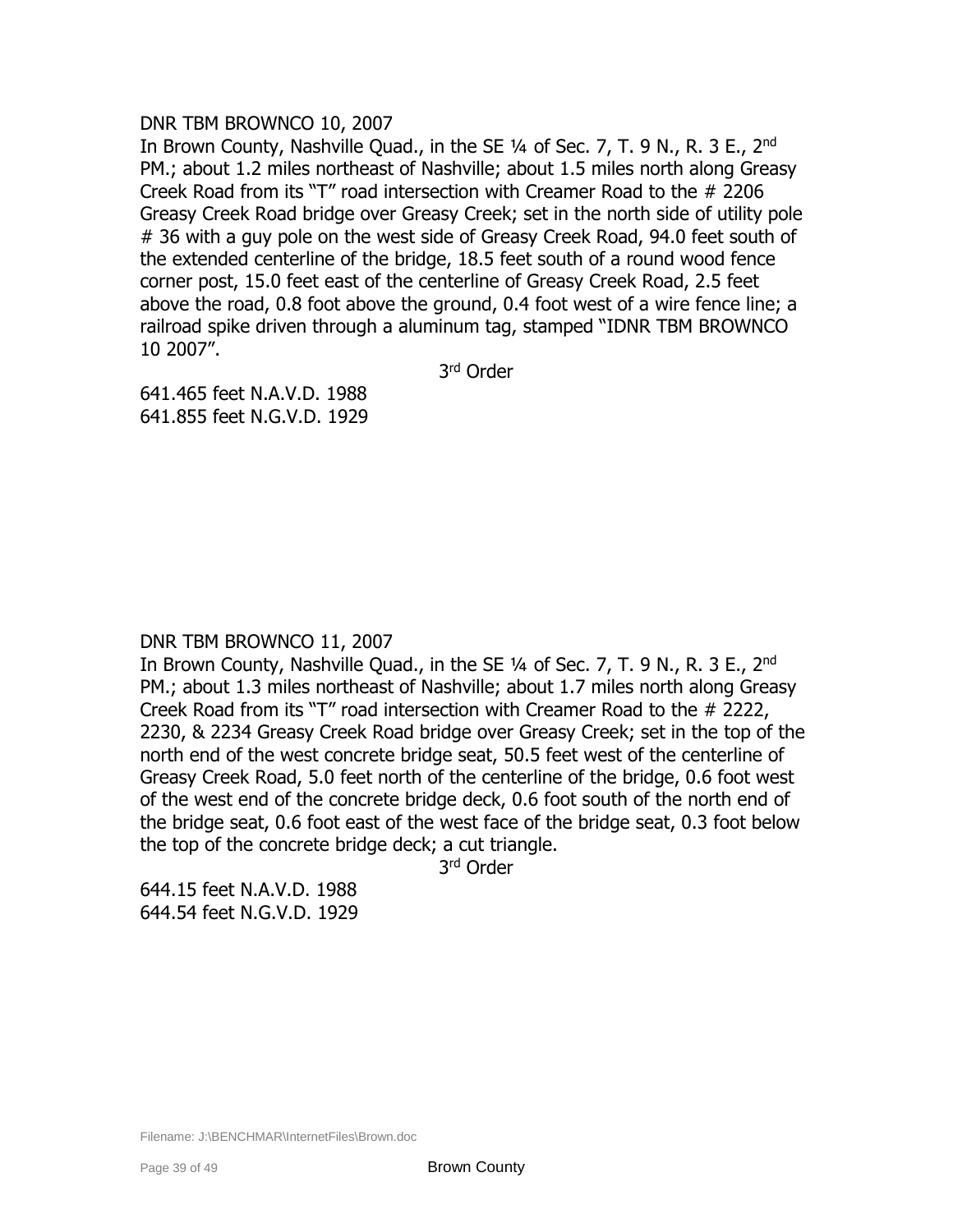## DNR TBM BROWNCO 12, 2007

In Brown County, Nashville Quad., in the SE 1/4 of Sec. 7, T. 9 N., R. 3 E., 2<sup>nd</sup> PM.; about 1.4 miles northeast of Nashville; about 1.8 miles north along Greasy Creek Road from its "T" road intersection with Creamer Road to the # 2370 Greasy Creek Road concrete bridge over Greasy Creek; set in the top of the northwest corner of the east concrete bridge seat/wingwall, 48.5 feet west of the centerline of Greasy Creek Road, 11.0 feet southwest of the northeast end of the bridge seat/wingwall, 7.5 feet north of the centerline of the bridge, 1.2 feet below the top of the bridge deck, 0.4 foot north of the north face of the concrete bridge deck; a cut line forming a triangle.

3 rd Order

650.02 feet N.A.V.D. 1988 650.41 feet N.G.V.D. 1929

# DNR TBM BROWNCO 13, 2007

In Brown County, Nashville Quad., in the SE 1/4 of Sec. 7, T. 9 N., R. 3 E., 2<sup>nd</sup> PM.; about 1.5 miles northeast of Nashville; about 250 feet south along Greasy Creek Road from its "T" road intersection with Bear Wallow Hill Road to the # 2498 Greasy Creek Road bridge over Greasy Creek; set in the top of the east concrete bridge seat/wingwall, 52.0 feet west of the centerline of Greasy Creek Road, 9.2 feet southwest of the northeast end of the wingwall, 6.2 feet north of the centerline of the bridge, 0.9 foot below the top of the wood bridge deck, 0.6 foot north of the north face of the wood bridge deck; a cut triangle.

3 rd Order

652.99 feet N.A.V.D. 1988 653.38 feet N.G.V.D. 1929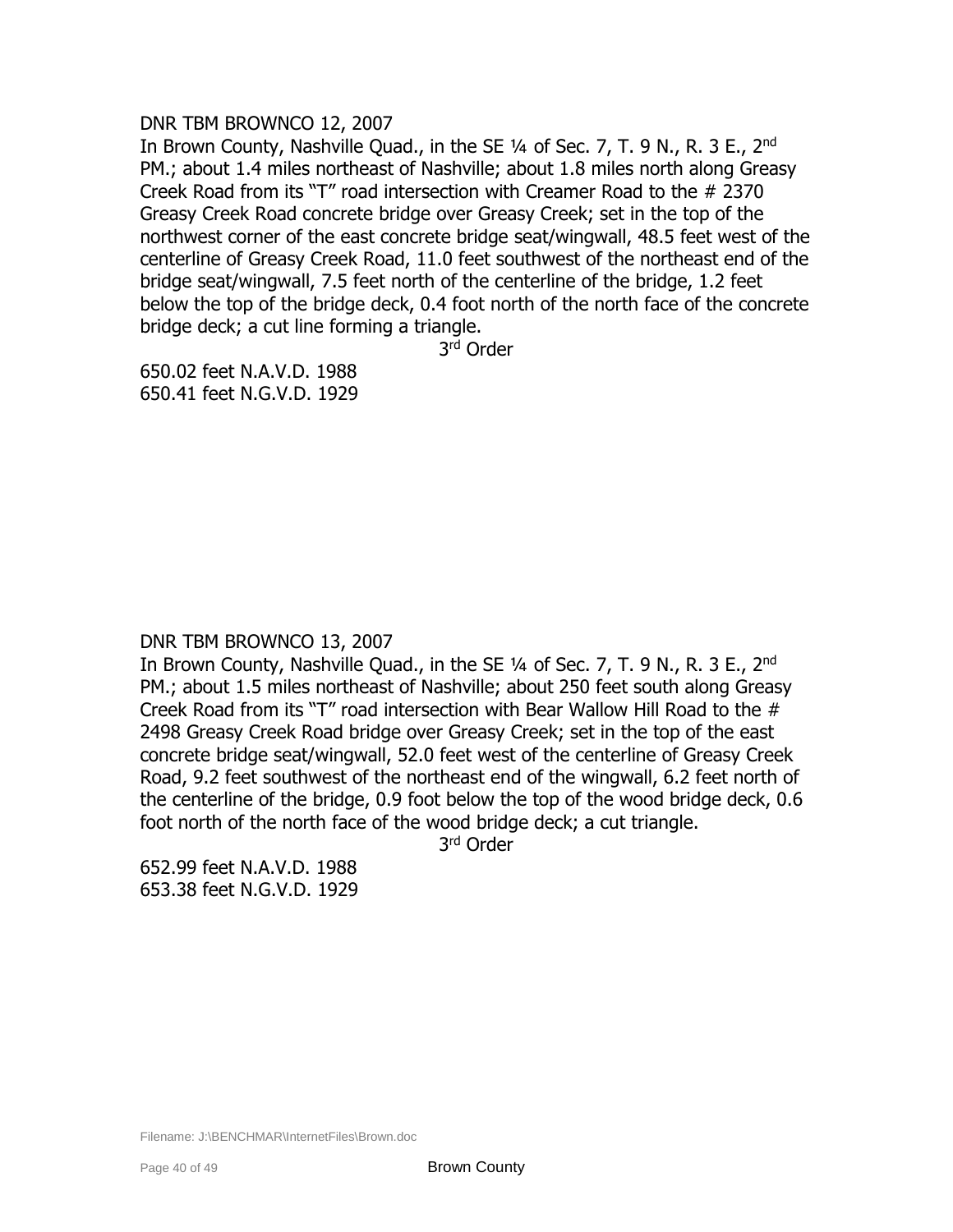## DNR TBM BROWNCO 14, 2007

In Brown County, Nashville Quad., in the NE 1/4 of Sec. 7, T. 9 N., R. 3 E., 2<sup>nd</sup> PM.; about 1.5 miles northeast of Nashville; about 100 feet northwest along Greasy Creek Road from its "T" road intersection with Bear Wallow Hill Road to the # 2556 & 2558 Greasy Creek Road bridge over Greasy Creek; set in the top of the southeast end of the northeast concrete bridge seat, 24.0 feet southwest of the centerline of Greasy Creek Road, 8.0 feet southeast of the centerline of the bridge, 2.5 feet south of the north end of the bridge seat, 1.9 feet below the top of the wood bridge deck, 0.7 foot southeast of the southeast face of the wood bridge deck; a cut triangle.

3 rd Order

655.59 feet N.A.V.D. 1988 655.98 feet N.G.V.D. 1929

# DNR TBM BROWNCO 15, 2007

In Brown County, Nashville Quad., in the NE  $\frac{1}{4}$  of Sec. 7, T. 9 N., R. 3 E., 2<sup>nd</sup> PM.; about 1.5 miles northeast of Nashville; about 0.1 mile northwest along Greasy Creek Road from its "T" road intersection with Bear Wallow Hill Road to the Greasy Creek Road bridge over Greasy Creek; set in the top of the northeast end of the concrete bridge deck, 30.0 feet southeast of the centerline of the gravel drive at # 2709 Greasy Creek Road, 11.3 feet west of a yellow "WARNING GAS PIPELINE" post, 9.8 feet northeast of the centerline of Greasy Creek Road, 6.4 feet southeast of the northwest end of the metal "I" beam of the bridge, 3.7 feet northwest of the southeast end of the metal "I" beam of the bridge, 0.5 foot below the top of the asphalt on top of the concrete bride deck, 0.4 foot above the top of the metal "I" beam of the bridge, 0.3 foot southwest of the northeast face of the concrete bridge deck; a cut triangle.

3 rd Order

660.88 feet N.A.V.D. 1988 661.27 feet N.G.V.D. 1929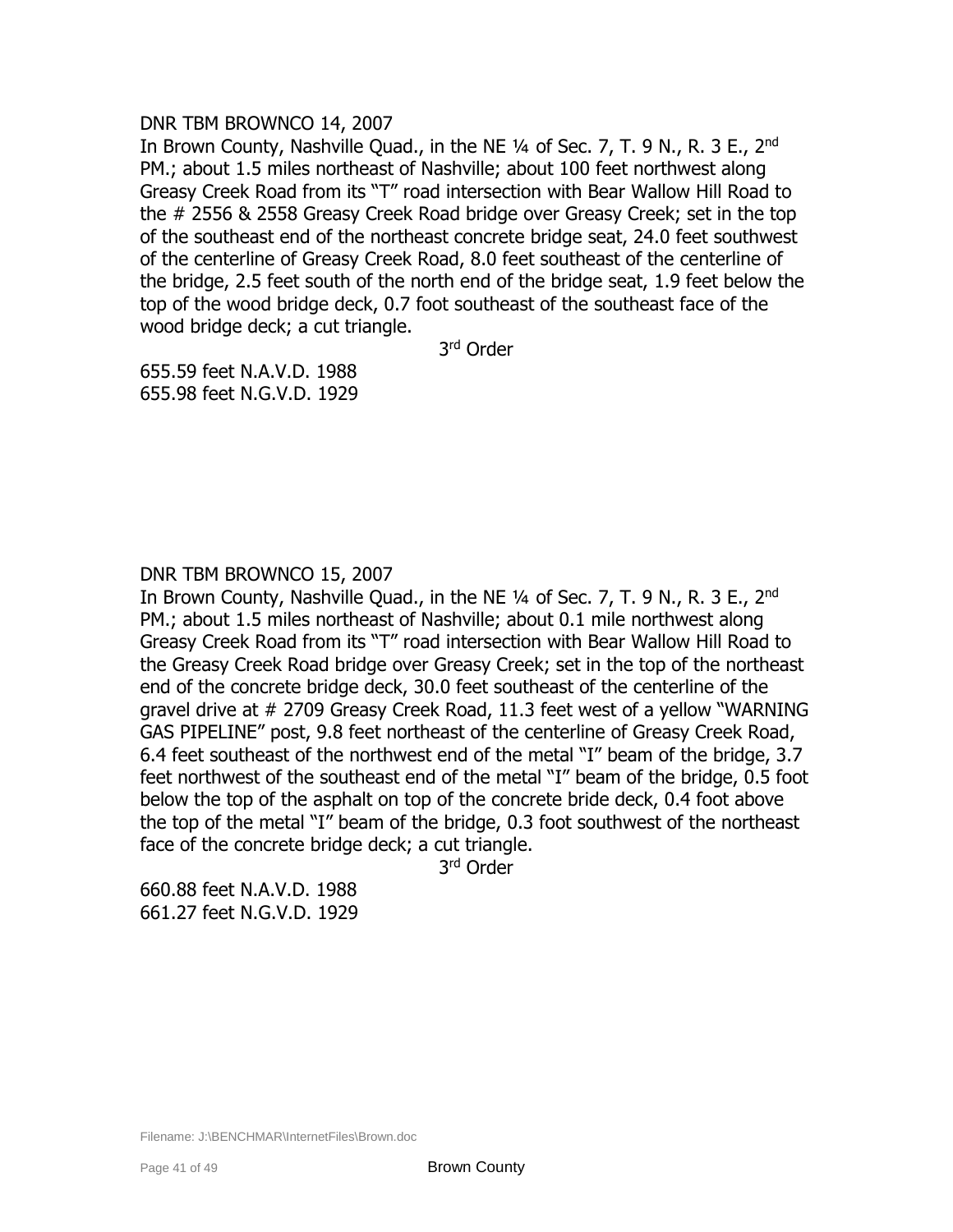## DNR TBM BROWNCO 16, 2007

In Brown County, Nashville Quad., in the NE 1/4 of Sec. 7, T. 9 N., R. 3 E., 2<sup>nd</sup> PM.; about 2.0 miles northeast of Nashville; about 0.4 mile northwest along Greasy Creek Road from its "T" road intersection with Bear Wallow Hill Road to the Greasy Creek Road CMP over Greasy Creek; set in the southwest side of utility pole  $\#$  5, 34.0 feet southeast of the centerline of the gravel drive at  $\#$ 2979 Greasy Creek Road, 25.0 feet northeast of the centerline of Greasy Creek Road, 22.7 feet northwest of the northeast end of the centerline of the pipe culvert, 2.0 feet northwest of a telephone pedestal, about 1.5 feet below the centerline of the road, 0.5 foot above the ground; a railroad spike driven through a aluminum tag, stamped "IDNR TBM BROWNCO 16 2007".

3 rd Order

683.11 feet N.A.V.D. 1988 683.50 feet N.G.V.D. 1929

# DNR TBM BROWNCO 17, 2007

In Brown County, Nashville Quad., in the SW 1/4 of Sec. 6, T. 9 N., R. 3 E., 2<sup>nd</sup> PM.; about 2.2 miles northeast of Nashville; about 0.6 mile northwest along Greasy Creek Road from its "T" road intersection with Bear Wallow Hill Road to the Greasy Creek Road CMP over Greasy Creek; set in the top of the north end of the east concrete headwall of the culvert, 35.0 feet north of the centerline of the north most of two gravel drives at # 3272 Greasy Creek Road, 11.2 feet east of the centerline of Greasy Creek Road, 9.8 feet north of the centerline of the culvert, 1.0 foot south of the north end of the headwall, 0.8 foot west of the east face of the headwall; a cut triangle.

3 rd Order

691.70 feet N.A.V.D. 1988 692.09 feet N.G.V.D. 1929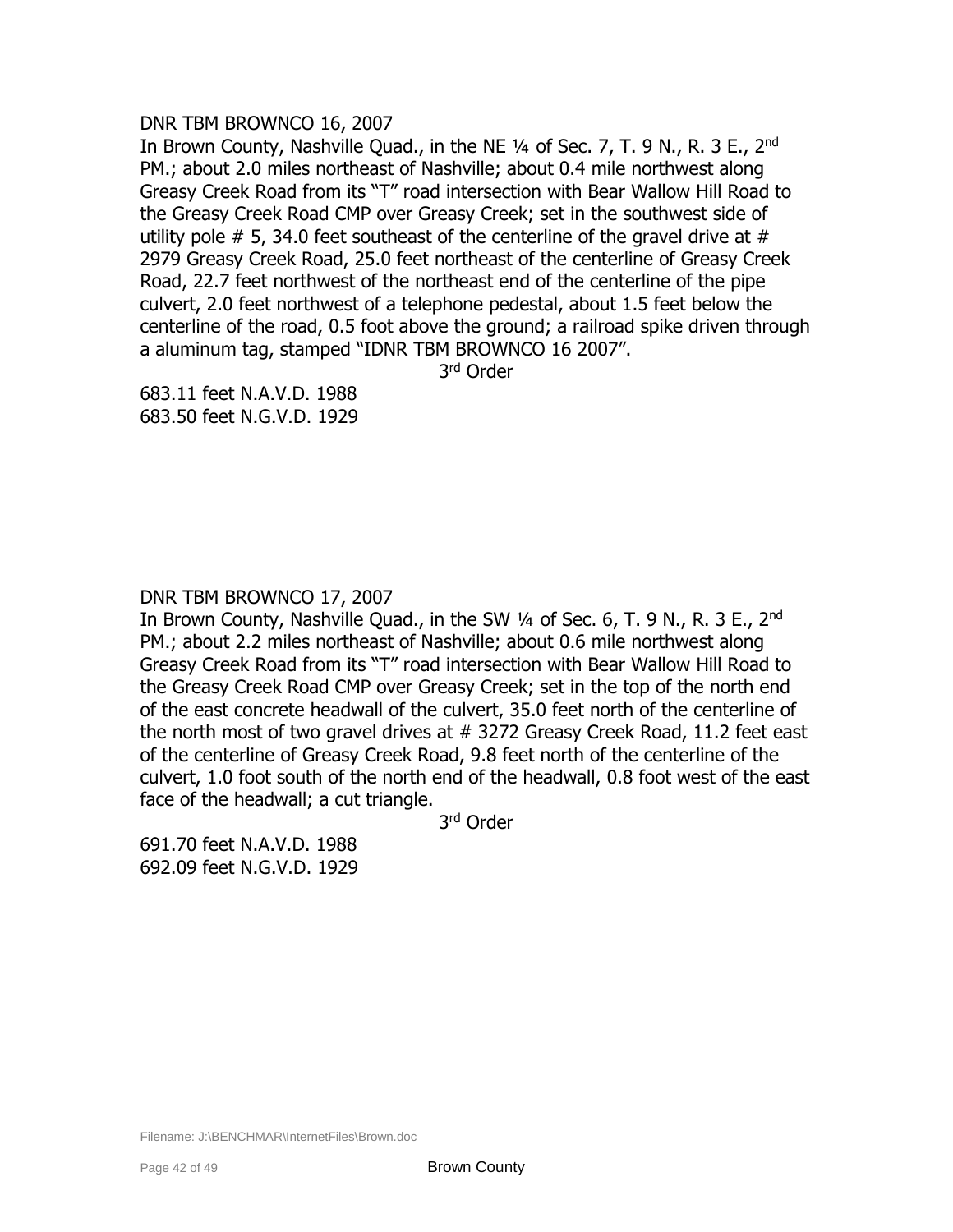## DNR TBM BROWNCO 18 2008

In Brown County, Morgantown Quad., in the SW ¼ of Section 25, T.10 N., R.2 E.,  $2^{nd}$  P. M.; about 0.7 mile west of Beanblossom; at the State Road 45 bridge over Beanblossom Creek, 1<sup>st</sup> State Road 45 bridge west of State Road 135; set on the top of the west end of the north concrete guardrail of the bridge, 22.5 feet north of the centerline of State Road 45, 0.6 foot east of the west end of the north concrete guardrail, 0.4 foot south of the north face of the guardrail, 0.4 foot north of the south face of the guardrail, about 2.9 feet above the bridge deck; a chiseled triangle.

G.P.S. Elevation

678.26 feet N.G.V.D. 1929 677.86 feet N.A.V.D. 1988

# SHCOI BM 7 S 10

In Brown County, Morgantown Quad., in the SW ¼ of Section 26, T.10 N., R.2 E.,  $2^{nd}$  P. M.; about 0.5 mile east of Helmsburg; at the State Road 45 bridge over Beanblossom Creek, 2nd State Road 45 bridge west of State Road 135; set on the top of the northwest concrete abutment of the bridge, 25 feet northeast of the centerline of the bridge, 5.8 feet northwest of the southeast end of the abutment, 4.3 feet southeast of the northwest end of the abutment, 2.0 feet northeast of the southwest face of the concrete curb/guardrail base, 0.5 foot southwest of the northeast face of the abutment, about 0.9 foot above the top of the concrete bridge deck; a State Highway Commission of Indiana bench mark tablet, stamped "7 S 10".

G.P.S. Elevation

666.40 feet N.G.V.D. 1929 666.00 feet N.A.V.D. 1988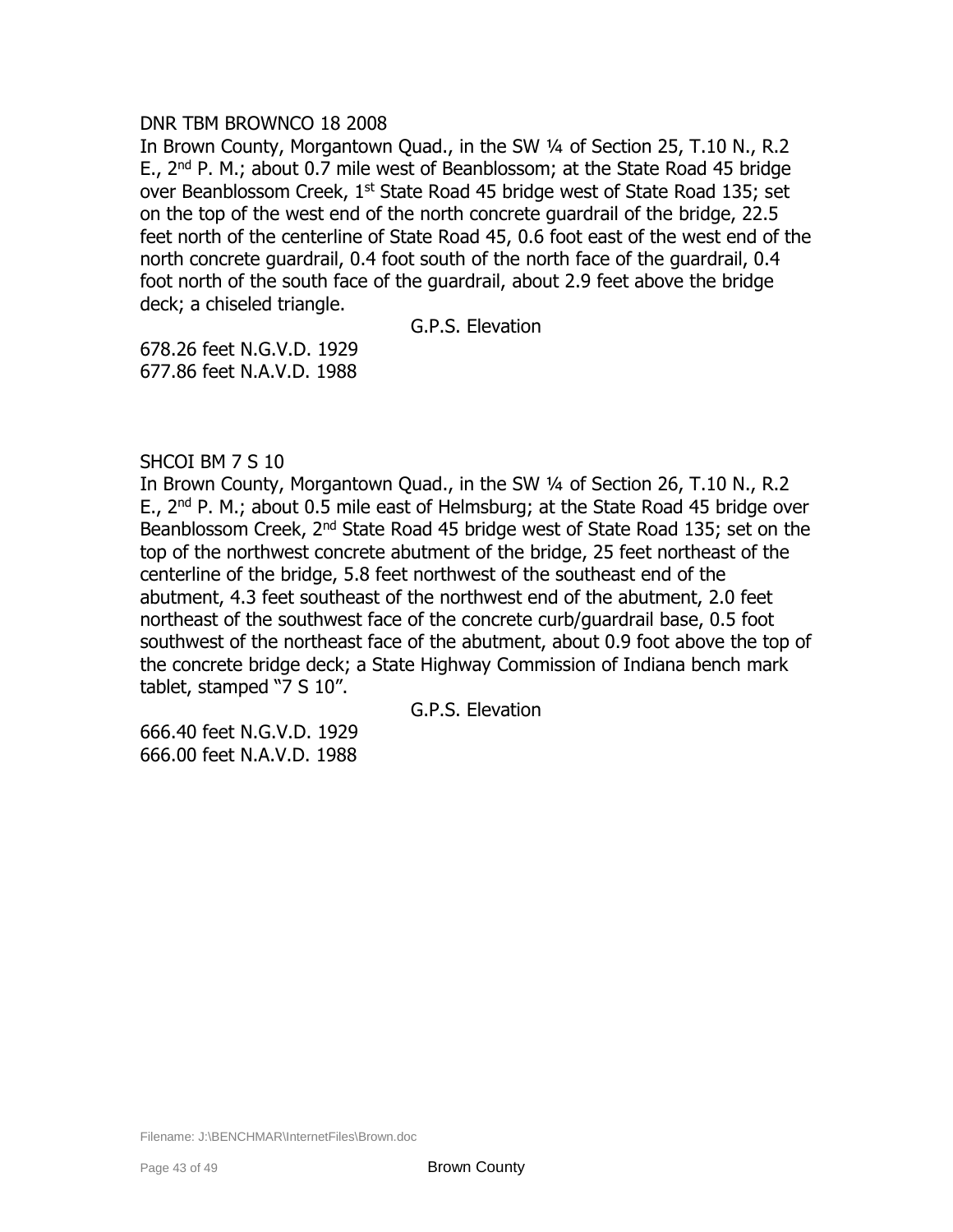## SHCOI BM 7 S9

In Brown County, Morgantown Quad., in the SW ¼ of Section 26, T.10 N., R.2 E.,  $2^{nd}$  P. M.; about 0.5 mile east of Helmsburg; at the State Road 45 bridge over North Fork; set on the top of the northwest concrete abutment of the bridge, 24.5 feet northeast of the centerline of the bridge, 5.8 feet northwest of the southeast end of the abutment, 7.3 feet southeast of the northwest end of the abutment, 2.0 feet northeast of the southwest face of the concrete curb / base of guardrail, 0.5 foot southwest of the northeast face of the abutment, about 0.9 foot above the top of the concrete bridge deck; a State Highway Commission of Indiana bench mark tablet, stamped "7 S 10".

G.P.S. Elevation

668.47 feet N.G.V.D. 1929 668.07 feet N.A.V.D. 1988

## DNR TBM BROWNCO 19, 2008

In Brown County, Morgantown Quad., in the NE ¼ of Section 34, T. 10 N., R. 2 E.,  $2^{nd}$  P. M.; about 0.3 miles south of Helmsburg; at the Helmsburg Road bridge over Beanblossom Creek; set in the top of the south end of the concrete base of the west concrete guardrail of the bridge, 14.5 feet west of the centerline of the road, 11.0 feet north of the south end of the concrete base, 1.4 feet north of the expansion joint in the base, 0.9 foot above the top of the concrete bridge deck, 0.5 foot east of the east face of the concrete guardrail, 0.3 foot west of the east face of the concrete base; a cut triangle.

G.P.S. Elevation

662.48 feet N.G.V.D. 1929 662.08 feet N.A.V.D. 1988

#### DNR TBM BROWNCO 20, 2008

In Brown County, Morgantown Quad., in the NW 1/4 of Section 34, T. 10 N., R. 2 E.,  $2^{nd}$  P. M.; about 1 mile west of Helmsburg; at the Indians Hills Road railroad bridge over Beanblossom Creek; set on the south end of the west concrete bridge seat of the railroad bridge, 11.3 feet south of the centerline of the railroad tracks, 7.2 feet below the top of the tracks, 1.8 feet west of the east face of the west concrete bridge seat, 1.5 feet east of the east face of the bridge abutment, 0.9 foot south of the base of the concrete footer for the steel guardrail; a chiseled triangle.

G.P.S. Elevation

646.03 feet N.G.V.D. 1929 645.63 feet N.A.V.D. 1988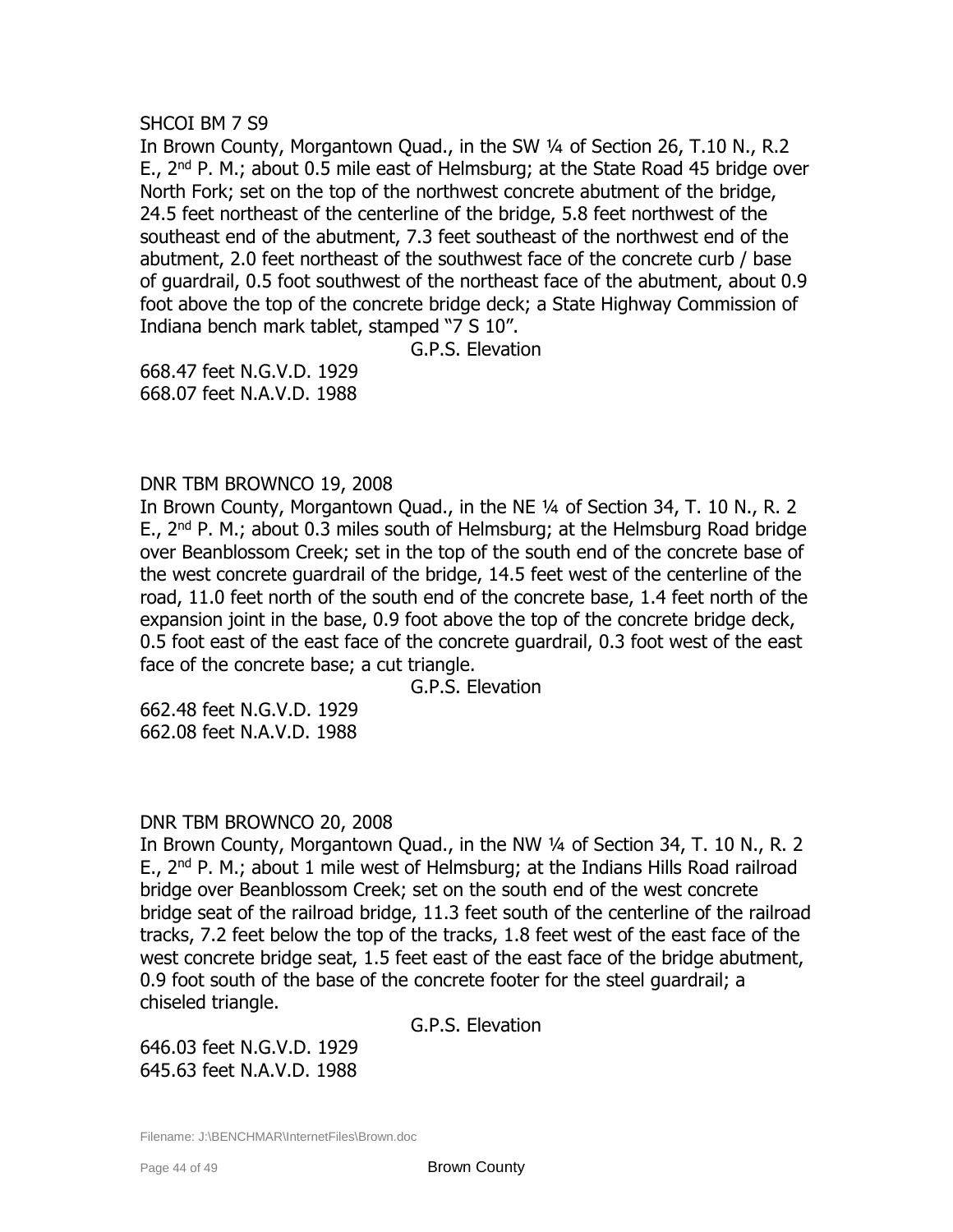SHCOI BM 7 S 12

In Brown County, Morgantown Quad., in the NW 1/4 of section 32, T.10 N., R.2 E.,  $2^{nd}$  P. M.; at Trevlac; at the State Road 45 bridge ( $3^{rd}$  bridge west of State Road 135) over Beanblossom Creek; set on the top of the west-northwest concrete bridge abutment, 23.5 feet northwest of the centerline of the road, 5.6 feet southwest of the northeast end of the concrete bridge abutment, 4.8 feet northeast of the southwest end of the abutment, about 0.9 foot above the road; a State Highway Commission of Indiana bench mark tablet, stamped "7 S 12".

G.P.S. Elevation

650.68 feet N.G.V.D. 1929 650.28 feet N.A.V.D. 1988

## DNR TBM BROWNCO 21, 2011

In Brown County, Beanblossom Quad., in the SE 1/4 of Section 16, T. 10 N., R. 3 E., 2nd P. M.; about 2.2 miles south of Spearsville; at the Beanblossom Road bridge over Beanblossom Creek; set in the northeast concrete wingwall of the bridge, 24.0 feet south of the centerline of the private drive at # 7101, 14.4 feet east of the centerline of the road, 1.2 feet east of the east face of the concrete curb of the bridge, 1.1 feet below the top of the curb, 0.9 foot southwest of the north face of the wingwall, 0.65 foot northeast of the south face of the wingwall; a cut triangle.

G.P.S. Elevation

763.91 feet N.G.V.D. 1929 763.51 feet N.A.V.D. 1988

# DNR TBM BROWNCO 22, 2011

In Brown County, Beanblossom Quad., in the NE ¼ of Section 21, T. 10 N., R. 3 E.,  $2^{nd}$  P. M.; about 2.2 miles south of Spearsville; at the private drive (# 7015 Beanblossom Road) bridge over Beanblossom Creek; set in the top of the 7<sup>th</sup> rivet east of the west end of the north most row of rivets on the south steel truss of the bridge, 149.6 feet east of the centerline of Beanblossom Road, 7.0 feet south of the centerline of the drive, 3.3 feet east of the west end of the wood bridge deck, 1.4 feet above the concrete bridge seat, 1.1 feet north of the south face of the bridge; a filed  $4.4$ ".

G.P.S. Elevation

759.85 feet N.G.V.D. 1929 759.45 feet N.A.V.D. 1988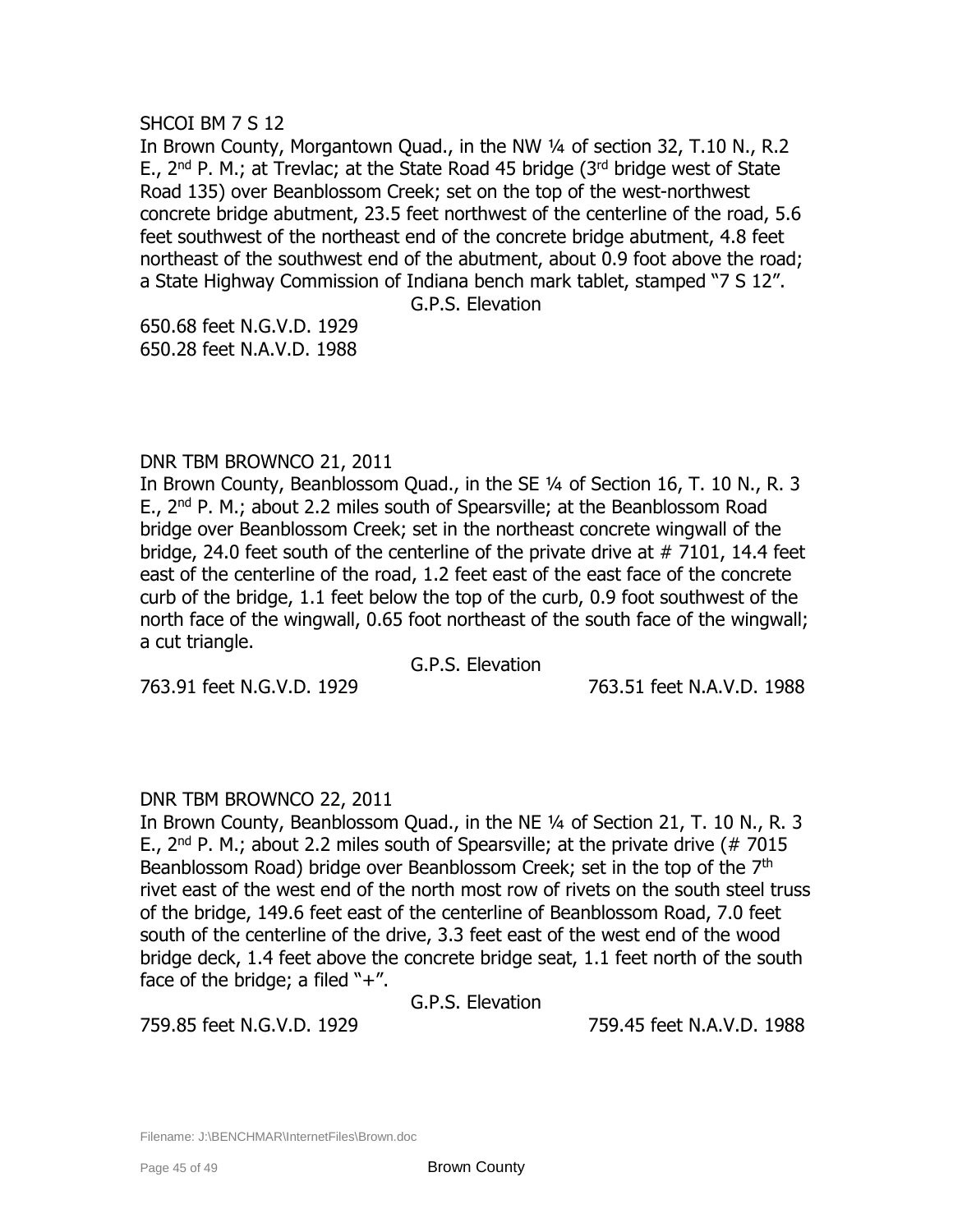# DNR TBM BROWNCO 23, 2011

In Brown County, Beanblossom Quad., in the E ½ of Section 21, T. 10 N., R. 3 E.,  $2^{nd}$  P. M.; about 2.8 miles south of Spearsville; at the Parsley Road bridge over Beanblossom Creek; set in the top of the concrete bridge deck, 19.1 feet west of the west face of the northeast concrete wingwall of the bridge, 12.1 feet east of the east face of the northwest concrete wingwall of the bridge, 7.1 feet north of the centerline of the road, 2.5 feet below the top of the north metal guardrail of the bridge, 0.7 foot south of the north face of the concrete bridge deck; a cut triangle.

G.P.S. Elevation

747.70 feet N.G.V.D. 1929 747.30 feet N.A.V.D. 1988

## DNR TBM BROWNCO 24, 2011

In Brown County, Beanblossom Quad., in the SE 1/4 of Section 28, T. 10 N., R. 3 E., 2nd P. M.; about 2.6 miles east of Beanblossom; at the Beanblossom Road bridge over Beanblossom Creek; set in the top of the southwest concrete wingwall of the bridge, 11.0 feet west of the centerline of the road, 2.8 feet below the top of the west metal guardrail of the bridge, 1.6 feet southwest of the southwest corner of the steel grate bridge deck, 0.4 foot southeast of the northwest face of the concrete wingwall, 0.3 foot southwest of the northeast face of the wingwall, 0.2 foot below the steel grate bridge deck; a cut triangle.

G.P.S. Elevation

719.16 feet N.G.V.D. 1929 718.76 feet N.A.V.D. 1988

# DNR TBM BROWNCO 25, 2011

In Brown County, Beanblossom Quad., in the NW ¼ of Section 33, T. 10 N., R. 3 E.,  $2^{nd}$  P. M.; about 2.0 miles east of Beanblossom; at the Gatesville Road bridge over Beanblossom Creek; set in the top of the northeast concrete wingwall of the bridge, 13.5 feet north of the centerline of the road, 0.5 foot north of the north face of the north concrete curb of the bridge, 0.5 foot west of the east face of the wingwall, 0.4 foot above the road, 0.2 foot east of the west face of the wingwall; a chiseled and cut square.

G.P.S. Elevation

708.34 feet N.G.V.D. 1929 707.94 feet N.A.V.D. 1988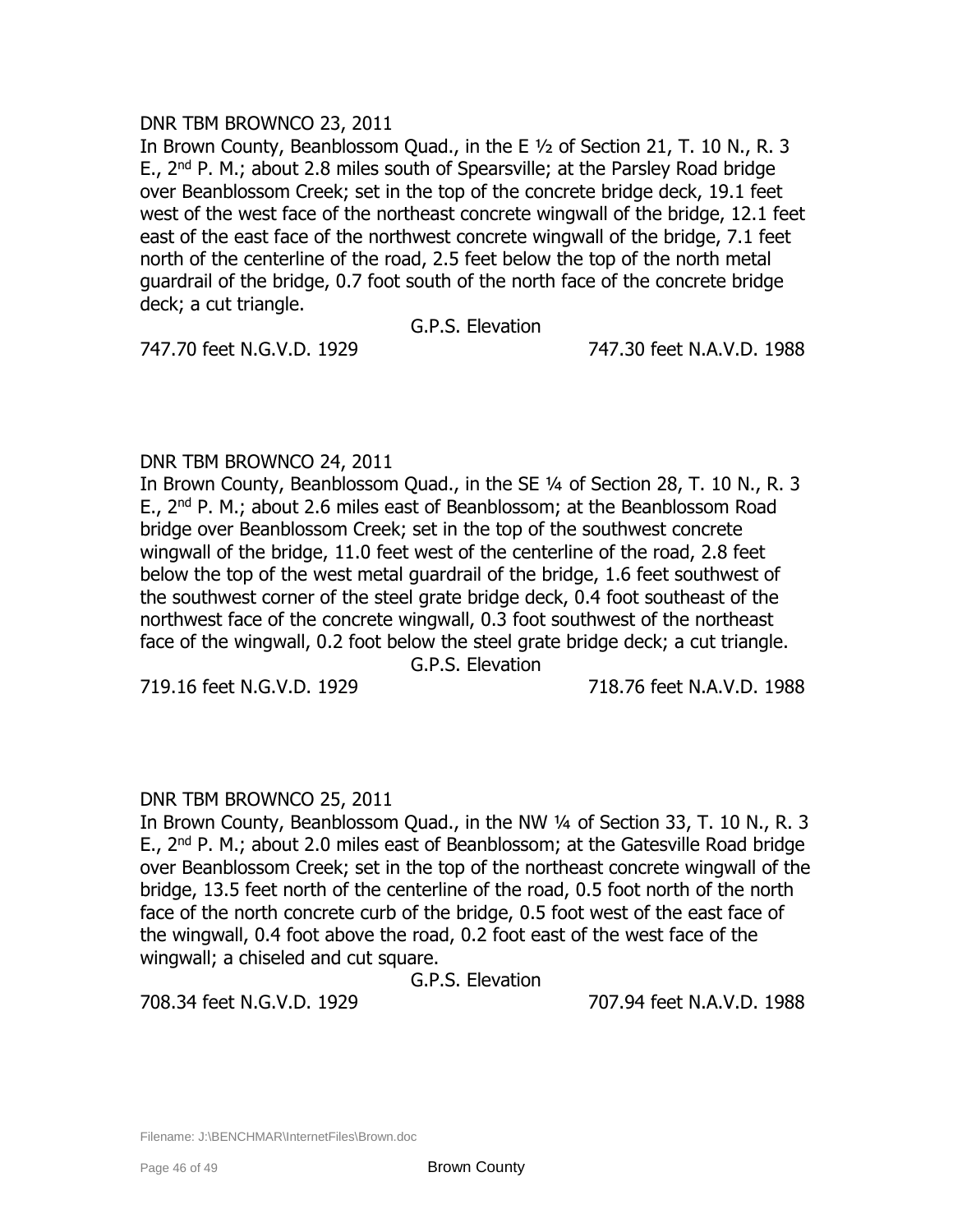# IDOH BM 07 / S 20

In Brown County, Beanblossom Quad., in the NW ¼ of Section 31, T. 10 N., R. 3 E.,  $2^{nd}$  P. M.; about 0.4 mile south of Beanblossom; at the State Road 135 bridge over Beanblossom Creek; set in the top of the south end of the west concrete guardrail of the bridge, 25.0 feet west of the centerline of the road, 2.8 feet above the concrete bridge deck, 0.5 foot north of the south end of the guardrail, 0.35 foot east of the west face of the guardrail, 0.35 foot west of the east face of the guardrail; a Indiana Department of Highways bench mark tablet, stamped "07 S 20".

G.P.S. Elevation

694.43 feet N.G.V.D. 1929 694.03 feet N.A.V.D. 1988

# USDI GAGING STATION State Road 135

In Brown County, Beanblossom Quad., in the NW ¼ of Section 31, T. 10 N., R. 3 E.,  $2^{nd}$  P. M.; about 0.4 mile south of Beanblossom; at the State Road 135 bridge over Beanblossom Creek; set in the top of the north end of the east concrete guardrail of the bridge, 24.0 feet east of the centerline of the road, 2.8 feet above the concrete bridge deck, 0.6 foot south of the north end of the guardrail, 0.4 foot east of the west face of the guardrail, 0.4 foot west of the east face of the guardrail; a U. S. Department of the Interior gaging station tablet, not stamped.

G.P.S. Elevation

692.95 feet N.G.V.D. 1929 692.55 feet N.A.V.D. 1988

# DNR TBM BROWNCO 26, 2011

In Brown County, Morgantown Quad., in the NE ¼ of Section 36, T. 10 N., R. 2 E.,  $2^{nd}$  P. M.; about 0.2 mile southwest of Beanblossom; at the Beanblossom Covered bridge over Beanblossom Creek; set in the top of the northeast corner of the northeast concrete wingwall of the bridge, 38.0 feet north-northeast of the northeast corner of the bridge, 12.0 feet east of the centerline of the road, 6.1 feet east of the north end square wood support post of the northeast wood guardrail of the bridge, about 1.0 foot below the centerline of the road at the end of the wood guardrail; a cut line forming a triangle.

G.P.S. Elevation

682.81 feet N.G.V.D. 1929 682.41 feet N.A.V.D. 1988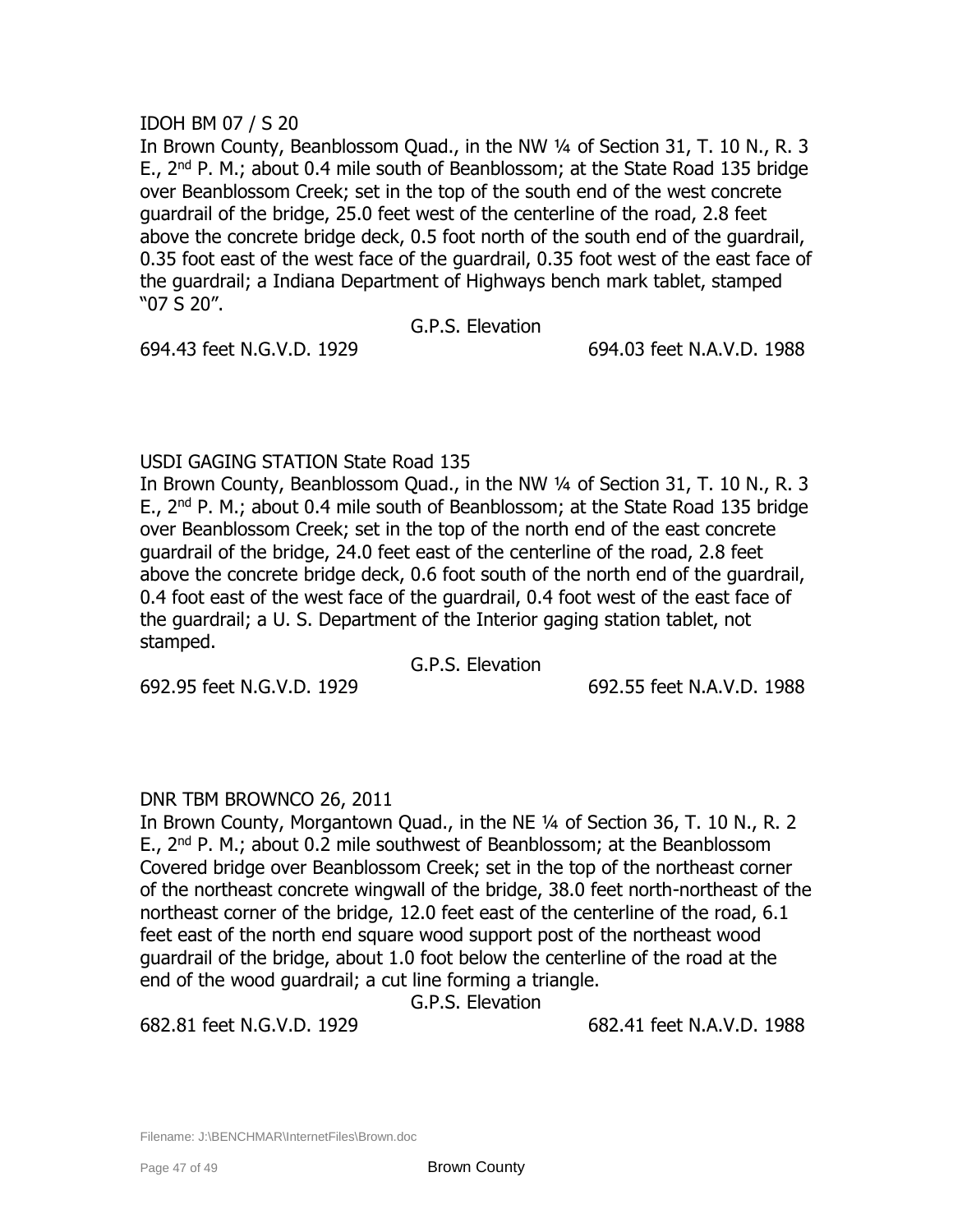## DNR TBM BROWNCO 27, 2008

In Brown County, Morgantown Quad., in the NE ¼ of Section 33, T. 10 N., R. 2 E.,  $2^{nd}$  P. M.; about 0.5 mile west of Helmsburg; at the Illinois Central Gulf Railroad bridge over Beanblossom Creek; set in the top of the southwest concrete abutment of the bridge, 17.6 feet east of the west end of the abutment, 4.8 feet south of the south rail of the track, 3.1 feet west of the east end of the abutment, 1.8 feet south of the north face of the abutment, 1.4 feet north of the south face of the abutment, about level with the top of the railroad tie; a chiseled triangle.

#### G.P.S. Elevation

663.73 feet N.G.V.D. 1929 663.33 feet N.A.V.D. 1988

# IDNR TBM NFSC 1, 2015

In Brown County, Nashville Quad., in the NW 1/4 of Section 28, T. 9 N., R. 3 E., 2<sup>nd</sup> P.M.; about 2.7 miles east southeast of the town of Nashville; at the Salt Creek golf course; set on the main entrance bridge over N. Fork Salt Creek; set on top of the right downstream concrete wingwall; 17 feet upstream of centerline of road; 0.7 foot downstream of upstream end of concrete wingwall; 0.5 foot streamward of landward face; 0.45 foot landward of streamward face; about 3 feet below road; an IDNR TBM NFSC 1 2015, a chiseled triangle. 606.38 feet NAVD 1988 INCORS 2011 12A 606.78 feet NGVD 1929